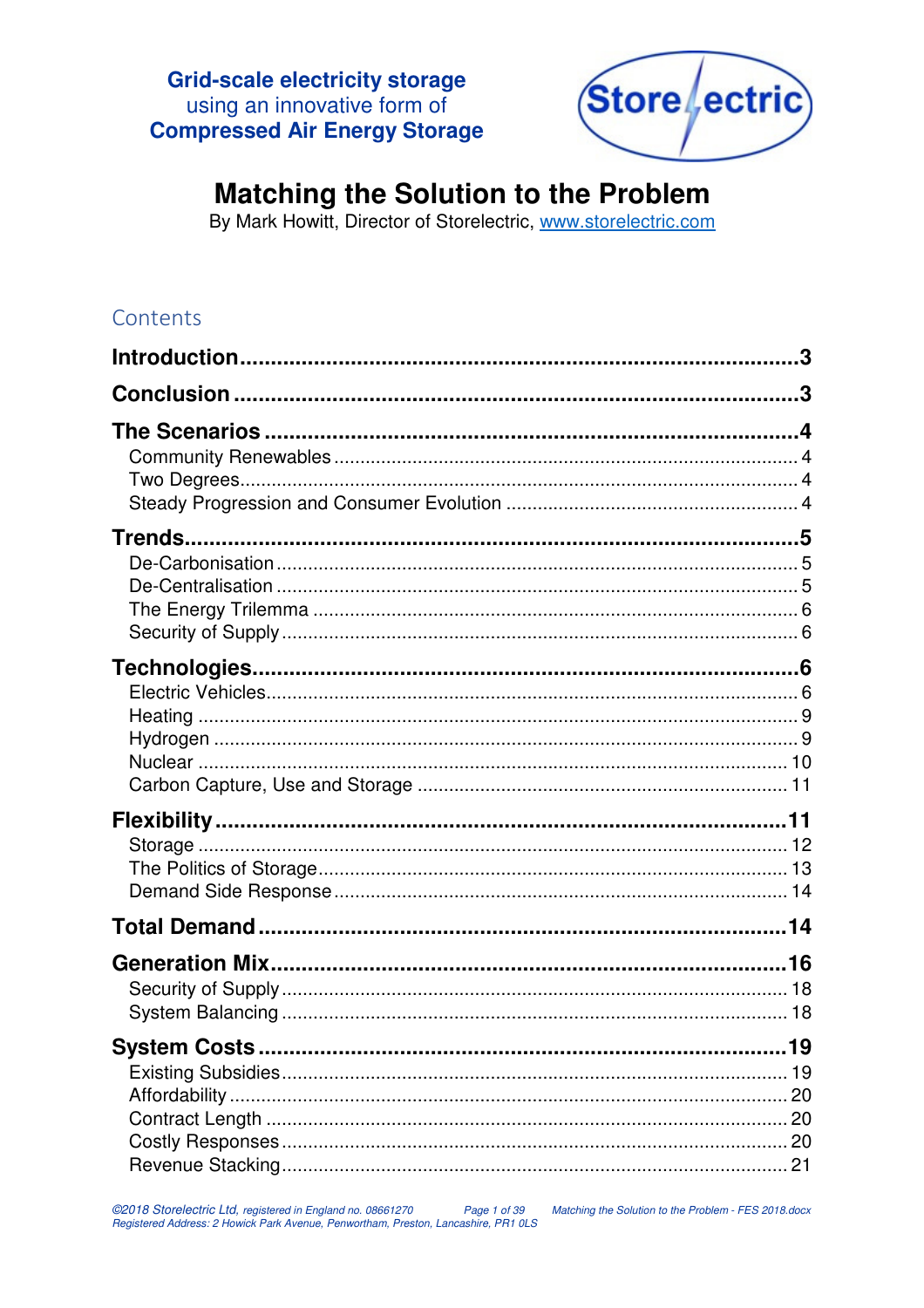

|                                                                                                                                                               | 22 |
|---------------------------------------------------------------------------------------------------------------------------------------------------------------|----|
|                                                                                                                                                               |    |
|                                                                                                                                                               |    |
|                                                                                                                                                               |    |
| Appendix A: Poyry and TINA Analyses of the Challenge27                                                                                                        |    |
|                                                                                                                                                               |    |
| Supercapacitors, Flywheels, Flow Batteries, Pumped Hydro 31                                                                                                   |    |
|                                                                                                                                                               |    |
| From the Smart, Flexible Electricity System consultation paper published jointly by<br>From BEIS (UK gov't) Building Our Industrial Strategy consultation: 37 |    |
| Appendix E: About Storelectric and the Author 39                                                                                                              |    |
|                                                                                                                                                               |    |
|                                                                                                                                                               |    |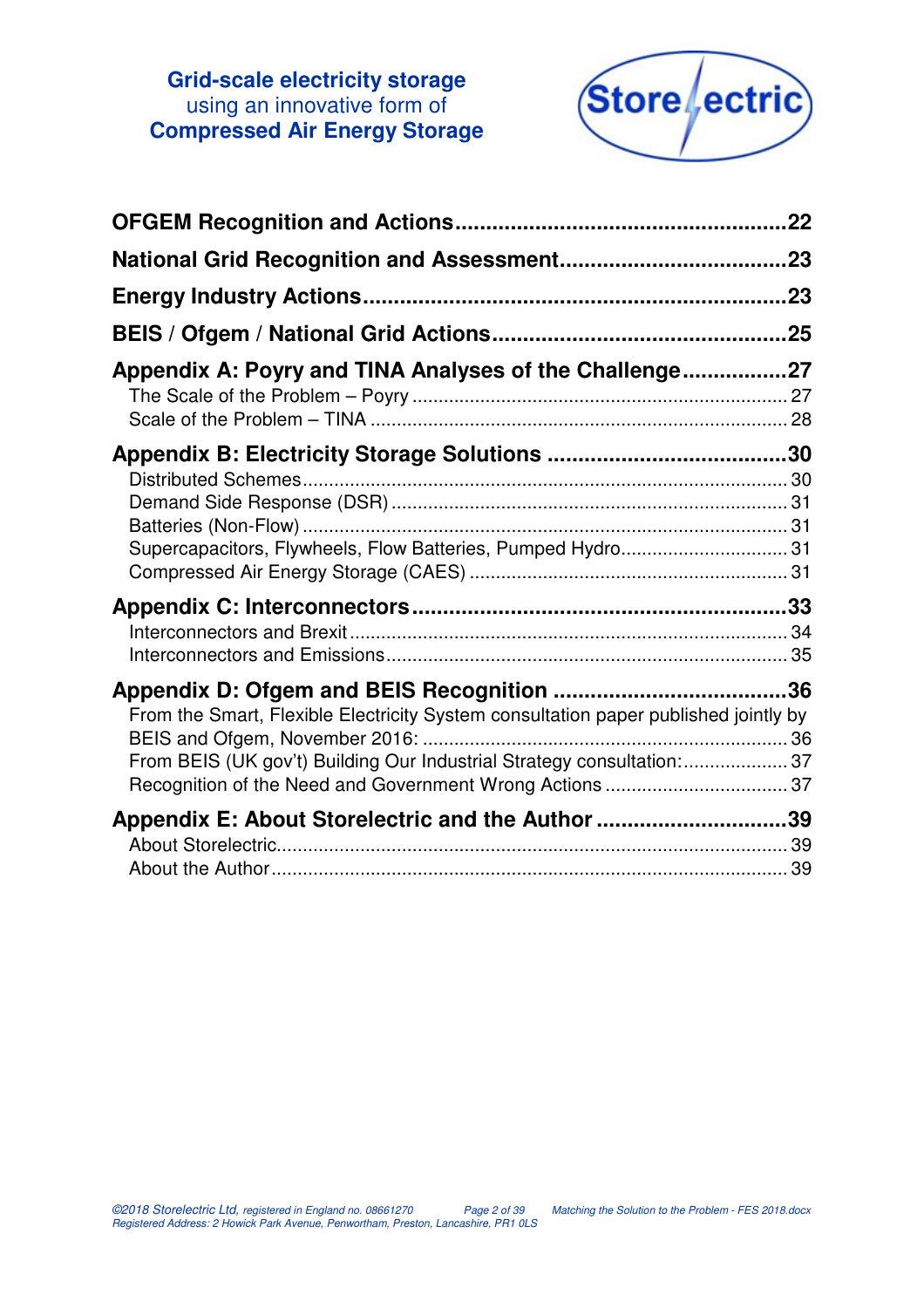

# **Introduction**

This analysis is re-written in fundamental ways as compared with the 2017 analysis, because the Future Energy Scenarios have changed markedly, and largely for the better. Two of the scenarios are legally compliant to the Climate Change Act 2008, offering two extremes of compliant system: centralised and de-centralised.

Forecasts for most of the technologies are much more realistic, for example:

- ♦ Demand growth has been increased substantially in an attempt to accommodate the electrification of heating, transportation and industry;
- ♦ Nuclear power is delayed and reduced in expected volume;
- ♦ CCS has been put out until 2030 at the earliest.

Therefore this analysis has been re-done almost from scratch, to analyse its qualities and shortcomings. The analysis focuses largely on the two legally compliant scenarios, though considering the other two scenarios on occasion.

# **Conclusion**

Despite these excellent improvements, there are a number of points of concern, for example:

- 1. Demand may be under-estimated by up to a factor of three:
	- ♦ Only half of the electricity required for manufacture of hydrogen appears to be taken account of,
	- ♦ Transportation demand appears to be greatly under-estimated,
	- ♦ The energy required for heating also appears to be greatly under-stated;
- 2. Interconnectors are still relied upon far too much;
- 3. Capacity margins turn negative quickly in all scenarios, and more so when derating factors are applied to generation;
- 4. Insufficient storage is planned, and no consideration is given to the duration of such storage, i.e. for how many hours at a time it can put electricity back into the grid;
- 5. The only large scale long duration storage conceived of is pumped hydro, the most expensive and geographically constrained such technology;
- 6. The market is riddled with overt and covert subsidies that distort it, currently costing over £2bn p.a. and forecast to double in 5 years;
- 7. The structure of the market needs transformation to reduce medium and long term costs, eliminate subsidies, level the playing field, incentivise cleanness and new technologies, and provide energy security in both its definitions;
- 8. Actions being taken now are greatly increasing the costs of the energy transition;
- 9. The industry needs to plan a viable zero-carbon future (or range of futures) and then analyse the actions and market structures required to achieve it, rather than to ride the bronco of change applying sticking plasters as we go.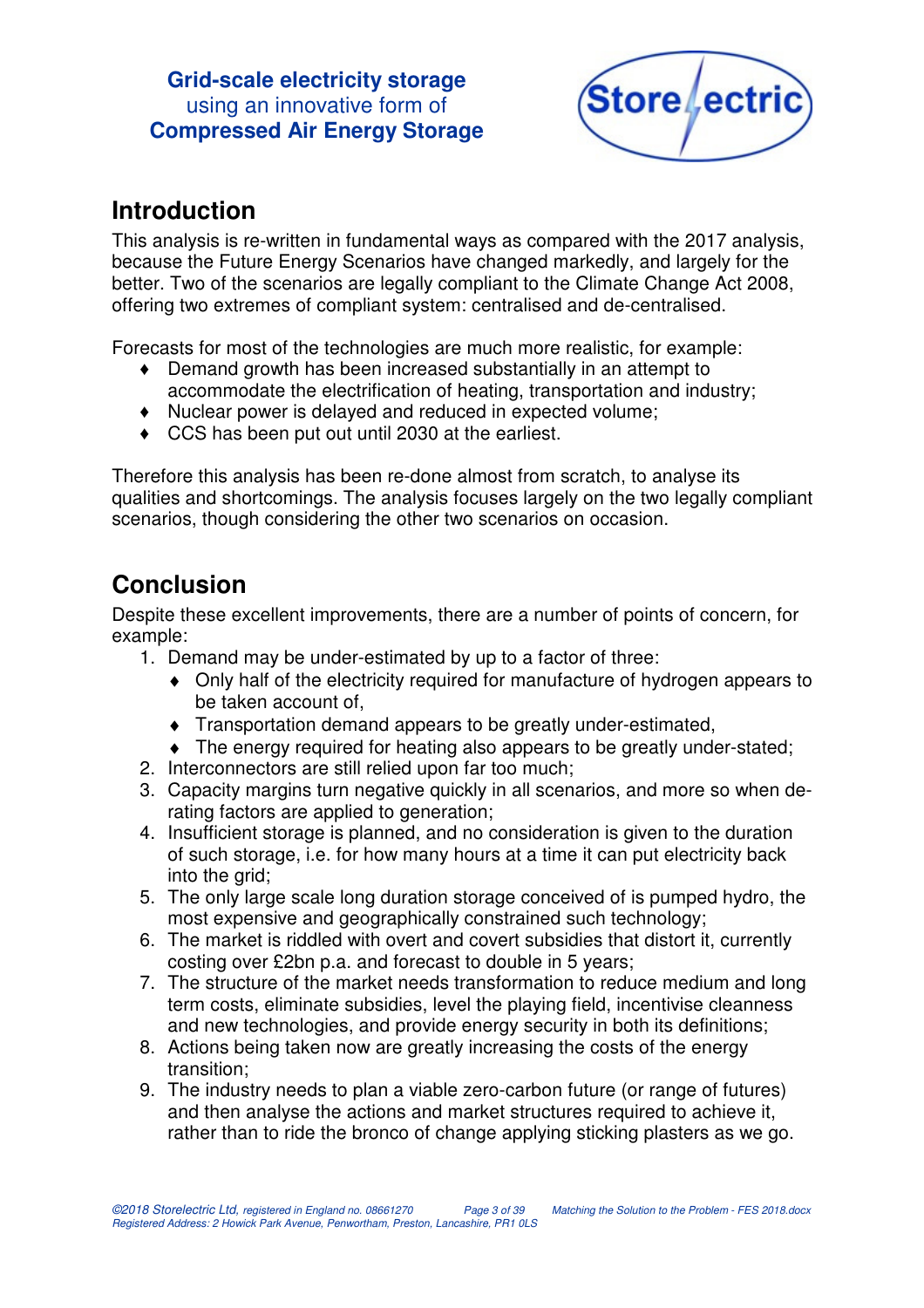

# **The Scenarios**

It is good that there are now two scenarios that comply with the Climate Change Act 2008; and, given that there are two, it is right to focus one on distributed generation and the other on centralised. We would contend that three of the scenarios should be legally compliant, with the third scenario being a mix of central and distributed, which we believe is the most likely outcome.

# **Community Renewables**

This is one of the two legally compliant scenarios. To support a universal roll-out of electric vehicles, "hydrogen becomes the fuel of choice in this sector", produced by electrolysis. In heating, no allowance is made in electricity generation mix for producing green gas for heating – there is not enough anaerobic digestion possible to supply the requirements, so electricity will have to be used in the process for at least some of it.

Generation is largely distributed, with small scale generation (including large growth in onshore wind) coupled widely with storage at that same distributed scale. The scenario concludes that little large scale long duration storage is needed, whereas in reality all distributed systems rely on the grid for back-up. Without substantial such storage on the grid, what can provide that back-up? Therefore a distributed system needs as much large scale long duration storage as a centralised system, though it would use such storage less frequently and would therefore have to pay for its availability by some other means such as a version of the Capacity Market – that is, subsidies by another name.

# **Two Degrees**

This also complies with the Climate Change Act. Heating is largely by electrolytically produced hydrogen, and both smart technology and demand side actions reduce peak demand. Smaller vehicles are electric, larger ones hydrogen powered by 2050.

Generation moves largely to offshore wind and nuclear. Large scale storage is developed, with great reliance also on interconnectors. Widespread use of carbon capture and storage is envisaged, for flexible generation and for producing hydrogen by steam reformation.

# **Steady Progression and Consumer Evolution**

These are the two legally non-compliant scenarios, and therefore not the main focus of this analysis. Both envisage widespread changes towards EVs with smart chargers that therefore are assumed to have minimal effect on grid peak demand; neither envisages widespread roll-out of hydrogen technologies for either heating or transportation. Both envisage development of significant amounts of nuclear generation, and both keep similar gas consumption to the present day, while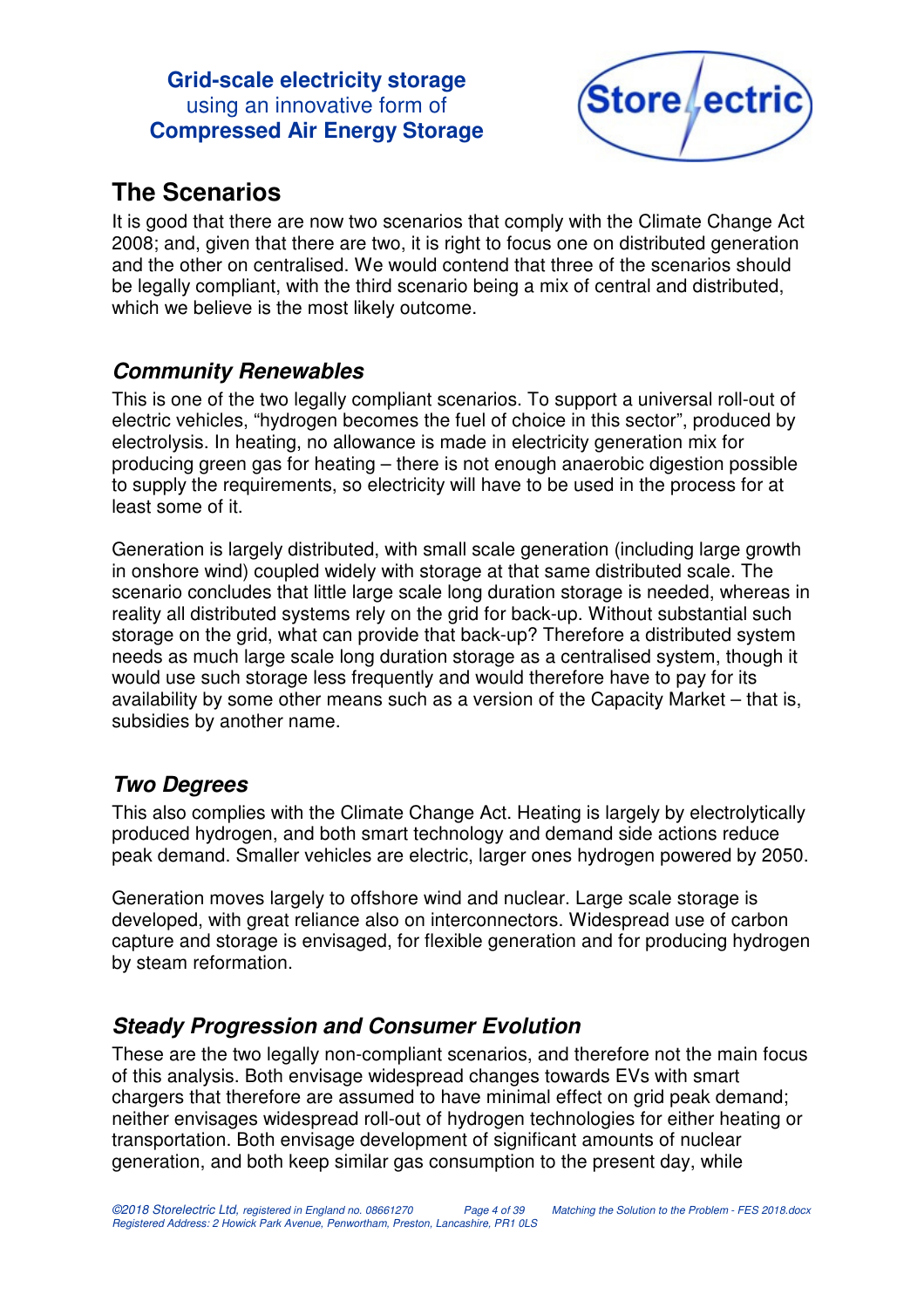

accommodating some change in source – largely from domestic offshore production and towards shale gas.

# **Trends**

## **De-Carbonisation**

It is good that the two scenarios assume that the UK adheres to EU decarbonisation targets despite Brexit: what the report does not highlight is that the decarbonisation targets are treaty commitments of the UK that are separate from our EU membership and therefore will remain after Brexit. They are also a measure of the country's good global citizenship, and we must expect to have to adhere to them for future good relations with our trading partners regardless of Brexit provision.

Table 5.1 p97 shows the expected carbon intensity of electricity, though it omits any emissions relating to imported electricity – see Appendix C on interconnectors. They account for up to 11% of total annual demand in 2030, though dropping by 2050 to a range between 7% imports and 12% exports. National emissions figures should be increased proportionately on the assumption that imported interconnector-related emissions are comparable with the UK's (exports have no effect).

Also omitted are any emissions relating to biomass cultivation, shipment and processing, which are very substantial<sup>1</sup>. While the material used may be waste, the emissions required to ship it (principally from North America and the Baltic States) and process it (especially drying) prior to combustion are substantial, even if not at the scale proposed by reports such as the one referred to in the cited article.

# **De-Centralisation**

 $\overline{a}$ 

All scenarios envisage an increase in de-centralised electricity production, largely based on rooftop solar and onshore wind generation, backed up with on-site batteries. In combination, they greatly reduce demands on the grid in terms of MWh, as well as smoothing electricity flows for short durations while the renewables are generating or the batteries are providing back-up.

However distributed generation and storage needs back-up from the grid: this is why the grid was built in the first place. During longer duration weather patterns, renewable generation can shrink to negligible scales for up to a fortnight at a time. Therefore all distributed systems, if they are to remain cost-effective (i.e. not having to finance enormous and expensive battery storage for long duration back-up), must rely on the grid for back-up. Therefore the grid needs sufficient energy supplies to provide such back-up. It cannot rely on interconnectors (see Appendix C), so must rely on a combination of baseload generation (energy from waste, geothermal, nuclear) and large scale long duration storage. While emissions are allowed and the plants remain operational, this would also include fossil fuelled power stations. That

<sup>1</sup> https://www.edie.net/news/10/UK-biomass-energy-generation-environmental-emissions-impactreport-NRDC/

<sup>©2018</sup> Storelectric Ltd, registered in England no. 08661270 Page 5 of 39 Matching the Solution to the Problem - FES 2018.docx Registered Address: 2 Howick Park Avenue, Penwortham, Preston, Lancashire, PR1 0LS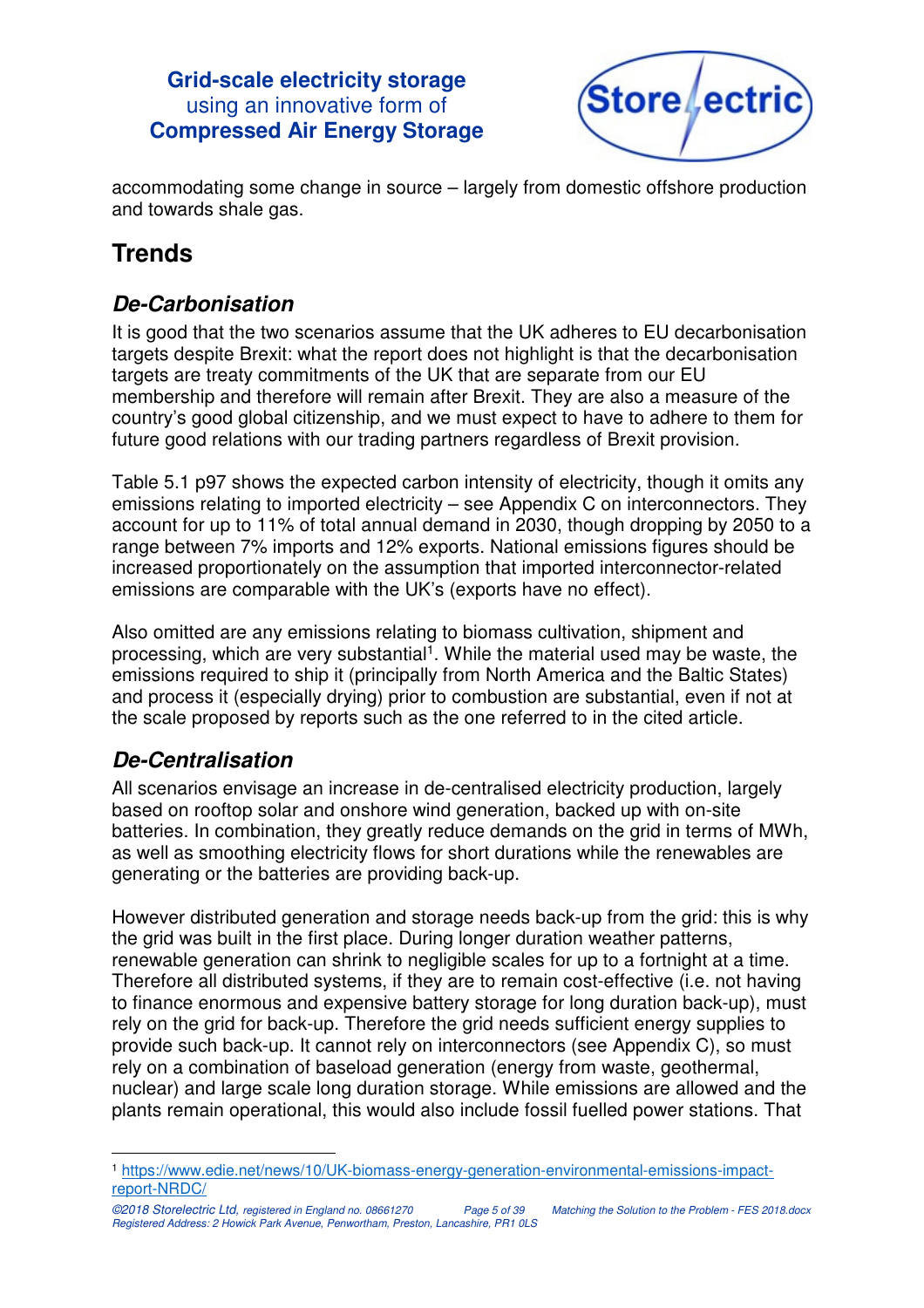

combination must be sufficient to power the grid (both transmission and distribution grids) for a fortnight, to prevent blackouts or brown-outs (the jargon is increasingly referring to enforced demand-side measures, which are brown-outs by another name).

# **The Energy Trilemma**

Until recently, governments and grids in Britain and throughout Europe (ENTSO-E is the trade body for transmission service operators of 38 countries) have defined their future needs as an energy trilemma: a need simultaneously to deliver affordability, clean energy and security of supply. Recently, however, all talk of the Energy Trilemma has vanished from BEIS, National Grid and Ofgem communications; however, this does not mean that the trilemma no longer exists: all three elements need to be delivered, or the country will suffer both political and economic consequences.

# **Security of Supply**

Security of supply is currently conceived as keeping sufficient electricity in the system for its needs, a very narrow definition. While it is challenging enough to achieve this (and this is what FES 2018 is designed to achieve), it is jeopardised by omitting two other factors in security of supply: timescale and self-sufficiency.

Timescale means that we must be able to keep sufficient electricity in the system into the medium and long term futures. This involves ensuring that there is sufficient capital investment in appropriate plant and equipment to achieve that. This in turn involves planning for and incentivising the construction of such plant and equipment, preferably through standard contracts – see the proposed actions at the end of this paper.

Self-sufficiency recognises that we cannot rely on imports through interconnectors for actual demand (see Appendix C): interconnectors should be additional to a sufficient local supply, and thereby would serve to minimise system cost.

# **Technologies**

# **Electric Vehicles**

 $\overline{a}$ 

The forecasts for EVs (including all vehicles, this time) are for up to 36 million by 2040. Considering that the current total is 37.5 million<sup>2</sup>, some vehicles will be hydrogen powered and some growth in car sharing is forecast, this is essentially a 100% transfer from hydrocarbon-powered vehicles to renewably powered vehicles.

<sup>2</sup> https://www.gov.uk/government/statistics/vehicle-licensing-statistics-january-to-march-2018 32.3m cars, 1.2m motorcycles, 4.0m LGVs, but excluding (as FES 2018 does, saying that they are likely to be LNG powered) 0.5m HGVs, 0.2m buses, 0.8m "other"

<sup>©2018</sup> Storelectric Ltd, registered in England no. 08661270 Page 6 of 39 Matching the Solution to the Problem - FES 2018.docx Registered Address: 2 Howick Park Avenue, Penwortham, Preston, Lancashire, PR1 0LS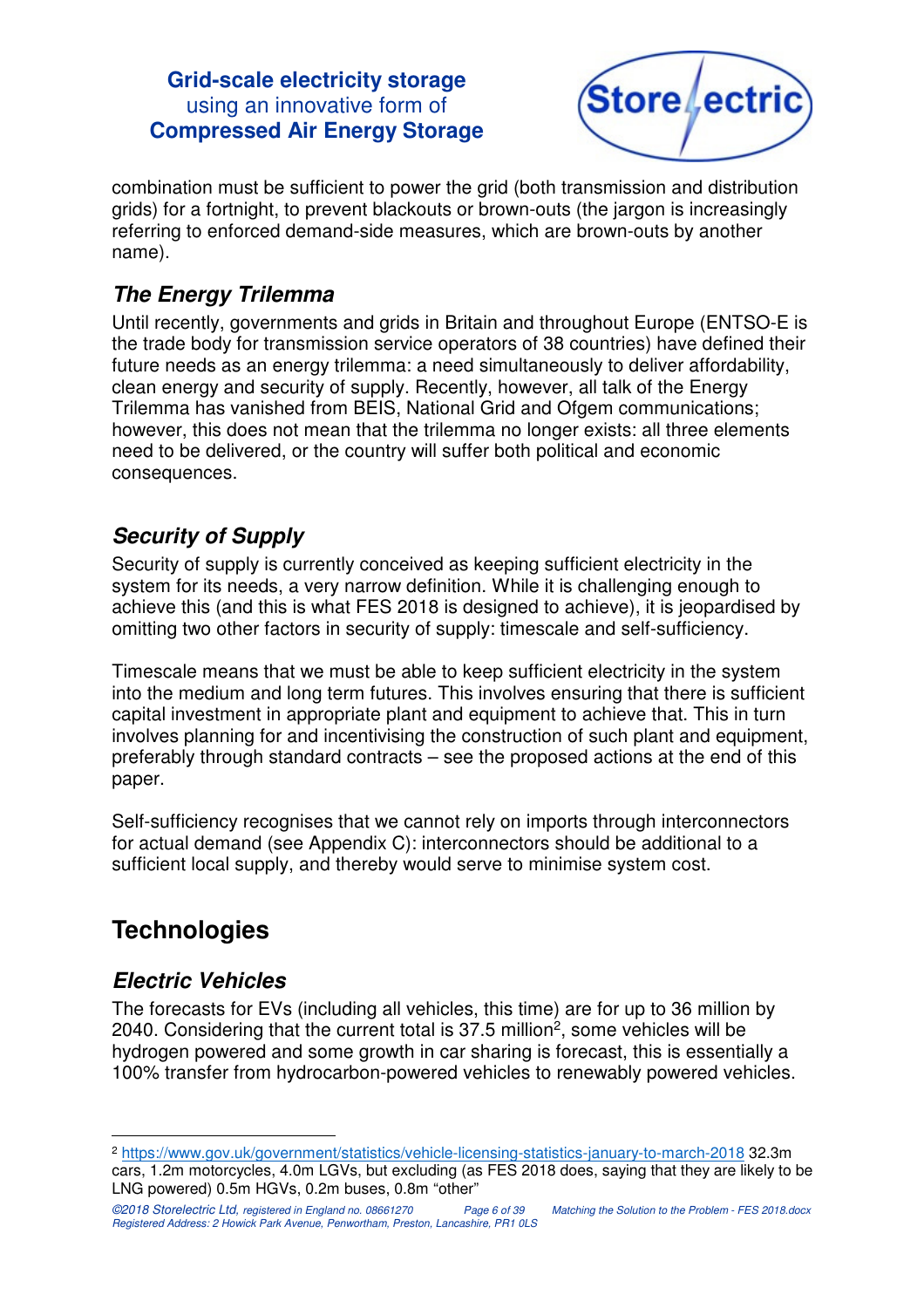

These vehicles consume 178.8TWh gasoline<sup>3</sup>, or 4.77TWh per million vehicles. Community Renewables envisages only 89TWh total demand by 2050 (Two Degrees 88TWh), which presumes that electric and fuel cell vehicles are twice as energy efficient as hydrocarbon fuelled vehicles.

Charging EVs is only expected to add 3.3GW (Community Renewables) or 6.5GW (Two Degrees) to peak demand by 2050. Tesla cars on a single-phase home charger charge at 7.4kW or 11 miles per hour<sup>4</sup>. This will be a standard industry charging rate, as its limitation is the grid connection not the vehicle. Thus only 446k (Community Renewables) or 878k (Two Degrees) vehicles can charge at peak time, as compared with a total of 36 million vehicles on the road needing charging. (True, many are not used; but the others will be used more to compensate – this analysis is considering averages.) We believe that merely planning to charge 1.2% / 2.4% of vehicles at a time is far too optimistic a reduction in peak charging due to smart chargers.

Correctly, "we now believe that the annual mileage for low emission cars will be more or less the same as it is for today's petrol and diesel fuelled internal combustion engine (ICE) cars." (p73) As the average mileage is 9,086 per vehicle per year<sup>5</sup>, or 25 miles per day, vehicles will need charging on average for 2.25 hours a day. FES is forecasting to displace 98.8% / 97.6% of charging from peak to offpeak times. This will have a substantial levelling effect on the daily demand curve, which cannot be met without huge amounts of storage due to the intermittency of most renewable generation. Yet the consequent reduction of peak/trough arbitrage prices (due to the substantial levelling of demand) means that such storage will need to be financed by different means – as a grid service rather than a trading operation. It is likely to be cost-effective to do this rather than to permit charging at all times, due to grid congestion issues; however it would require recognising in legislation and regulations that storage is a grid service, not a form of generation.

However, these assumptions and forecasts require some challenging; for example,

- 1. All the cars in the country, if turned into EVs that are 100% used for gridconnected storage, would account for only a part of the storage needs.
- 2. Where they charge from solar power (office, shopping), which is the proffered model, differs from where they would operate as grid-connected batteries, and nobody has proposed a cost-effective model for the financial flows.
- 3. Most people don't want their vehicles on less than half charge, which halves (or less) the energy/storage available.

 $\overline{a}$ 

<sup>&</sup>lt;sup>3</sup> Digest of UK Energy Statistics (DUKES) https://www.gov.uk/government/statistics/petroleumchapter-3-digest-of-united-kingdom-energy-statistics-dukes

<sup>4</sup> https://www.tesla.com/en\_GB/support/home-charging-installation This analysis will not change with the upgrade to 350kW chargers (p79) as 50 vehicles charging in parallel today yield the same load as 50 in sequence with the higher powered chargers; the main effect of this change is to greatly increase grid congestion and consequent reinforcement costs as the use of these high powered charges changes from location to location.

<sup>5</sup> https://www.racfoundation.org/motoring-faqs/mobility#a24 Calculation: 327.1 billion miles divided by 36 million vehicles divided by 365 days per annum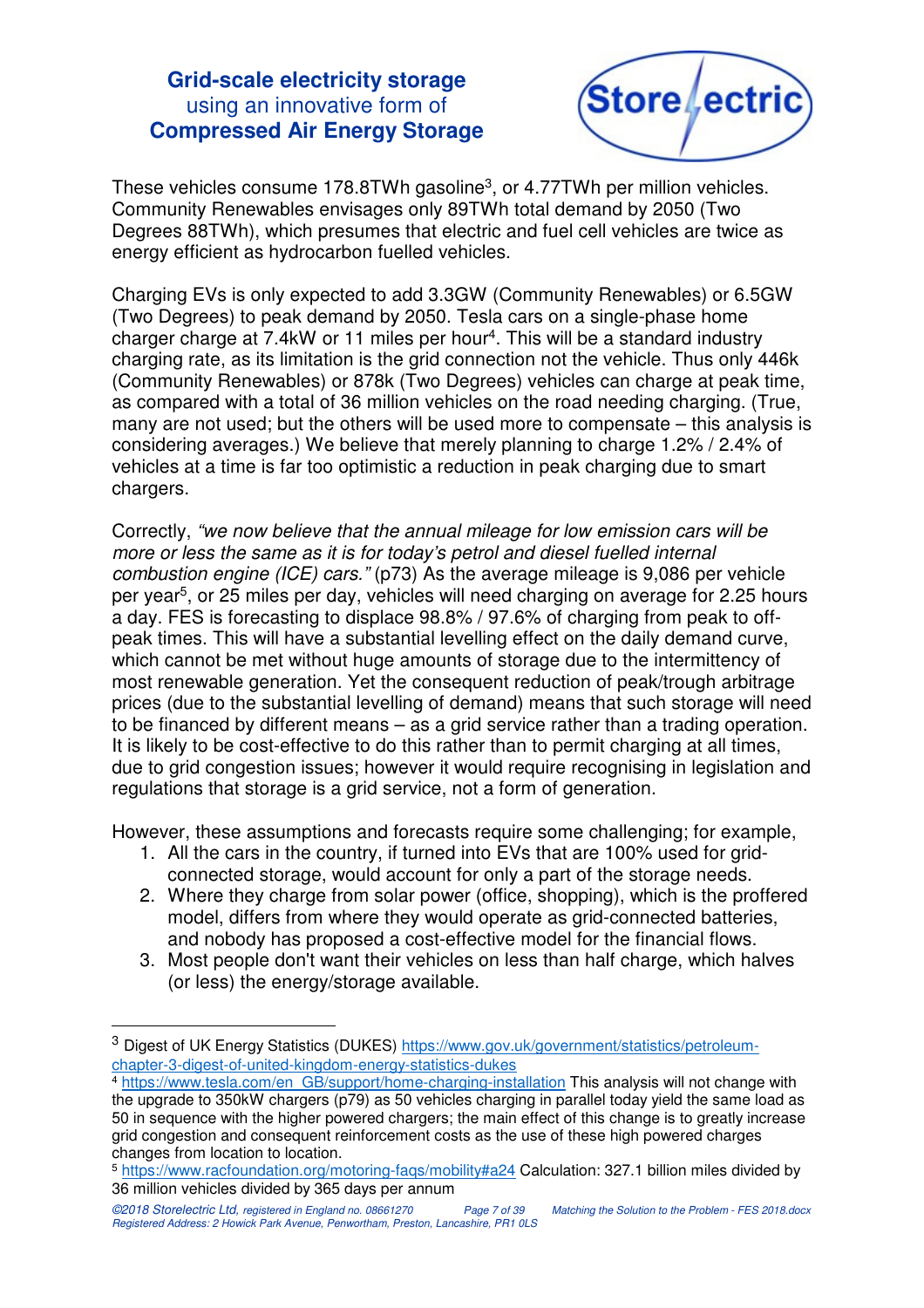![](_page_7_Picture_1.jpeg)

- 4. The bulk of the need for the storage is in the evening, when vehicles' charge is lowest, yielding a grossly disproportionate multiplication of point 3.
- 5. To roll out cars-with-solar widely, a high proportion of the parking spaces in the country would have to be fitted with chargers - who would bear the cost of that?
- 6. Distribution grids need upgrades at enormous cost.
- 7. NG forecasts greatly under-state the amount of electricity needed: in FES 2017, converting 50% of cars to EVs and 1/3 of homes to heat pumps was forecast to add 5% to electricity demand, despite the fact that vehicles and domestic heating each have similar energy demand to the entire electricity grid (NG explained the difference by saying they'd be "smart" which, to my mind, could save 10-20% but not ~90%).  $'2018$ figures?
- 8. If the 40-60 gigafactories currently planned world-wide are built, they would exhaust the lithium deposits in all current and under-development fields in 2- 10 years according to figures from The Economist<sup>6</sup>. Cobalt and other "rare earth metals" are in much shorter supply.
- 9. Autonomous shared vehicles, "significant post 2040" (p74) actually increase mileage (see p83) and hence load on grid, unless people share actual rides with strangers – which is unlikely in a culture of increasing suspicion of strangers: what would result from an assault by a fellow passenger? Therefore each ride is now two journeys (to go to the pick-up point, then to carry the passenger) instead of one.

V2G (Vehicle to Grid) services are forecast to total about 10GW in Community Renewables (p82 figure 4.23), greater than the 8GW of peak load from EVs. The above-listed challenges would need to be answered for this to be reliable. And it appears that FES 2018 assumes 100% efficiency in V2G services, which will not be attainable: a perfectly new battery requiring no cooling yields ~96% efficiency, whereas one approaching its end of life yields ~75%, so a reasonable assumed average efficiency would be ~85%; then there are converter efficiencies – 90% is reasonable<sup>7</sup>, which has to be applied twice  $-$  once for charging and once for discharging. The total round trip efficiency is therefore .85 x .9 x .9 = 0.6885 or 69%

| chemistry-are-causing-costs-plummet-after - |             |                                       |
|---------------------------------------------|-------------|---------------------------------------|
| Vehicles, 2016                              | 25 GWh      | 750,000 vehicles                      |
| Mid-range: 2040 Bloomberg                   | 15,500 GWh  | 465,000,000 vehicles                  |
| 2040 OPEC                                   | 5,000 GWh   | 150,000,000 vehicles                  |
| 2040 ExxonMobil                             | 3,000 GWh   | 90,000,000 vehicles                   |
| Total lithium, 2016                         | 180,000     | tonnes in one year                    |
| 2040 Bloomberg                              | 111,600,000 | tonnes in one year, just for vehicles |
| 2040 OPEC                                   | 36,000,000  | tonnes in one year, just for vehicles |
| 2040 ExxonMobil                             | 21,600,000  | tonnes in one year, just for vehicles |
| Total available lithium in planet           | 210,000,000 | tonnes                                |
| Years' output: 2040 Bloomberg               | 1.9         | years, just for vehicles              |

<sup>6</sup> https://www.economist.com/news/briefing/21726069-no-need-subsidies-higher-volumes-and-betterchemistry-are-causing-costs-plummet-after -

 $\overline{a}$ 

<sup>©2018</sup> Storelectric Ltd, registered in England no. 08661270 Page 8 of 39 Matching the Solution to the Problem - FES 2018.docx Registered Address: 2 Howick Park Avenue, Penwortham, Preston, Lancashire, PR1 0LS <sup>7</sup> https://www.electronicdesign.com/power/understand-efficiency-ratings-choosing-ac-dc-supply graph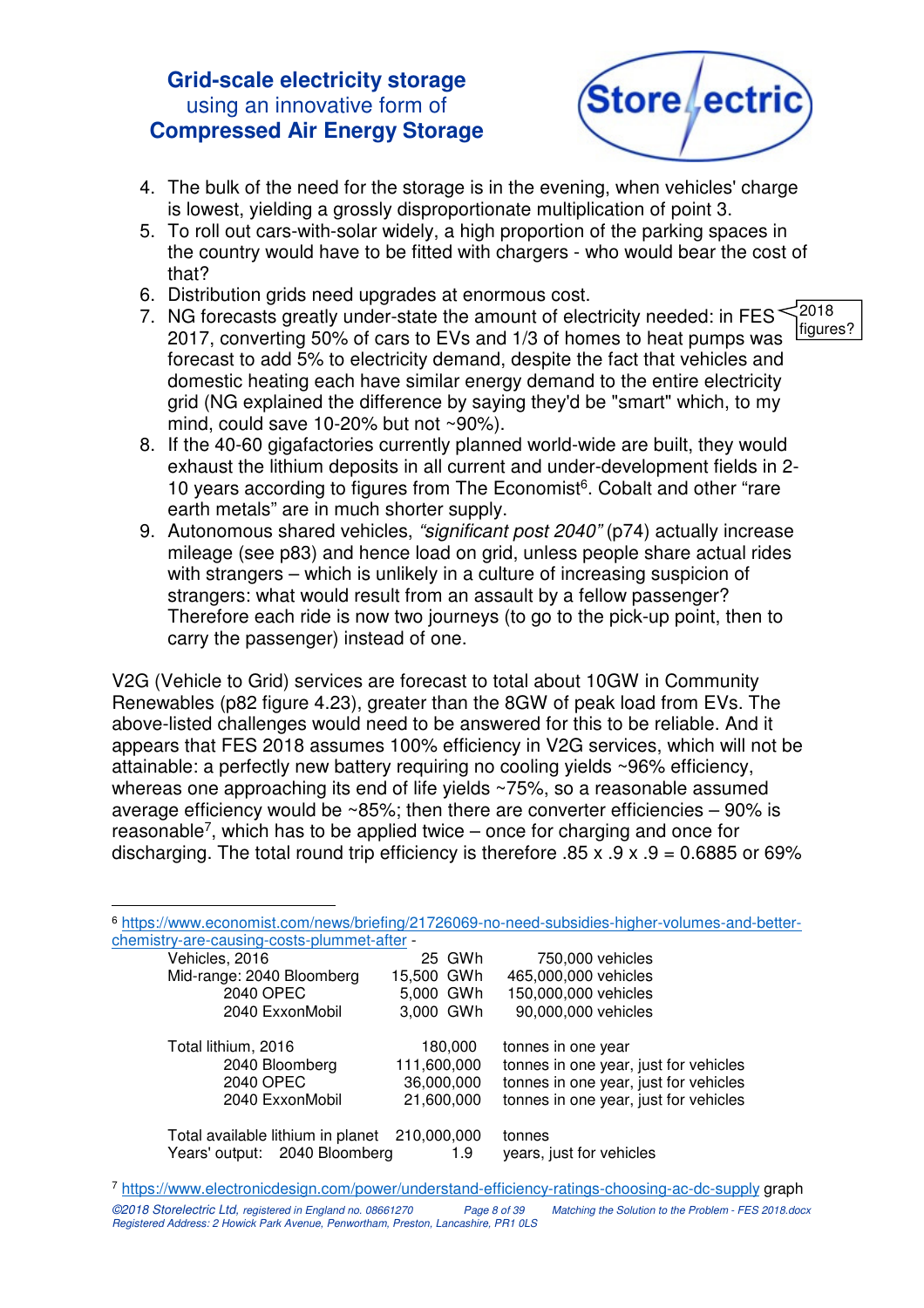![](_page_8_Picture_1.jpeg)

round trip. (Grid connected static batteries require cooling and therefore achieve lower grid-to-grid round trip efficiencies despite slightly more efficient converters.)

# **Heating**

From the Foreword, "Up to 60 per cent of homes could be using heat pumps by 2050." (Community Renewables scenario.) Heat pumps carry two challenges: (a) power consumption and (b) cold weather cut-out, both of which are improving but both of which have natural limits to that improvement. There is no evidence that either challenge is considered in FES 2018, leading to the risks of (a) greatly underestimating electricity demand, particularly in winter, and (b) black-outs during cold spells as heat pumps cut out and buildings revert to (much higher electricity consuming) direct heating. FES 2018 envisages that the first of the issues is solved by having flexible control of heating systems, but heating can only be turned off for 15-30 minutes at a time before feeling uncomfortable, even with insulation of buildings to class C or above energy efficiency, whereupon its electricity consumption to revert to normal temperatures is increased above what it would have been under continuous use. Therefore the report assumes hybrid gas/electric heat pumps, which would greatly increase the cost of each installation and (due to the requirement to maintain a gas connection) operating costs.

# **Hydrogen**

From the Foreword, "Hydrogen could heat one third of homes by 2050." (Two Degrees scenario.) But where does this hydrogen come from? Either there are vast assumptions about the introduction of CCS (Carbon Capture and Storage) into the methane reforming industry, together with zero electricity consumption during the energy-intensive reforming process, or there is a substantial electricity demand to either reform or electrolyse the hydrogen – or, more likely, a mix of the two processes.

Electrolysis consumes 41.4kWh/kg (335kJ/mole) of hydrogen produced, with a theoretical limit of 32.91kWh/kg<sup>8</sup>. Combustion yields 286kJ/mole<sup>9</sup> = 35.3kWh/kg. Thus burning hydrogen is 85.3% efficient as compared with electric heating, assuming all equipment and storage are 100% efficient. However, these are theoretical: the capabilities of current equipment yield efficiencies in the high 20s or low 30s % as (for example) gas turbines are actually 50-64% efficient burning gas, and less so burning hydrogen. Figure 4.26 (p87) indicates that 44TWh electricity produces 33TWh hydrogen, or 1.33TWh electricity per TWh hydrogen, 75% efficient.

"Gas demand, for residential heating, is currently 332 TWh." (p65). Accepting the assumed increase in EPC rating of buildings (p64). The only scenario in which a significant amount of heating derives from hydrogen boilers is Two Degrees, which forecasts that by 2050 9.1% of homes are heated that way. There is no statement as to the benefits of such increased EPC ratings, so we will assume that these homes

 $\overline{a}$ <sup>8</sup> https://www.quora.com/How-much-electricity-is-needed-to-produce-hydrogen-from-water

<sup>9</sup> https://www.quora.com/How-many-kWh-can-you-get-from-burning-1-litre-of-hydrogen-gas

<sup>©2018</sup> Storelectric Ltd, registered in England no. 08661270 Page 9 of 39 Matching the Solution to the Problem - FES 2018.docx Registered Address: 2 Howick Park Avenue, Penwortham, Preston, Lancashire, PR1 0LS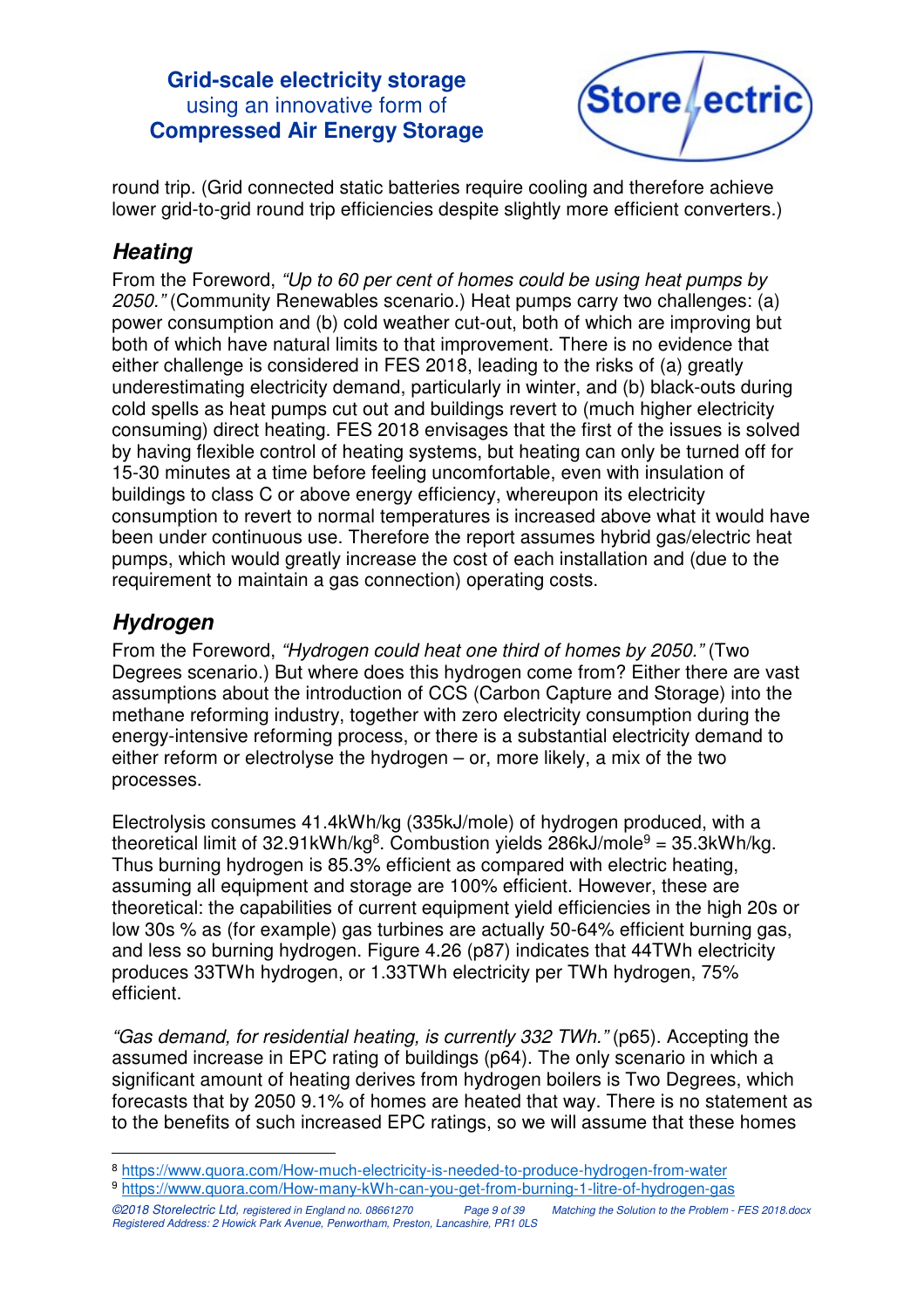![](_page_9_Picture_1.jpeg)

require 7.5% of the heating equivalent of today's gas demand, or 25TWh. Given that hydrogen manufacture is  $\sim$ 75% efficient, and assuming identical 86%<sup>10</sup> combustion efficiency to gas and only limited additional transmission losses arrives at an overall 64.5% efficiency. The electrolysis of this hydrogen therefore adds 38.8TWh of unaccounted electrical demand to the system.

The remaining 10% of heating is to come from "other forms of heating such as low carbon district heating, hybrid heat pumps and micro combined heat and power." These are assumed in FES 2018 to consume no electricity.

"For the decarbonisation of heating, we consider the installation of heat pumps in residential buildings as a decentralised solution to reducing the number of residential gas and oil boilers." (p36). However hybrid air source heat pumps (p70) require the continued existence of boilers.

Hydrogen fuel cell cars are forecast to use 30TWh p.a. of hydrogen (Community Renewables, p78). Made by electrolysis (~ 75% efficient as above) and used in PEM fuel cells  $(50-60\%$  efficient<sup>11</sup>) this adds  $67-80$ TWh electrical demand to the system. of which only 33 TWh is accounted for (Fig. 4.26 p87), leaving 34-37 TWh unaccounted for.

Notes:

- 1. All these estimates of hydrogen consumption ignore the energy consumption required to pressurise hydrogen for transportation and use. Fuel cell vehicles, for example, are being designed to carry hydrogen at between 250 and 700 bar, whereas electrolysed hydrogen is typically at 55bar.
- 2. Methane reforming is ignored because (a) it requires significant but unknown amounts of energy to do, and (b) it requires CCS technologies which (see below) have not been developed cost-effectively and are not in the author's opinion likely to be so in the foreseeable future.
- 3. Hydrogen usage for heating ignores the higher energy consumption required to sustain the higher flow rates required, as flagged on p90.

# **Nuclear**

Although nuclear expectations have wisely been reduced and delayed, and plans have switched largely from large nuclear power stations to Small Modular Reactors (SMRs), they still seem to be rather optimistic. Just to illustrate this, Hinkley Point C was first proposed in the 1980s, winning planning permission in 1990 but dropped in the early 1990s as being too expensive at £1.7bn<sup>12</sup>. The current 3.2GW plant was approved in 2007 for commissioning by 2017<sup>13</sup>. The latest delay puts the forecast commissioning date as 2027 and cost at over £20bn and £30bn subsidies through

12 https://en.wikipedia.org/wiki/Hinkley\_Point\_C\_nuclear\_power\_station#1980s\_PWR\_proposal

 $\overline{a}$ <sup>10</sup> http://bpec.org.uk/downloads/CE30%20-%20Domestic%20heating%20by%20gas.pdf p4

<sup>11</sup> https://www.hydrogen.energy.gov/pdfs/doe\_fuelcell\_factsheet.pdf using Google's cached version as the original had moved

<sup>13</sup> http://www.telegraph.co.uk/business/0/hinkley-point-c-new-nuclear-plant-timeline-of-the-story-so-far/

<sup>©2018</sup> Storelectric Ltd, registered in England no. 08661270 Page 10 of 39 Matching the Solution to the Problem - FES 2018.docx Registered Address: 2 Howick Park Avenue, Penwortham, Preston, Lancashire, PR1 0LS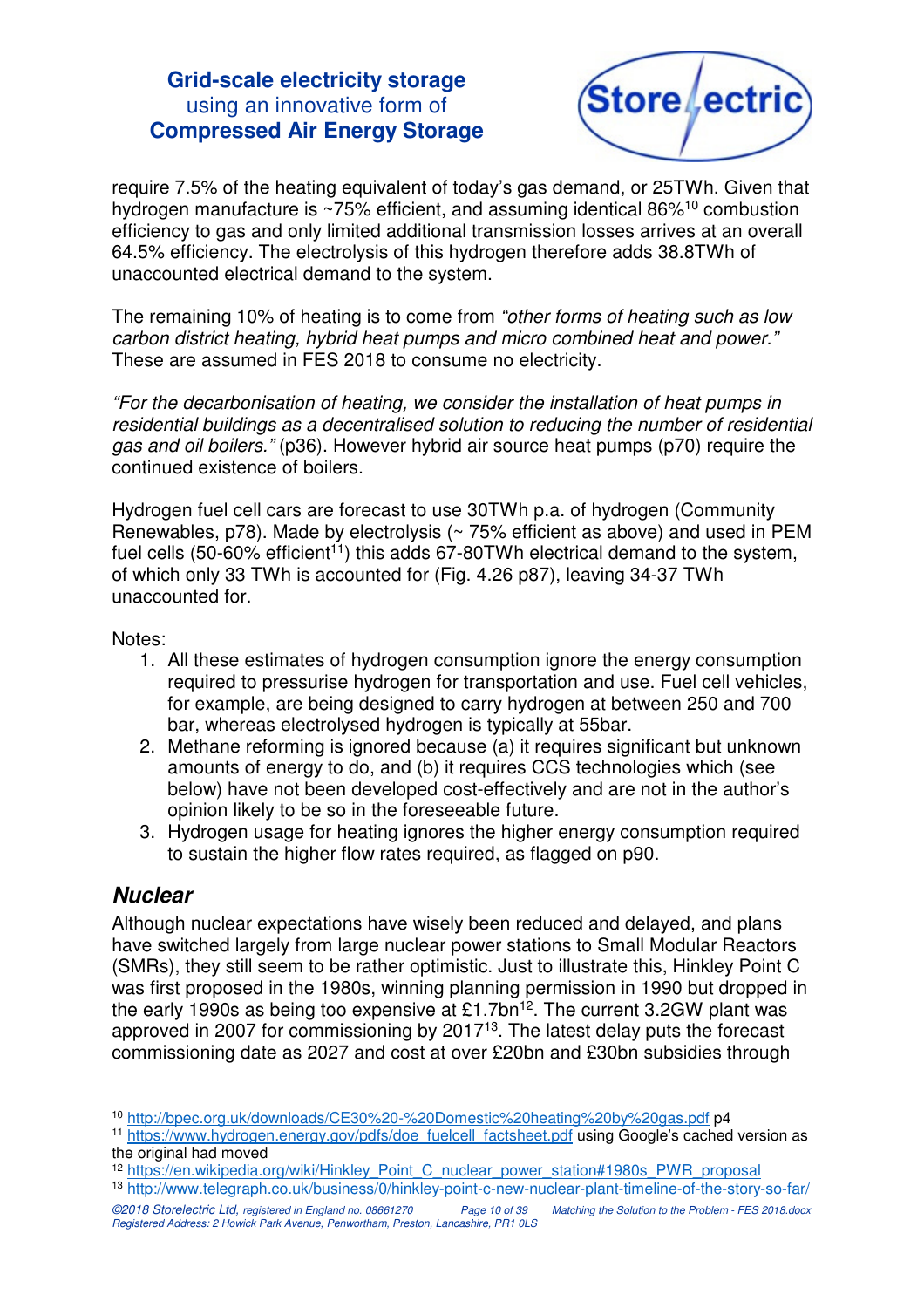![](_page_10_Picture_1.jpeg)

electricity bills<sup>14</sup> – the scenarios expect it to come on stream in 2026, a year ahead of current expectations and without provision for any further schedule slippage. As all but one current nuclear power stations should retire by 2030, this entire forecast is based on a total of 19GW new power stations with a forecast capital cost of £70bn<sup>15</sup> – which the current Hinkley Point C cost calls into question.

If therefore we shrink the Two Degrees forecasts of nuclear and CCS to the levels of Community Renewables, and reduce vehicle to grid by three-quarters, its capacity margin by 2050 shrinks by another 21.7GW; Community Renewables would only shrink by reducing the vehicle to grid by ¾, i.e. reducing by 3.3GW. But both of these still require the incentivisation of large scale long duration storage to make their storage forecasts credible.

#### **Carbon Capture, Use and Storage**

These scenarios do well in reducing and delaying expectations of carbon capture and storage (the report considers its use too – CCUS rather than CCS, though no commercially viable use has yet been found for such quantities of CO2). Nevertheless CCS remains unaffordably expensive, much more so than nuclear: £27bn p.a. plus capital costs for 8MW abated coal fired power stations, without allowing for the inefficiencies introduced into the power generation process, according to aspirational figures from DECC's website which they removed when cancelling the two CCS power station projects in 2015. The introduced inefficiencies increase coal burn by around a quarter<sup>16</sup>, raising its levelised cost of energy to well above that of other generation technologies $17$ .

Moreover, the In June 2017 the Americans cancelled the Kemper coal gasification and CCS project when its capital cost for a 582MW plant exceeded  $$7.5$ bn<sup>18</sup>, i.e. \$12.9bn/GW. If the Americans can't get it up and running despite paying considerably more than Hinkley Point (which is £20bn for 3.2GW, i.e. £6.25bn/GW or \$8.4bn/GW), then what hope do we have of doing so?

# **Flexibility**

Interconnectors are discussed at length in Appendix C; vehicle to grid (electric vehicles) and hydrogen are discussed above.

 $\overline{a}$ <sup>14</sup> http://www.telegraph.co.uk/business/2017/07/03/hinkley-nuclear-costs-climb-almost-20bn-startdelayed/

<sup>15</sup> http://namrc.co.uk/intelligence/uk-new-build-plans/

<sup>16</sup> http://www.world-nuclear.org/information-library/energy-and-the-environment/clean-coal-

technologies.aspx (see table 1)

 $17$  For American LCOE costs (UK ones are higher), see table 1b (p8): LCOE for CCS coal is \$132.2 -\$140 https://www.eia.gov/outlooks/aeo/pdf/electricity\_generation.pdf

<sup>&</sup>lt;sup>18</sup> https://en.wikipedia.org/wiki/Kemper\_Project and https://www.smithsonianmag.com/smartnews/major-clean-coal-project-mississippi-shut-down-180963898/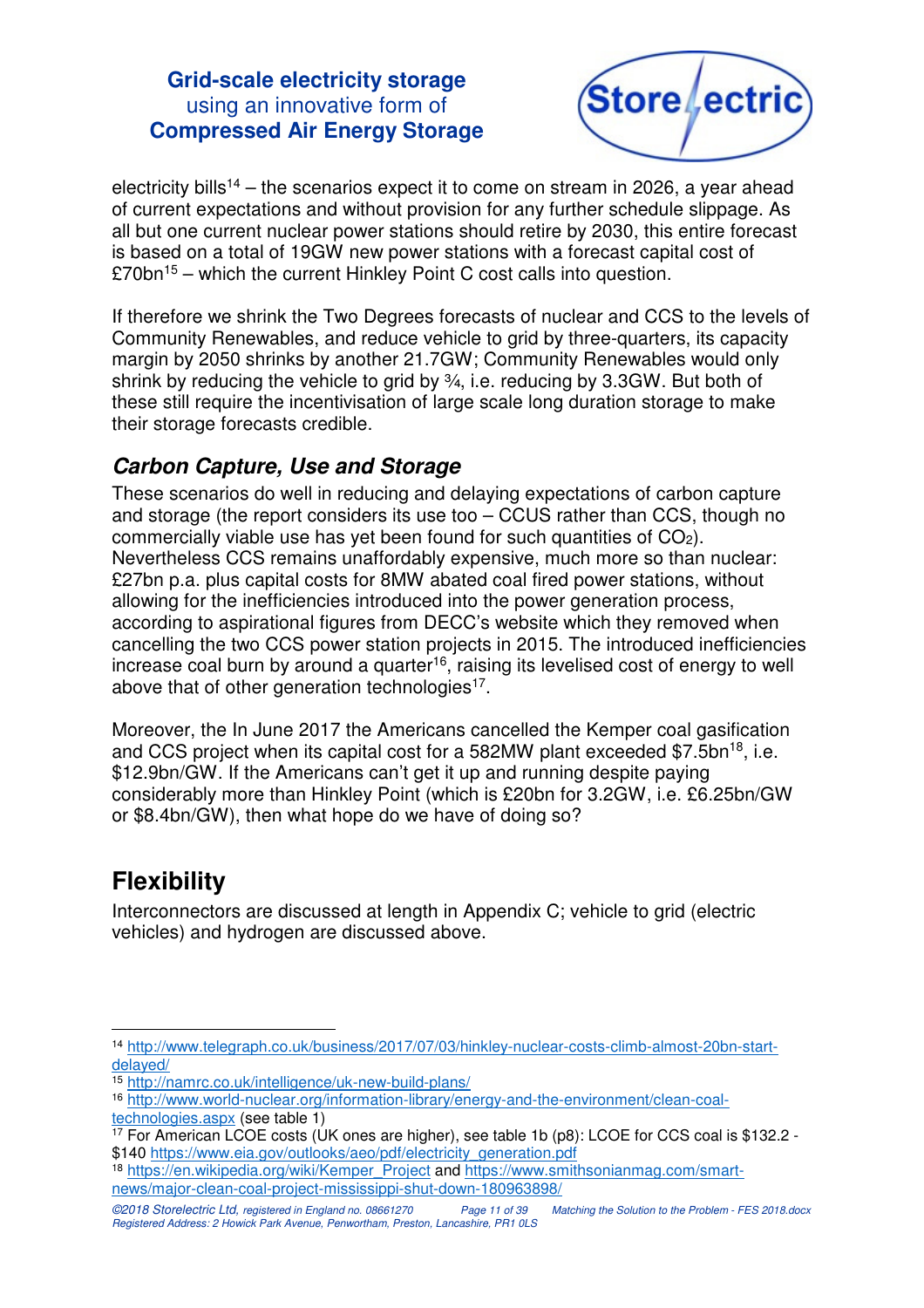![](_page_11_Picture_1.jpeg)

#### **Storage**

FES 2018 is correct that storage can support, and needs to access, multiple revenue streams (a "revenue stack"). It is also correct that the benefits of storage are compounded when integrated with other projects such as intermittent generation or interconnectors. And it is true that there is a substantial need for storage that is unconstrained in location, for distributed roll-out to provide localised and short duration balancing services.

**The mix** considered by FES 2018 is batteries at both transmission and distribution scales, vehicle to grid batteries (above), DSR (below), pumped hydro and interconnectors. All other storage technologies are omitted, thereby greatly adding to potential costs not only in generation, balancing and imports, but also in energy security and national balance of payments.

**Batteries** are optimally up to 20-40MW with optimal durations of 1-2 hours. Doubling either size or duration adds roughly 85% to capital costs; doubling the size or duration of larger scale technologies adds much less – for adiabatic  $CAES^{19}$  the figure is around 30%. The larger scale technologies are not efficient at scales below  $\sim$ 2-MW (or 5MW for LAES), and they all provide true inertia rather than EFR, so they barely compete with batteries.

It is possibly in recognition of this lack of vision as to how batteries can support the volumes of flexibility required that there is almost no further discussion of them, despite the large increase in storage capacity required in all scenarios (p106): how they can provide the requisite volume of energy is not addressed, as batteries cannot store enough energy (size x duration) due to their limited size and even more limited duration. Various studies also suggest that they have a much more limited life than advertised, especially if used in quick bursts for the faster balancing and ancillary services<sup>20</sup> which tends to be their main justification and business case. Other studies show that they are much less efficient (grid-to-grid) than advertised<sup>21</sup>.

**Pumped hydro:** It is curious and highly indicative of past interactions that, despite claiming not to "back winners", National Grid identifies pumped hydro rather than large scale long duration storage which could also be provided by CAES, adiabatic CAES and LAES systems, all of which have lower costs, greater geographical flexibility, better proximity to both generation and demand, lower environmental impact (they don't flood valleys) and larger overall potential. Despite all these advantages, little effort has been made by BEIS, Ofgem and National Grid to

<sup>20</sup> E.g. 'Battery energy storage efficiency calculation including auxiliary losses: Technology comparison and operating strategies, authors F.M. Gatta ; A. Geri ; S. Lauria ; M. Maccioni ; F. Palone ' (available with a subscription to the IEEE www.ieee.org) and also

https://www.energiforskning.dk/sites/energiteknologi.dk/files/slutrapporter/bess\_final\_report\_forskel\_1\_ 0731.pdf

 $\overline{a}$ <sup>19</sup> CAES = Compressed Air Energy Storage, see www.storelectric.com

LAES = Liquid Air Energy Storage, see www.highviewpower.com

<sup>21</sup> http://www.networkrevolution.co.uk/network-trials/electrical-energy-storage/ Electrical energy storage cost analysis paper – see round trip efficiency including parasitic losses, chart on p6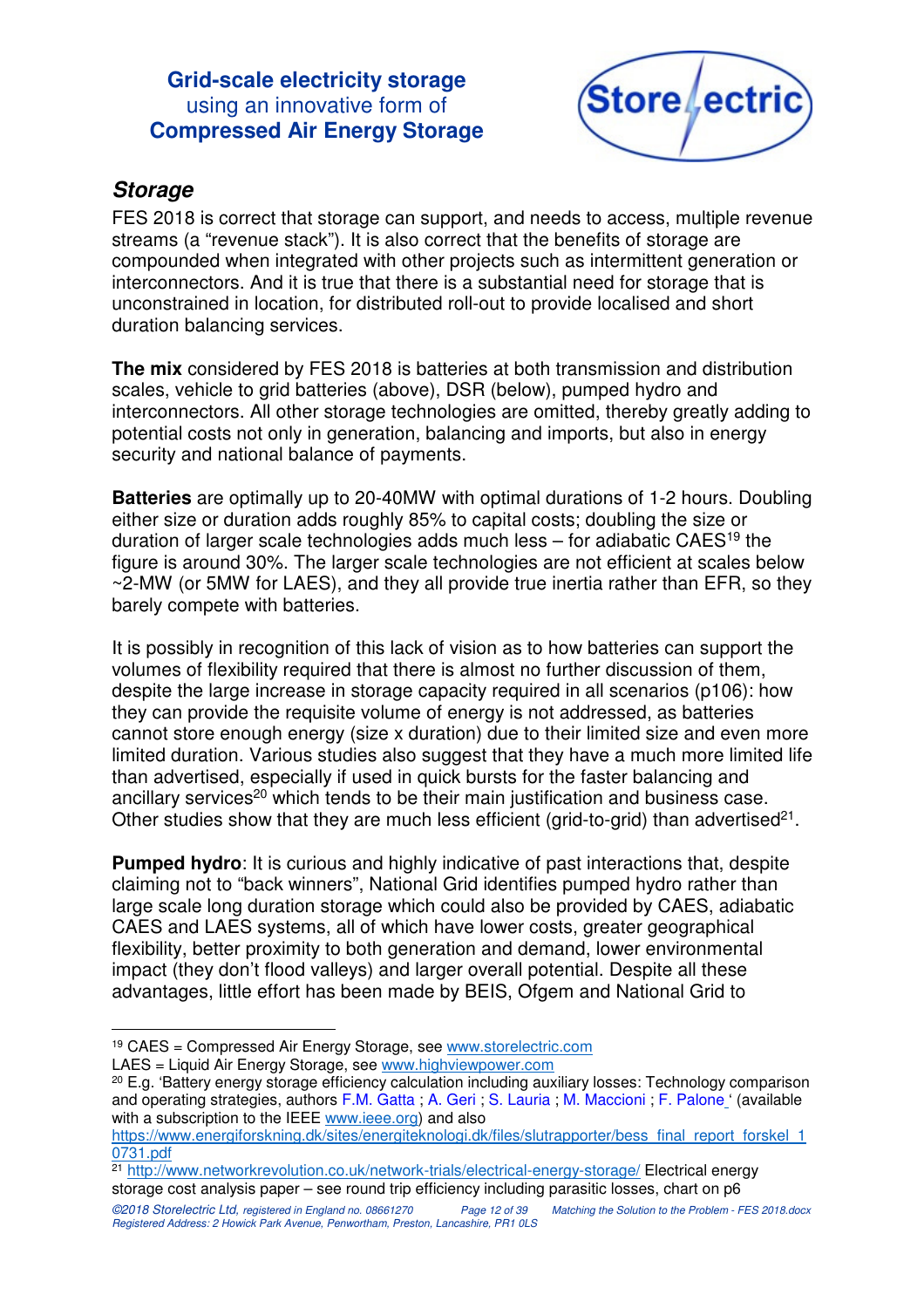![](_page_12_Picture_1.jpeg)

support the development and construction of first-of-a-kind plants of these UKdeveloped technologies, thereby impeding their development against their corporate imperatives to encourage the development of new technologies and solutions to known problems. Equality of opportunity and a level playing field is sought.

**Faraday Challenge:** As an aside, it is very curious why, having taken the excellent decision to support the development of a new industry in electricity storage, the government decided to waste £246m on the Faraday Challenge, when:

- 1. The UK is playing 20-30 years' catch-up in lithium technologies;
- 2. We lead the world in other storage technologies, if only we can have some support to build commercial first-of-a-kind plants;
- 3. There is no battery manufacturing in the UK;
- 4. Of the 40-60 gigafactories that have been announced, not one of them in the UK, and there is no room for more as that many would already deplete global resources of lithium in 2-10 years (see Electric Vehicles, above).

# **The Politics of Storage**

Yet energy storage (both grid and battery scale) and DSR can help deliver the energy priorities of every single significant national political party:

- 1. By providing a market for nearly every MWh generated by renewables, it reduces or eliminates the need for renewables subsidies – assuming fossil fuels are not subsidised, thereby reducing the subsidies part of both energy prices and tax bills;
- 2. By supplying peak demand, the most polluting, expensive and unprofitable fossil fuelled power stations can be not only switched off but also (if we have enough storage capacity) demolished, benefitting energy prices, the environment and the profitability of the generating companies;
- 3. By absorbing power during peaks in renewable generation and troughs in demand, the remaining power stations can operate as baseload, again benefitting energy prices, the environment and the profitability of the generating companies;
- 4. By working with both non-dispatchable power generation and the grid as a whole, storage and DSR can smooth the transition to a fossil fuel free grid;
- 5. By enabling non-dispatchable generation to supply variable demand at all scales, storage and DSR enable the transformation of transportation, heating and industry to clean electricity sources;
- 6. By relying on locally generated electricity, storage and DSR can enhance energy security and grid resilience both nationally and regionally.

Combined with renewable power generation, these can deliver:

- 7. Falling energy prices, as the input power is free;
- 8. Vastly reduced pollution and emissions; and
- 9. Energy security, as they are all generated from local resources like wind, sun, tide and waves, rather than imported fossil fuels or interconnected electricity.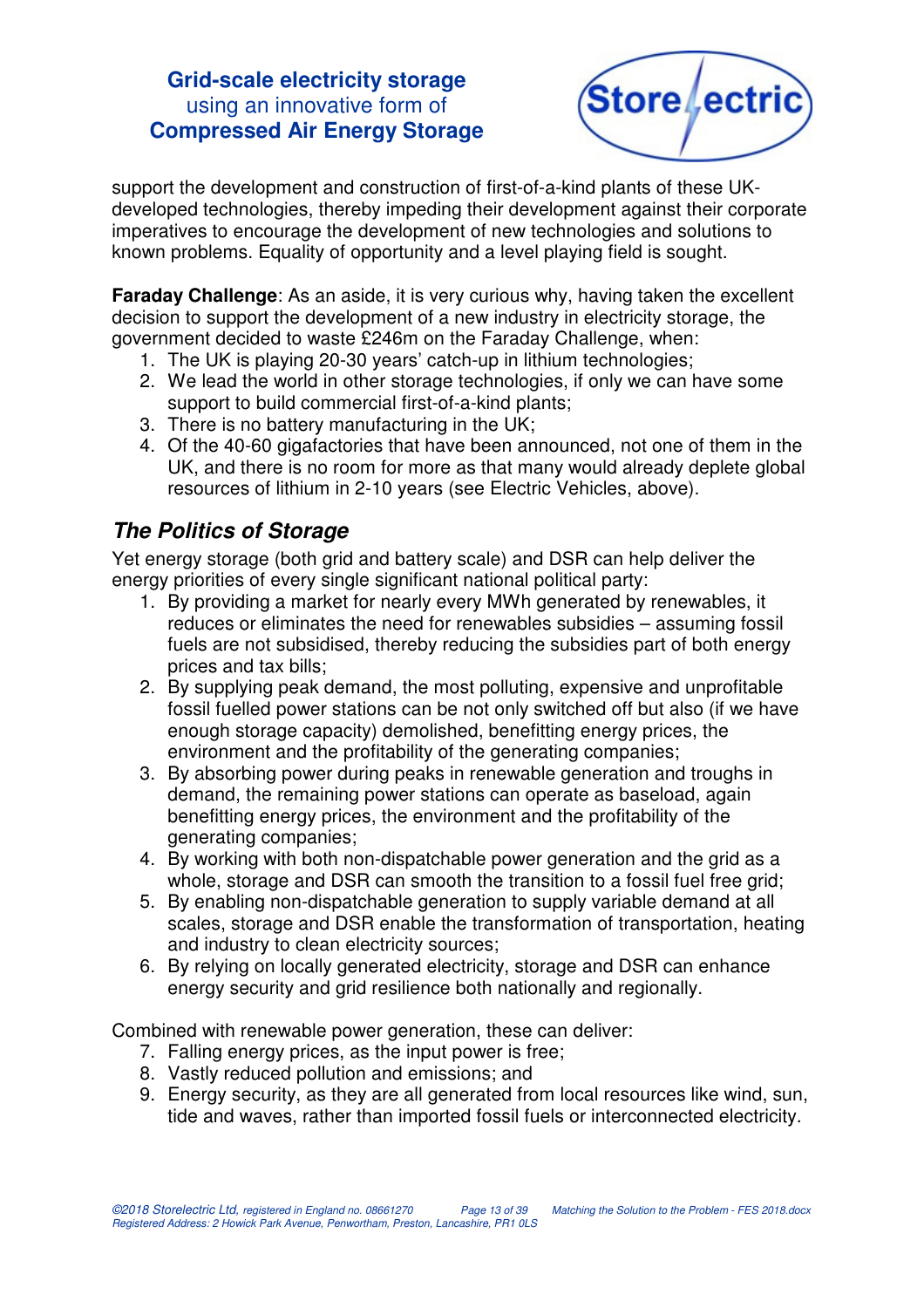![](_page_13_Picture_1.jpeg)

#### **Demand Side Response**

The two 2050 compliant scenarios are expected to offer about twice as much demand side response (DSR) as the other two scenarios. Roughly, industrial DSR (p60) is forecast at 1GW for all scenarios, doubling to 2GW for the non-compliant scenarios by 2040 (then remaining constant) and 4GW for the compliant ones by 2050. No residential DSR is proposed.

FES 2018 then takes these figures as being the available to reduce peak demand on the grid, which is not wholly the case. This is because if a process is turned off/down now, then it cannot be turned off/down again within a few hours: the business has to be able to conduct its business. DSR is a short duration solution that is best used for absorption of short duration spikes in demand / short term troughs in generation. Therefore these DSR volumes need to be split into multiple "packets" because the nature of both variable demand and intermittent supply is to provide multiple such spikes within those few hours. It is therefore reasonable to split DSR into, say, 3 "packets" of (for the compliant scenarios) roughly 1.5GW, 1.5GW and 1GW. Therefore the maximum benefit to meeting actual demand is 1.5GW.

There is another issue not accounted for: compensatory peaks (bounce-backs) in demand after the DSR period is finished. If, for example, a heating process is switched off/down for 15 minutes, then at the end of that period heating demand will be above the norm in order to get the process back up to the correct operating temperature. The same applies for refrigeration processes. This reduces the benefit of DSR: if it is used in a peak demand period, then the compensatory peak is also during the same peak demand period.

The scenarios are more realistic about the benefits to the system of Time of Use Tariffs (p69), though we believe that use of them will be significantly below even these current forecasts due to (a) not wanting to be bothered with active management of energy consumption as the much-touted 2% target savings are simply not worth the effort for most people, and (b) not wanting to out-source such active management by connecting appliances and systems to the internet, for reasons of both autonomy and fear of hacking. However we have no alternative figures to offer or studies to cite, so will make nothing more of this point.

# **Total Demand**

 $\overline{a}$ 

Considering total energy flows, the comparison between change in electricity demand and change in gas and transport-related<sup>22</sup> gasoline demand is forecast to decrease as follows for the two 2050 compliant scenarios:

 $22$  Transport-related gasoline is calculated in the table below by taking the 2050 number of renewably powered vehicles as 100% that saves 178.8TWh of gasoline p.a., and apportioning that gasoline consumption in direct proportion to the number of renewably powered vehicles each other year.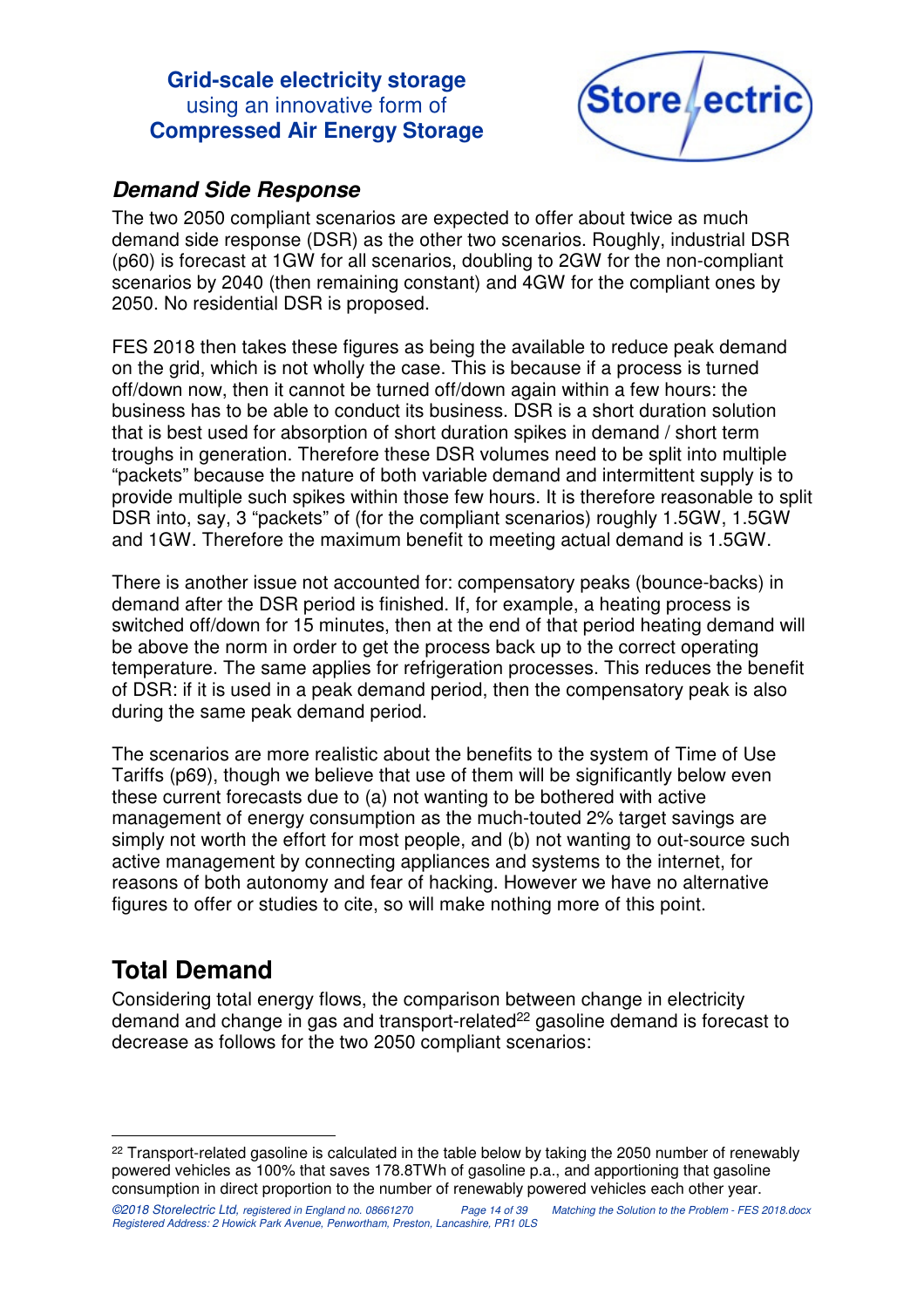![](_page_14_Picture_1.jpeg)

| Community Renewables - Change in total demand in year (TWh) |               |         |          |          |          |
|-------------------------------------------------------------|---------------|---------|----------|----------|----------|
|                                                             | 2017 baseline | 2020    | 2030     | 2040     | 2050     |
| Gas*<br>Oil**                                               | 576.5         | $-27.4$ | $-137.5$ | $-237.0$ | $-356.5$ |
|                                                             | 178.8         | $-3.2$  | $-49.0$  | $-166.4$ | $-178.8$ |
| <b>Electricity</b>                                          | 0.0           | $-4.9$  | 9.0      | 21.7     | 14.7     |

| Two Degrees - Change in total demand in year (TWh) |               |         |          |          |          |
|----------------------------------------------------|---------------|---------|----------|----------|----------|
|                                                    | 2017 baseline | 2020    | 2030     | 2040     | 2050     |
| Gas*                                               | 576.5         | $-21.4$ | $-104.3$ | $-264.6$ | $-414.0$ |
| $O$ il**                                           | 178.8         | $-2.8$  | $-39.2$  | $-135.8$ | $-178.8$ |
| <b>Electricity</b>                                 | 0.0           | $-6.2$  | 6.9      | 12.1     | 6.0      |

 $*$  Gas demand = residential + commercial + industrial

\*\* Transportation. Fuel: gasoline from DUKES; vehicles from FES 2018

This begs the question: how come 520.6TWh energy demand Community Renewables) vanishes by 2050? This "vanished" demand is greater than total grid demand at any time:

|                             | (TWh) Community Renewables | <b>Two Degrees</b> |
|-----------------------------|----------------------------|--------------------|
| Total "vanished" demand     | 520.6                      | 586.7              |
| Baseline electricity demand | 319                        | 319                |
| 2050 electricity demand     | 464                        | 396                |
| % of baseline "vanishing"   | 163%                       | 184%               |
| % of 2050 "vanishing"       | 112%                       | 148%               |

The comment "In all our scenarios, total energy demand is reduced by 2050. This is due to factors such as improved energy efficiency and a reduced output from gasfired electricity generation" seems inadequate. The gas demand in this analysis excludes demand for gas-fired generation. This leaves energy efficiency as the only explanation offered by National Grid, from which demand reductions of the order of 10-30% could normally be expected. This therefore does not quite account for a drop in non-generation whole-system energy demand by 62-65%.

And this "vanished demand" should be increased by the electricity required to make hydrogen (see Hydrogen, above), estimated above at 38.8 TWh (Two Degrees only) for heating and 34-37 TWh for fuel cell vehicles (both compliant scenarios). Taking the mid-point 35.5 TWh for transport, **"vanishing" demand increases to 556.1 TWh (174% of baseline) for Community Renewables and 661 TWh (207%) for Two Degrees.** Therefore FES 2018 may be under-stating demand by a factor of up to 3.

Nevertheless, the remainder of this report will assume that National Grid is correct in its forecast electricity demand.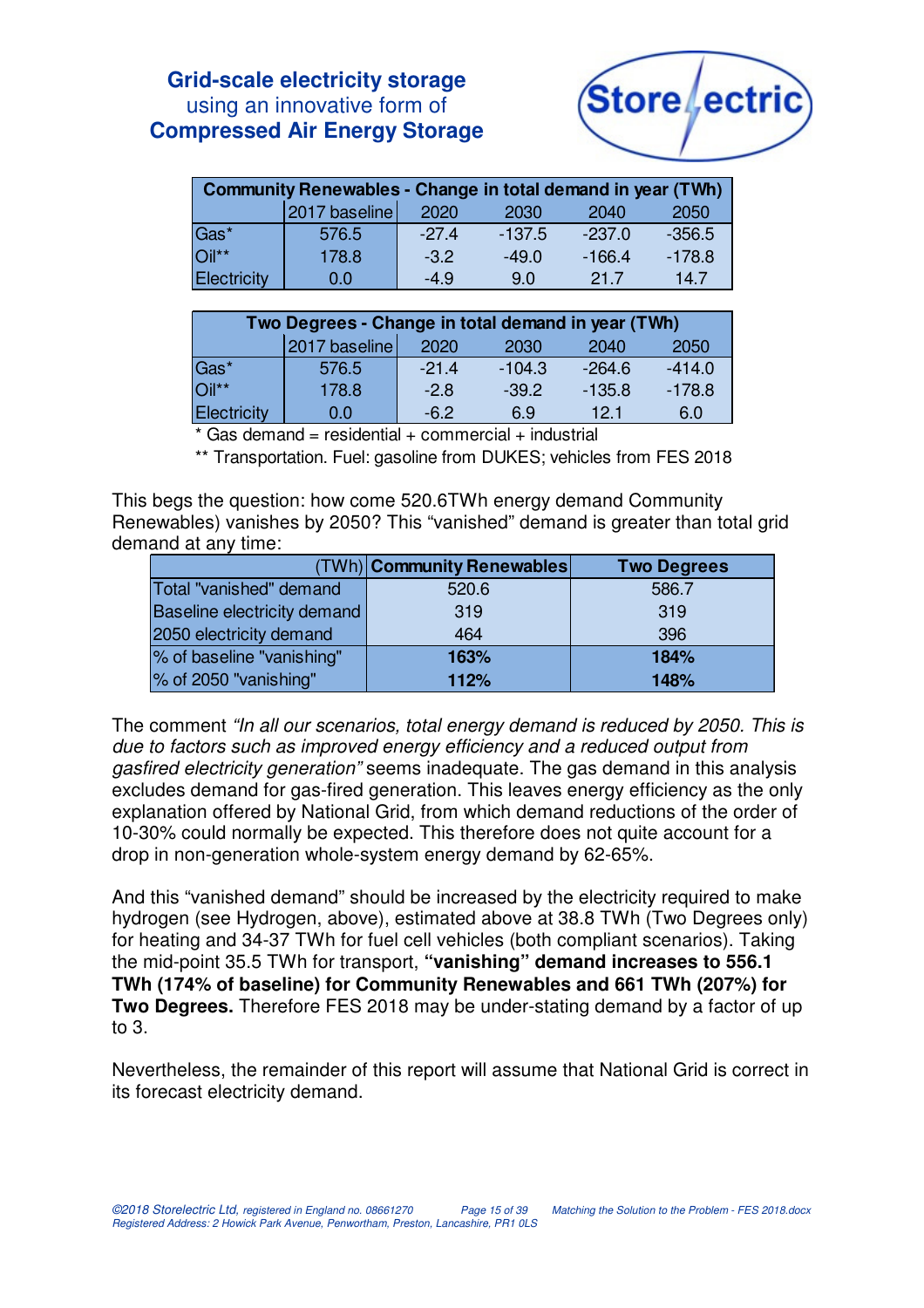![](_page_15_Picture_1.jpeg)

# **Generation Mix**

 $\overline{a}$ 

FES 2018 considers all generation by nominal capacity<sup>23</sup>. This yields the following:

| <b>Community Renewables</b>           | (GW) | 2017 | 2020 | 2030   | 2040   | 2050   |
|---------------------------------------|------|------|------|--------|--------|--------|
| Dispatchable (no interconnectors)     |      | 67.7 | 63.8 | 55.4   | 69.1   | 72.2   |
| <b>Interconnectors</b>                |      | 4.0  | 7.0  | 16.5   | 16.5   | 16.5   |
| Intermittent renewables               |      | 31.8 | 39.7 | 86.3   | 148.6  | 178.8  |
| Demand                                |      | 59.4 | 58.7 | 63.8   | 75.9   | 78.5   |
| Capacity margin excl. interconnectors |      | 14%  | 9%   | $-13%$ | $-9%$  | $-8%$  |
| Capacity margin incl. interconnectors |      | 21%  | 20%  | 13%    | 13%    | 13%    |
| Interconnectors as % of demand        |      | 7%   | 12%  | 26%    | 22%    | 21%    |
|                                       |      |      |      |        |        |        |
| <b>Two Degrees</b>                    | (GW) | 2017 | 2020 | 2030   | 2040   | 2050   |
| Dispatchable (no interconnectors)     |      | 67.7 | 64.0 | 60.1   | 67.0   | 65.3   |
| <b>Interconnectors</b>                |      | 4.0  | 7.0  | 19.8   | 19.8   | 19.8   |
| Intermittent renewables               |      | 31.8 | 40.2 | 81.0   | 125.3  | 139.2  |
| Demand                                |      | 59.4 | 58.7 | 63.8   | 75.9   | 78.5   |
| Capacity margin excl. interconnectors |      | 14%  | 9%   | $-6%$  | $-12%$ | $-17%$ |
| Capacity margin incl. interconnectors |      | 21%  | 21%  | 25%    | 14%    | 8%     |
| Interconnectors as % of demand        |      | 7%   | 12%  | 31%    | 26%    | 25%    |
|                                       |      |      |      |        |        |        |

Such capacity margins almost guarantee blackouts before 2030, if there is one of the regular weather patterns that yields many days of negligible renewable generation during winter. These are avoided today because we carry more dispatchable generation capacity than peak demand.

However, nominal capacity is not reliable capacity. Our analysis by de-rated capacity<sup>24</sup>, gives a different (and much worse) picture:

|                                       |      |      | $\sqrt{ }$ |        |        |        |
|---------------------------------------|------|------|------------|--------|--------|--------|
| <b>Community Renewables</b>           | (GW) | 2017 | 2020       | 2030   | 2040   | 2050   |
| Dispatchable (no interconnectors)     |      | 59.7 | 56.3       | 49.5   | 62.2   | 65.7   |
| <b>Interconnectors</b>                |      | 3.0  | 5.2        | 12.4   | 12.4   | 12.4   |
| Intermittent renewables               |      | 7.7  | 9.7        | 21.6   | 40.7   | 50.8   |
| Demand                                |      | 59.4 | 59.1       | 62.0   | 77.2   | 82.7   |
| Capacity margin excl. interconnectors |      | 0%   | $-5%$      | $-20%$ | $-19%$ | $-21%$ |
| Capacity margin incl. interconnectors |      | 5%   | 4%         | $0\%$  | $-3%$  | $-6%$  |
| Interconnectors as % of demand        |      | 5%   | 9%         | 20%    | 16%    | 15%    |
|                                       |      |      |            |        |        |        |
| <b>Two Degrees</b>                    | (GW) | 2017 | 2020       | 2030   | 2040   | 2050   |
| Dispatchable (no interconnectors)     |      | 59.7 | 56.5       | 53.5   | 59.8   | 58.5   |
| <b>Interconnectors</b>                |      | 3.0  | 5.2        | 14.8   | 14.8   | 14.8   |
| Intermittent renewables               |      | 7.7  | 9.9        | 21.2   | 35.9   | 41.8   |
| Demand                                |      | 59.4 | 58.7       | 63.8   | 75.9   | 78.5   |
| Capacity margin excl. interconnectors |      | 0%   | $-4%$      | $-16%$ | $-21%$ | $-26%$ |
| Capacity margin incl. interconnectors |      | 5%   | 5%         | 7%     | $-2%$  | $-7%$  |
| Interconnectors as % of demand        |      | 5%   | 9%         | 23%    | 20%    | 19%    |
|                                       |      |      |            |        |        |        |

 $23$  Dispatchable = nuclear, hydro, coal, waste, gas, other thermal, CCS, biomass, storage

https://www.emrdeliverybody.com/Lists/Latest%20News/Attachments/114/Capacity%20Market%20Au ction%20Guidelines%20July%207%202017.pdf

De-rating factors 2017 for wind, DUKES Chapter 5, paragraph 5.43:

https://www.gov.uk/government/uploads/system/uploads/attachment\_data/file/729379/Ch5.pdf De-rating factors 2017 for solar, DUKES Table 5.7 footnote (4):

<sup>&</sup>lt;sup>24</sup> De-rating factors for biomass, coal, gas, hydro, interconnectors, nuclear, storage, energy from waste, using T-1 de-ratings:

https://www.gov.uk/government/uploads/system/uploads/attachment\_data/file/731590/DUKES\_5.7.xls De-rating assumptions: CCS = gas CCGT; Other Thermal = coal; Vehicle to Grid = 0.66 x Storage as vehicles are often not available; Waste = biomass; Marine = offshore wind; Other Renewables = onshore wind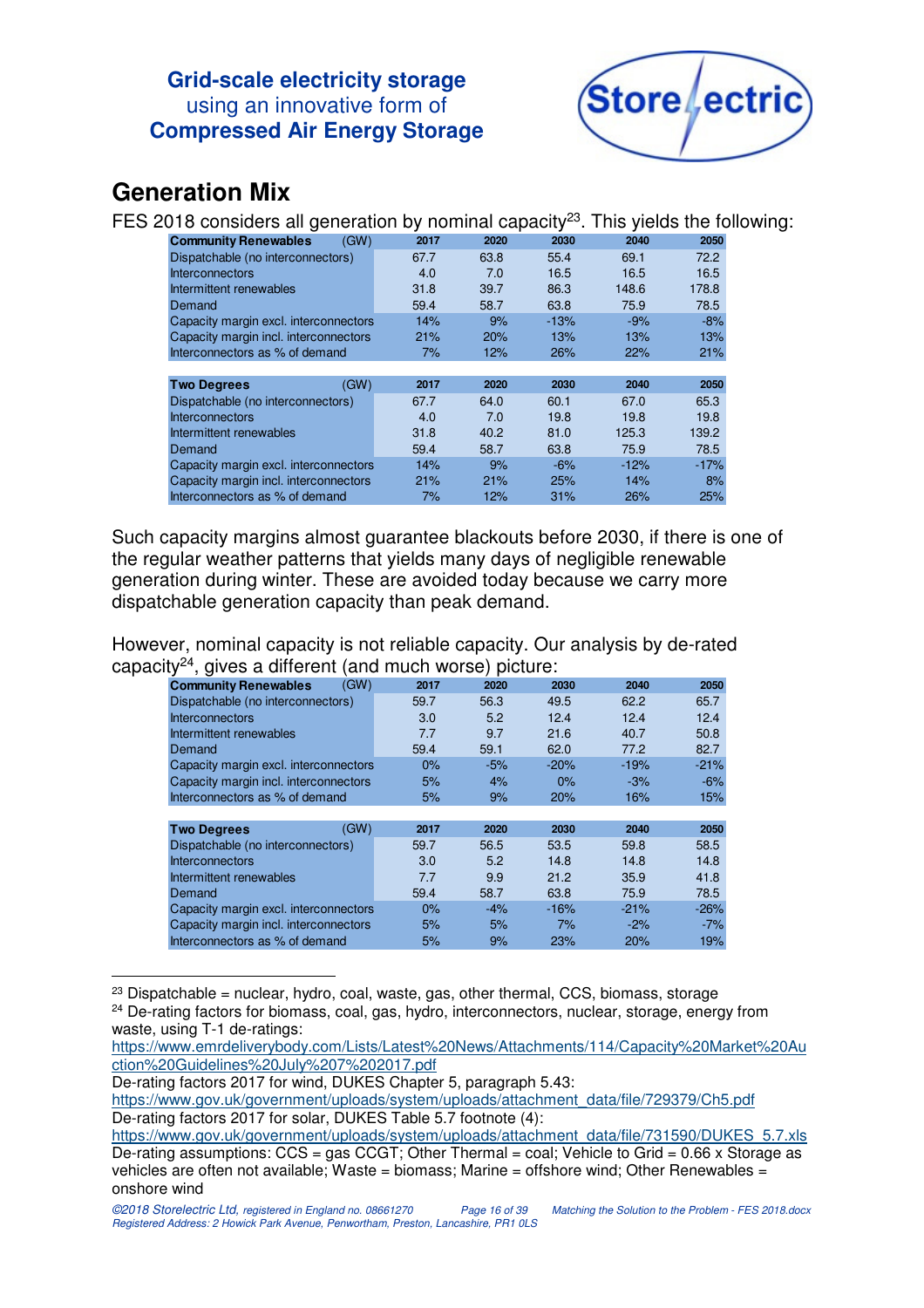![](_page_16_Picture_1.jpeg)

![](_page_16_Figure_2.jpeg)

This lack of capacity margin is true for all four scenarios: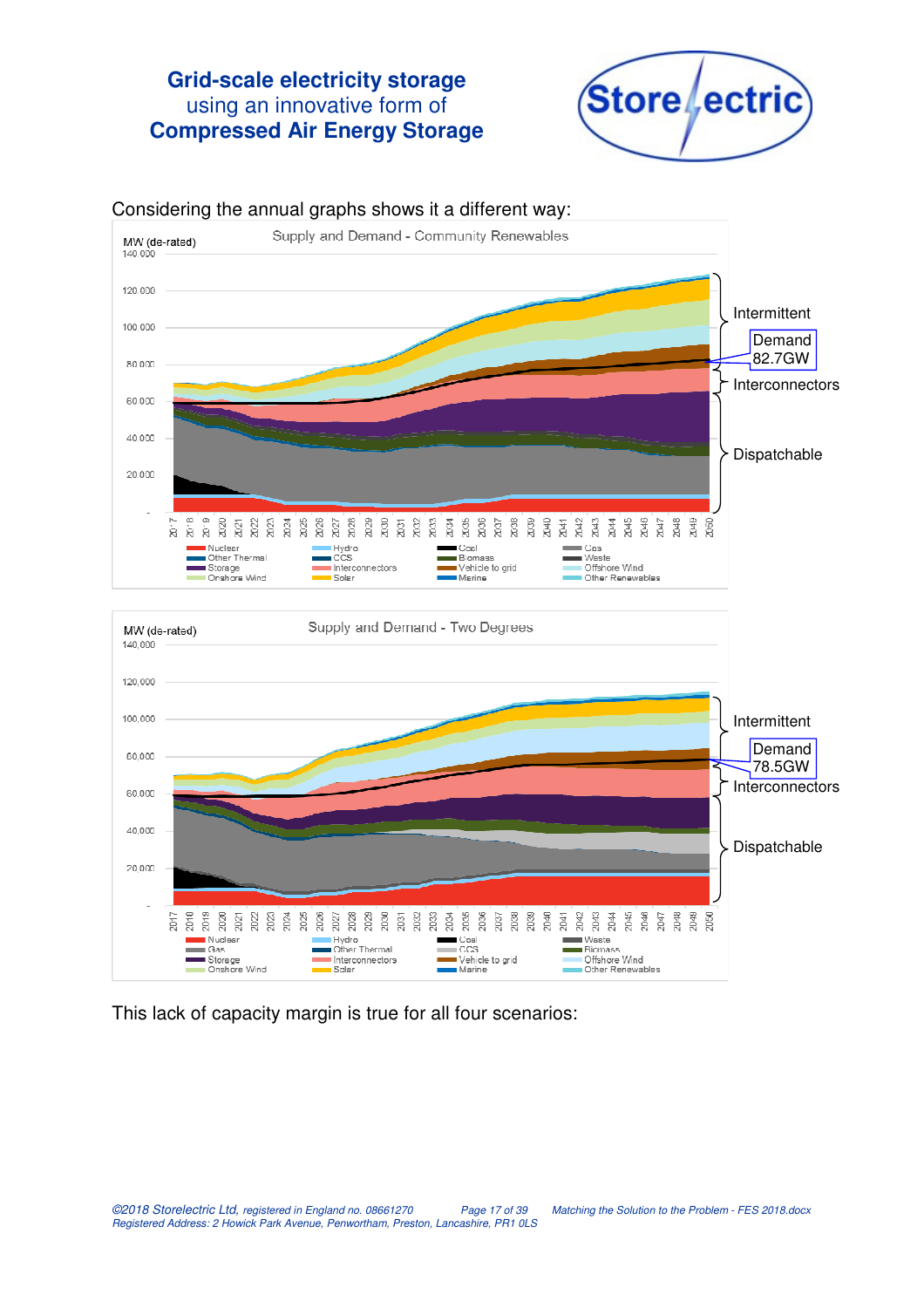![](_page_17_Picture_1.jpeg)

![](_page_17_Figure_2.jpeg)

The picture deteriorates still further when one analyses the likelihood of the various technologies coming onstream in time to meet these forecasts:

- 1. The scenarios' expectations of nuclear generation have been shrunk, which seems advisable. Nevertheless, nuclear is likely to be later than envisaged by FES 2018: Two Degrees forecasts about 1GW per annum coming on stream from 2026 to 2038, peaking at 15.8GW; Community Renewables is about half that. 2026 is already a year before the currently forecast commissioning date of Hinkley Point C; and other power stations are well behind in their development.
- 2. CCS is highly dubious see below. Two Degrees forecasts 10.7GW by 2050, none for Community Renewables.
- 3. Storage is forecast at 16.6GW for Two Degrees and 27.9GW for Community Renewables, yet the country is in no way encouraging the development of any storage capacity above megawatt scale – and all the capacity the country is encouraging is of short duration (batteries), which would actually remove them from the "dispatchable" count and render the above capacity margins much worse.
- 4. Vehicle to Grid (11.4 / 13.1GW) appears to be relying on much more capacity than FES2018 is forecasting in its own demand forecasts, especially if it is of long enough duration to make a difference for more than brief spikes in demand.

# **Security of Supply**

Security of supply means two things principally: keeping power reliably in the grid to meet variable demand, and being in charge of the source of that power. Not only does these scenarios fail on the first measure by 2030, as above, but also they fail on the second: the reliance on 12.4GW / 14.8GW interconnectors, added to 20GW / 8GW gas-fired power stations using imported natural gas means that the country will depend on other countries for 41% / 28% of its electricity needs.

# **System Balancing**

Page 95 discusses the increasing challenges of intermittency as such power sources grow in market share, suggesting that the answer is in a combination of "market development, new technologies and new ways of designing and operating networks" and interconnectors. The first group of these are all small scale and short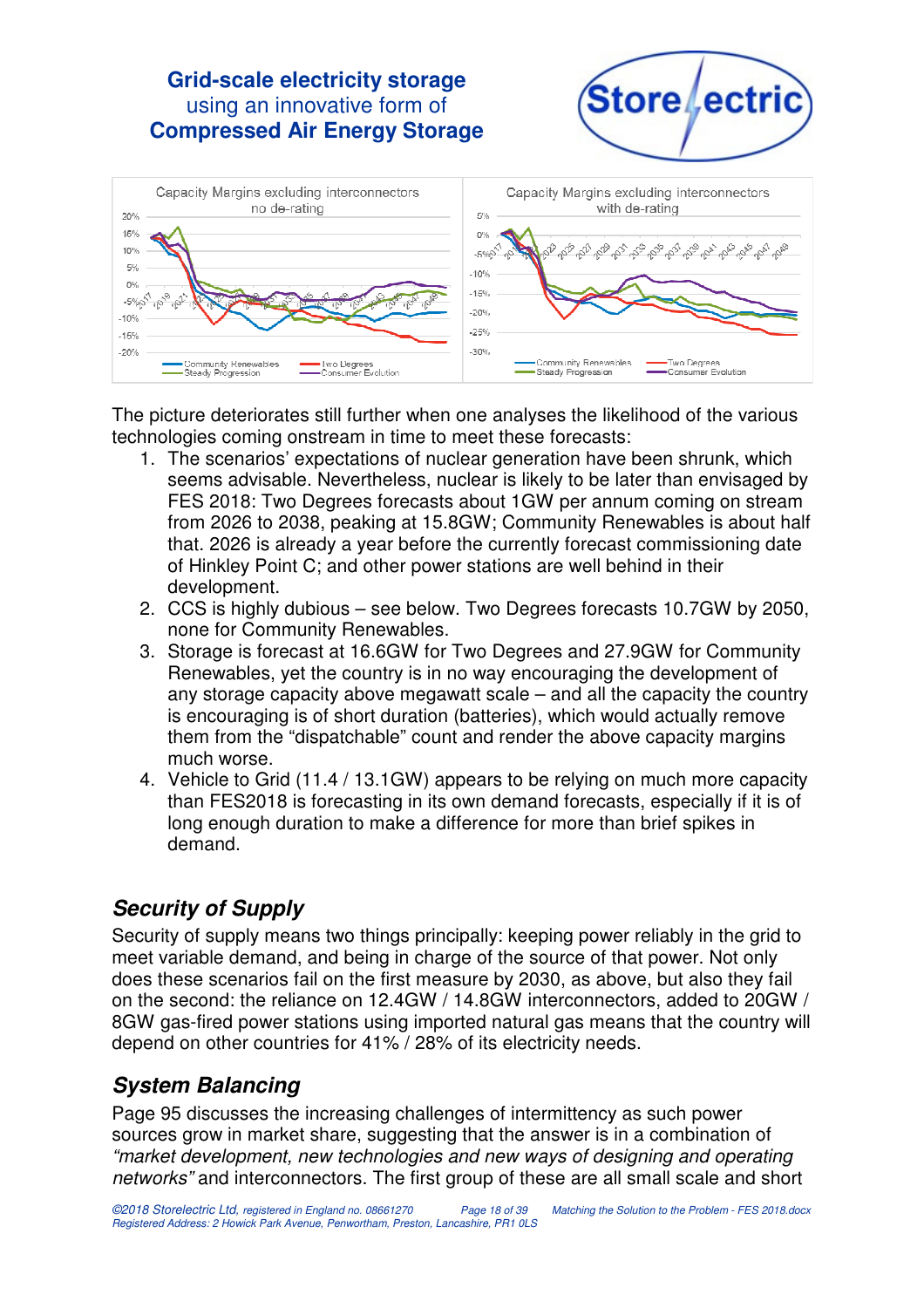![](_page_18_Picture_1.jpeg)

duration, and cannot accommodate the energy volumes even if enough of them were built to manage peak flows. And interconnectors are not the solution either – see Appendix C. And so far the energy transition is still at the relatively easy stage in which intermittent renewables supply less than 30% of overall system demand; the challenges will multiply as that threshold is approached and passed.

All of these are part of the solution, but together they do not provide a whole solution: the missing link is sufficient large scale long duration storage, which is not being supported or incentivised in any way – and in fact is being discouraged by both the current and proposed regulatory definitions of storage, by short contract lengths, and by its exclusion from support such as NIA/NIC support and CfDs. It should be an absolute priority to encourage development of such technologies by supporting first-of-a-kind plants, and then to enable roll-out without subsidy by levelling the playing field.

# **System Costs**

# **Existing Subsidies**

There are many subsidies hidden in the electricity system. For example,

- Interconnectors rely on the double subsidy of cap-and-floor contracts and zero grid access charges;
- Interconnectors also provide a UK-financed subsidy to overseas generators owing to their lower grid access charges and carbon prices, and the fact that the difference between these and the UK versions are not charged on import;
- Nuclear power relies on a very highly priced cap-and-floor regime;
- The total cost of the balancing and ancillary services market has increased by ~£1bn since 2010, which represents additional system costs for balancing intermittent renewables without sufficient large scale long duration storage;
- The £1bn Capacity Market seems to be a subsidy dressed up as a market, to keep fossil fuelled power stations in operation to balance intermittent renewables;
- A negative subsidy (i.e. unwarranted cost) is imposed on storage by triple charging (to import and to export, plus the cost embedded within the price of the purchased electricity) which is currently proposed to reduce to double charging, still an unwarranted commercial disadvantaging.

The balancing/ancillary markets and Capacity Market subsidies alone are already over £2bn p.a. and expected to double within 5 years and to keep on increasing<sup>25</sup>.

The two compliant scenarios rely on 15.75GW nuclear power. This is proving to be one of the most expensive energy sources available. It also relies on 8.3GW CCS, analysed above. It also relies on 19.7GW interconnectors which are only viable with.

 $\overline{a}$ <sup>25</sup> More details available in a Storelectric white paper Curtailment: the Tip of a Growing Iceberg, available on request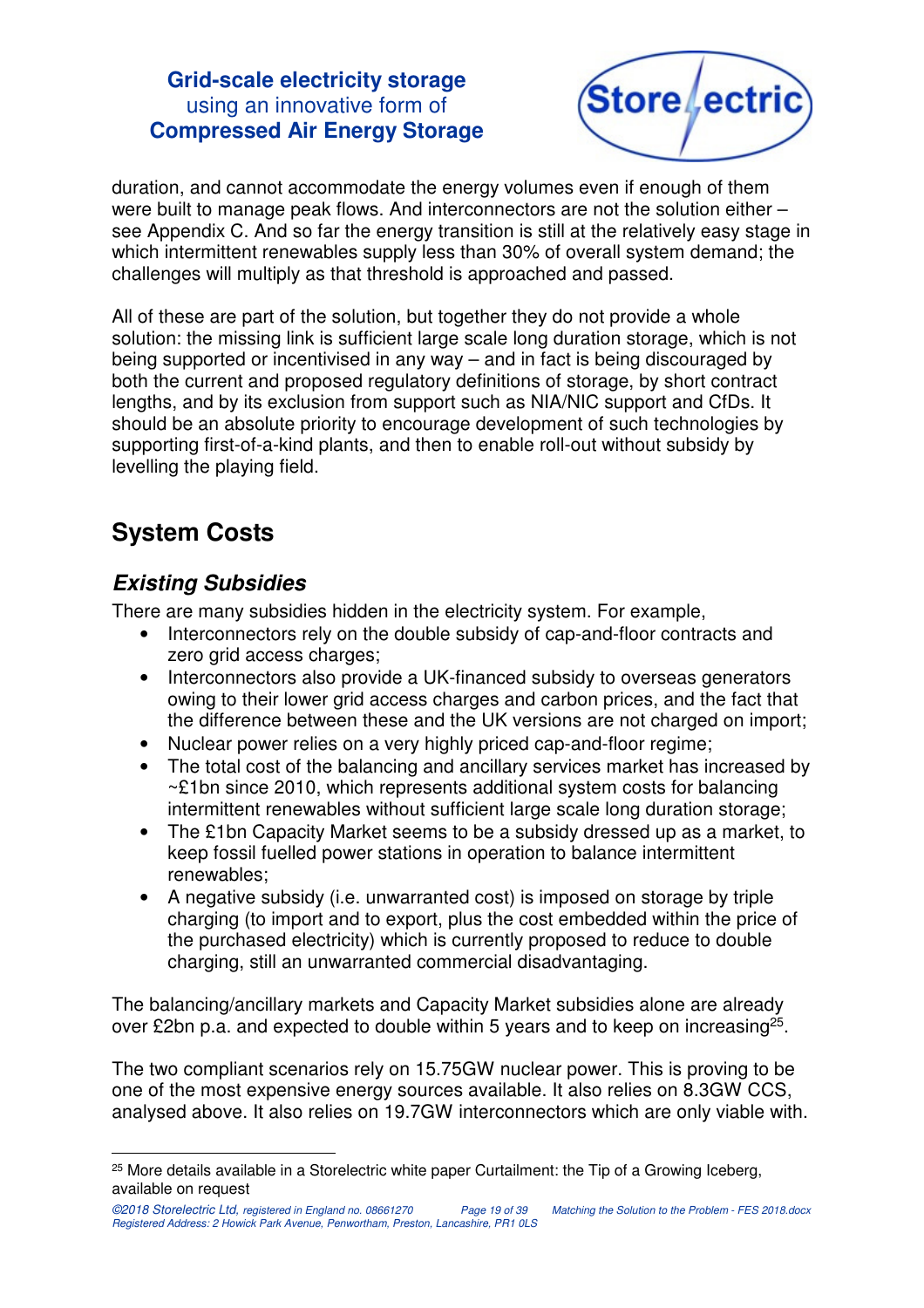![](_page_19_Picture_1.jpeg)

In contrast, Storelectric's CAES has a cheaper levelised cost of electricity than a gas-fired peaking plant and can therefore balance the entire system cost-effectively and (on a level playing field) without subsidy.

The electricity system can only deliver cost-effective energy to UK consumers if the playing field is levelled.

# **Affordability**

While policy makers talk about energy cost, they mostly focus on its price. These have become divorced from each other, with cost (including both overt and covert subsidies) rising as fast as price (£/MWh wholesale) falls. Already more than half of most commercial bills is made up of non-price levies and costs; this should be under one-quarter, preferably <20%, to pay for transmission and distribution costs alone, and to penalise anti-social behaviour such as excessive consumption of fossil fuels.

# **Contract Length**

This focus on lowest price today and in the near future is the driving force behind the

Another tilt in the regulatory playing field is the short term nature of all contracts. This favours investments that have a short pay-back time, and hence those that have a short operational life and/or small scale.

- The cheapest way to deliver a 2-year contract is to patch up a fully amortised plant for an additional 2 years' life.
- Following this contract, it is repeated; only the plant is older, more polluting, more expensive to patch up and maintain, and less reliable.
- This repeats at ever increasing cost until the plant dies of old age.
- Then electricity needs to be imported or new plants built with subsides.
- The cheapest way to deliver a 15-year contract is with a new plant.
- The total cost over 15 years is less under a 15-year contract than under  $7\frac{1}{2}x$ 2-year contracts, and in the meantime sufficient capital investment has been put into new plant to keep the system young, without subsidy, with benefits in security of supply (both definitions), reliability and cost.

Again, the electricity system can only deliver cost-effective energy to UK consumers if the playing field is levelled.

# **Costly Responses**

In response to these shortfalls, National Grid is taking increasingly costly measures such as creating the Capacity Market in which, according to a recent government consultation document<sup>26</sup>, "Two CM auctions have now been held, for delivery in 2018/19 and 2019/20 respectively. Whilst, given the target levels that were set, the auctions procured relatively little new capacity…" for about £2bn.

 $\overline{a}$ 26

https://www.gov.uk/government/uploads/system/uploads/attachment\_data/file/504217/March\_2016\_Consultation\_Document.p df

<sup>©2018</sup> Storelectric Ltd, registered in England no. 08661270 Page 20 of 39 Matching the Solution to the Problem - FES 2018.docx Registered Address: 2 Howick Park Avenue, Penwortham, Preston, Lancashire, PR1 0LS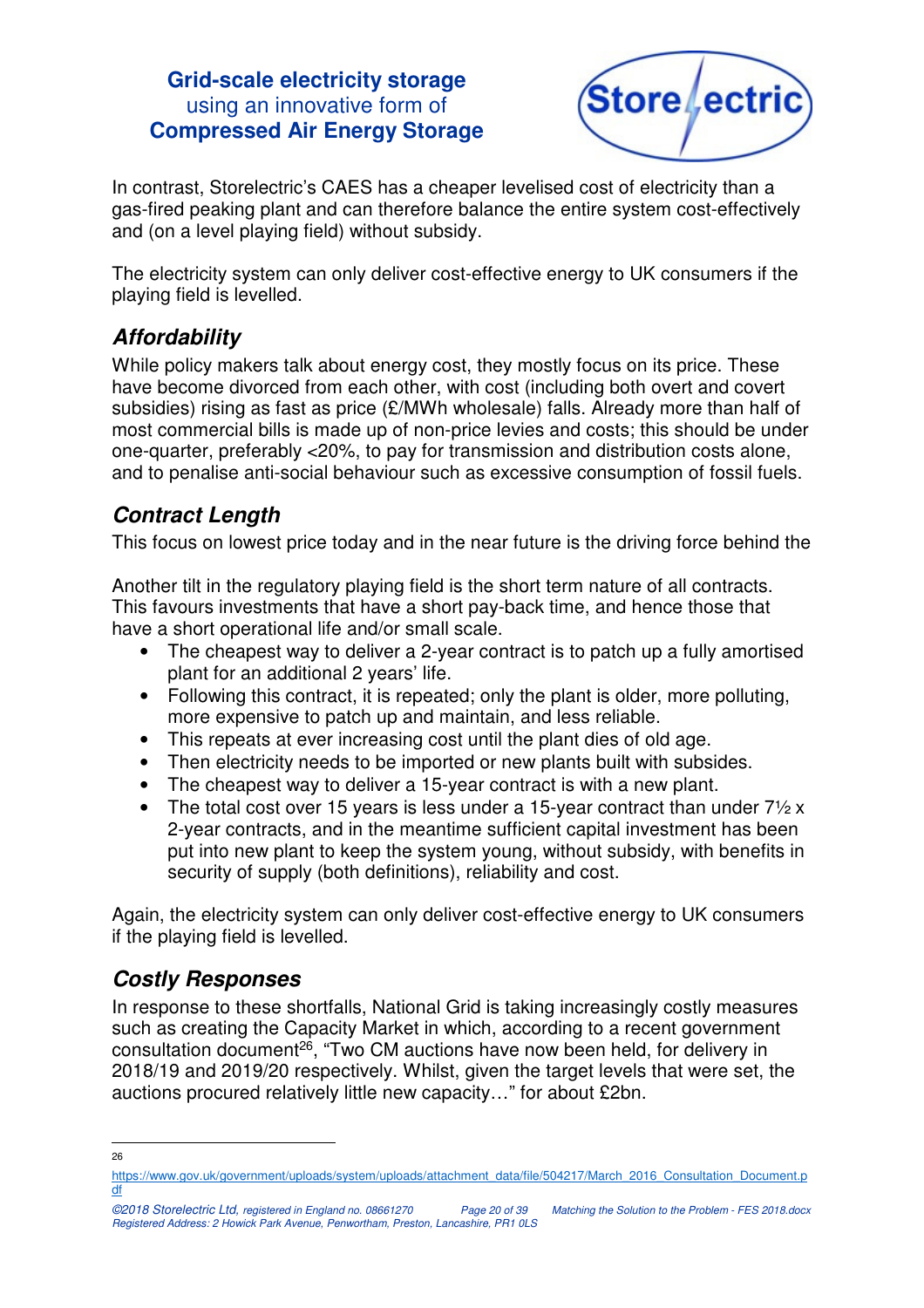![](_page_20_Picture_1.jpeg)

Added to that, the Winter Outlook Report 2015 states that to cope with narrowing markets, National Grid "developed a set of new balancing services (NBS) to help us to manage the uncertainty and tightening margins over last winter. … Demand-Side Balancing Reserve (DSBR) and Supplemental Balancing Reserve (SBR)". "The total costs incurred in the procurement and testing of the new balancing services was £31.2m." This total is likely to increase in future years: "On 3 June 2015, we announced the procurement of the 2.56 GW of additional electricity reserve for the winter 2015/16", compared with the 1.05GW purchased the previous winter.

In FES 2017, National Grid states that there will be "a growth in balancing tools and technologies", but admits that "What technologies will be utilised has yet to be established by the marketplace<sup>"27</sup>. This must grow: "As intermittent and less flexible generation grows at transmission and distribution level, the ability to flex generation and demand is becoming increasingly important"<sup>28</sup>.

Since then, further market mechanisms have also been created, adding to the costs of maintaining the system, such as Supplemental Balancing Reserve, Enhanced Frequency Response and Demand Side Top-Up. It appears that additional patches or sticking plasters are being added to a worn-out regulatory framework at everincreasing rates, tackling the symptoms of the problem rather than its causes, the largest of which is the system-wide loss of inertial generation and load.

#### **Revenue Stacking**

Large scale long duration plants of most types rely on stacks of diverse revenue streams to be profitable. This sticking plaster approach to the challengers of the energy transition means that each issue is turned into a contract / revenue stream, one at a time, as it is discovered and quantified. The largest and most remunerative ones (e.g. EFR) are contracted first, because those are the most urgent and greatest need.

Because these needs are addressed individually and with short term contracts, short-lived and small-scale solutions (e.g. batteries) are used to deliver them. Longlived and large-scale solutions that address many such challenges, and especially those which tackle the root cause of the problems, cannot be financed under short term salami-sliced contracts: they need an entire revenue stack. But the salami slicing, sticking-plaster approach creams off the most remunerative parts of the revenue stack rendering the remainder of that stack less profitable, and therefore building in a need for higher overall prices – i.e. subsidies hidden within the markets.

To minimise the overall system cost and maximise its security of supply, and to do these over the short, medium and long terms, a better approach is to address the causes of the problems, principally the need for clean (i.e. low or preferably zero emissions) inertial generation and load. Contracts for these should be let for a suitable time. They should then be contracted to deliver whatever other services

 $\overline{a}$ 

<sup>27</sup> Spotlight, p63

<sup>28</sup> Sources of Flexibility, p64, first sentence

<sup>©2018</sup> Storelectric Ltd, registered in England no. 08661270 Page 21 of 39 Matching the Solution to the Problem - FES 2018.docx Registered Address: 2 Howick Park Avenue, Penwortham, Preston, Lancashire, PR1 0LS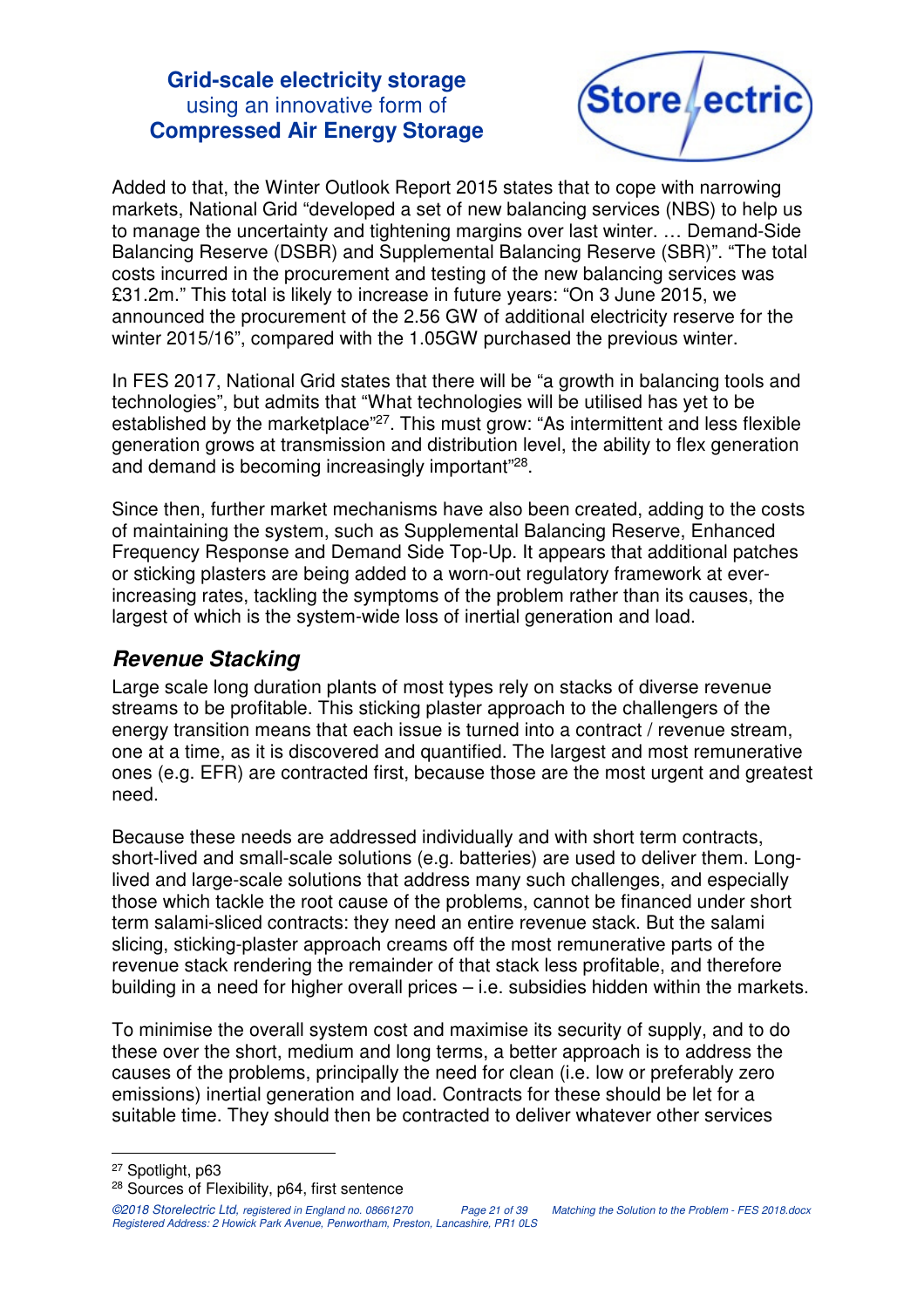![](_page_21_Picture_1.jpeg)

they can deliver cost-effectively to the system, thereby giving them their entire revenue stack without any increase in price, without any overt or covert subsidy. It is only after this is complete that shortfalls should be evaluated and let in narrow, shorter duration contracts.

Failing to minimise overall system cost in this way will not remove the business case for large scale long duration renewables, because the need will remain. The main effect of such failure is to increase its cost to the system.

# **OFGEM Recognition and Actions**

While Ofgem have expressed the need for storage in the past, currently all storage requires special consideration. This vastly increases regulatory uncertainty for investors and developers alike.

Recent pronouncements from Ofgem and BEIS are quoted in Appendix D.

There is no regulatory category for energy storage, so storage equals consumption plus generation, neither of which is related to time or demand. This means that:

- 1. For grid connection applications, if DNOs propose the storage (e.g. Leighton Buzzard, Eigha, Orkney), it is deemed to create capacity; if anyone else proposes it, it is deemed to consume capacity;
- 2. Although charging and discharging are countercyclical and will largely be determined by the Grid's / DNO's needs, grid connections must be paid for that are sized for maximum charging during peak demand and discharging during trough demand, adding ridiculous and unnecessary costs to the project (unless the DNO is proposing it…);
- 3. DNOs are prevented from investing in storage over the 5MW waiver;
- 4. Although National Grid can invest in interconnectors, which take and return grid power, they cannot invest in storage (or even research into storage technologies via NIA / NIC or other mechanisms) even though they and the consumer would greatly benefit from it;
- 5. There can be no contracts for storage services;
- 6. Electricity has to be purchased and sold regardless of when balancing services is wanted, therefore if the services are wanted off-peak using energy stored at other times, there will be a loss – though this will only become a substantial issue when availability of dispatchable electricity drops to levels below the levels of off-peak demand variability, and therefore not for more than a decade.

Ofgem have proposed to define storage as a sub-set of generation, which is fundamentally wrong – they are more like interconnectors:

- Neither technology generates electricity;
- Storage moves electricity in time, as interconnectors move it in location;
- Therefore storage is a grid service / feature, much as interconnectors are.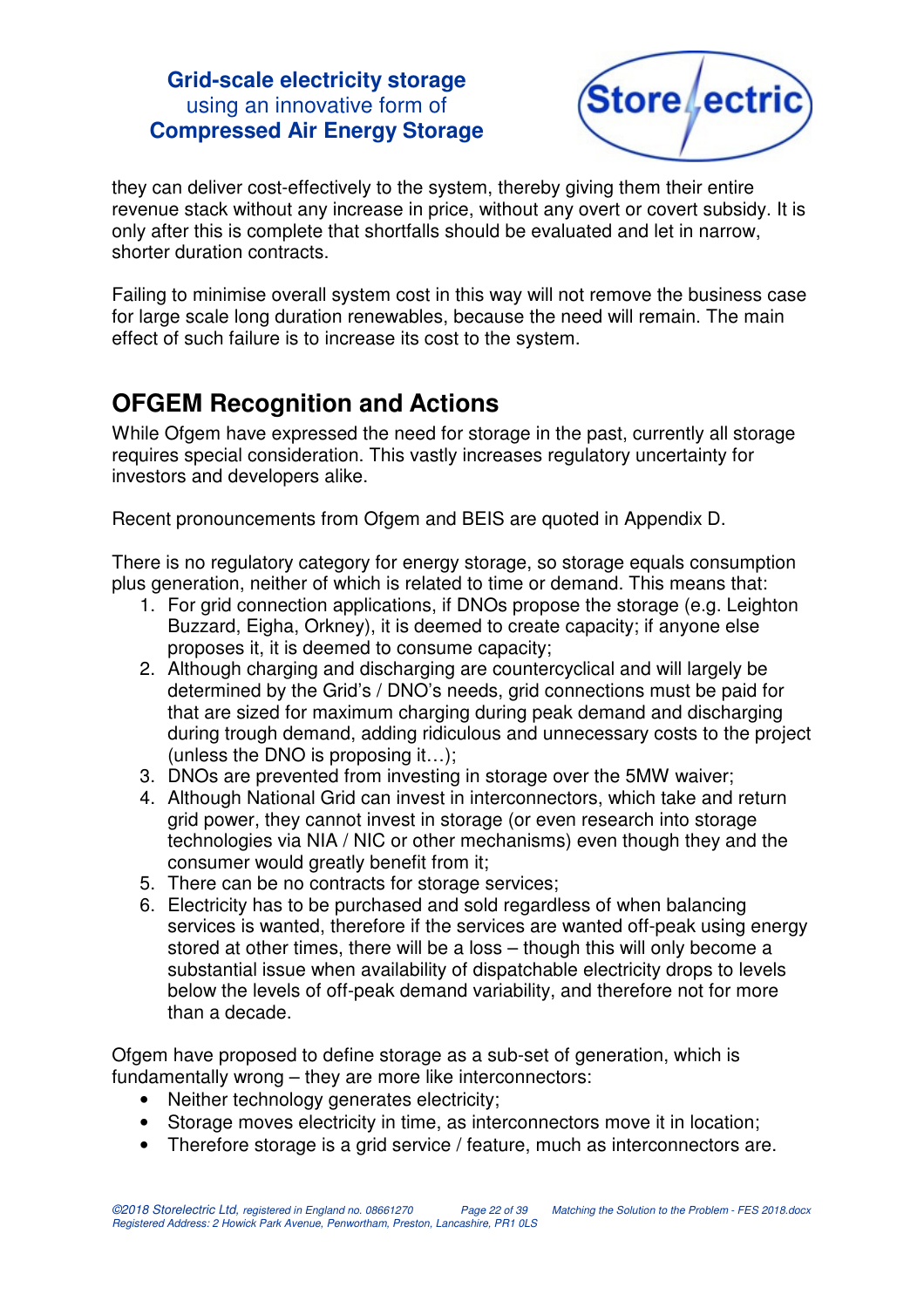![](_page_22_Picture_1.jpeg)

# **National Grid Recognition and Assessment**

The Grid recognises that "Electricity storage could be significant for the future balancing toolkit. It has the potential to offer valuable services to the SO [System Operator], broader industry, and ultimately the end consumer." (FES 2015) Even on this restricted remit, National Grid assesses every area of policy and action relating to storage as either very poor ("red") or inadequate ("amber"):

- Policy and regulatory developments are amber, with a regulatory definition of storage and other regulatory changes promised but not yet delivered. There remain many issues with levies and charges (including double charging of storage with the Levy Control Framework and Climate Change Levy).
- Commercial development is amber due to lack of multiple clear revenue streams, or price signals – especially Time of Use tariffs, though they omit Time of Use generation contracts which would provide a much stronger signal. The outlook is improving, with Demand Turn Up and other enhancements, but these are mostly focused on small scale storage and there are issues with stacking some revenue streams at scale. There is no business model to evaluate network reinforcement deferral or other benefits.
- Technological developments are amber because the levelised cost of electricity of batteries and flywheels is too high. There are improvement in Liion battery storage costs, but they don't see other technology improvements – still failing to see or support Storelectric's more cost-effective and betterdesigned system.
- System need (i.e. how well the system is coping without storage) remains amber, with good response to the new EFR service being more than balanced by growing flexibility challenges and the uncertainties of an everchanging regulatory framework. In the 2015 report this section then describes how storage can match non-dispatchable supply with variable demand, and identifies a need for storage to "provide a cost-effective solution to that need" – but this year's assessment gives no thought at all to larger scale storage.

National Grid concludes: "Storage has the potential to be a significant contributor to the future flexibility requirements of the system. As storage becomes more costcompetitive and the identified barriers are removed, we anticipate a significant rise in new storage deployment."

# **Energy Industry Actions**

Until now, the renewable energy industry has been balkanised, with each industry association and consortium pressing for special treatment, subsidies, market instruments etc. The result is increasingly costly and incoherent, and provokes counterproductive reactions like the creation of the Capacity Market.

Since the politics means that we should be pushing on an open door, the renewable energy industry (generation, storage and DSR) should get together and propose one single, viable and affordable road map that outlines a single, coherent set of actions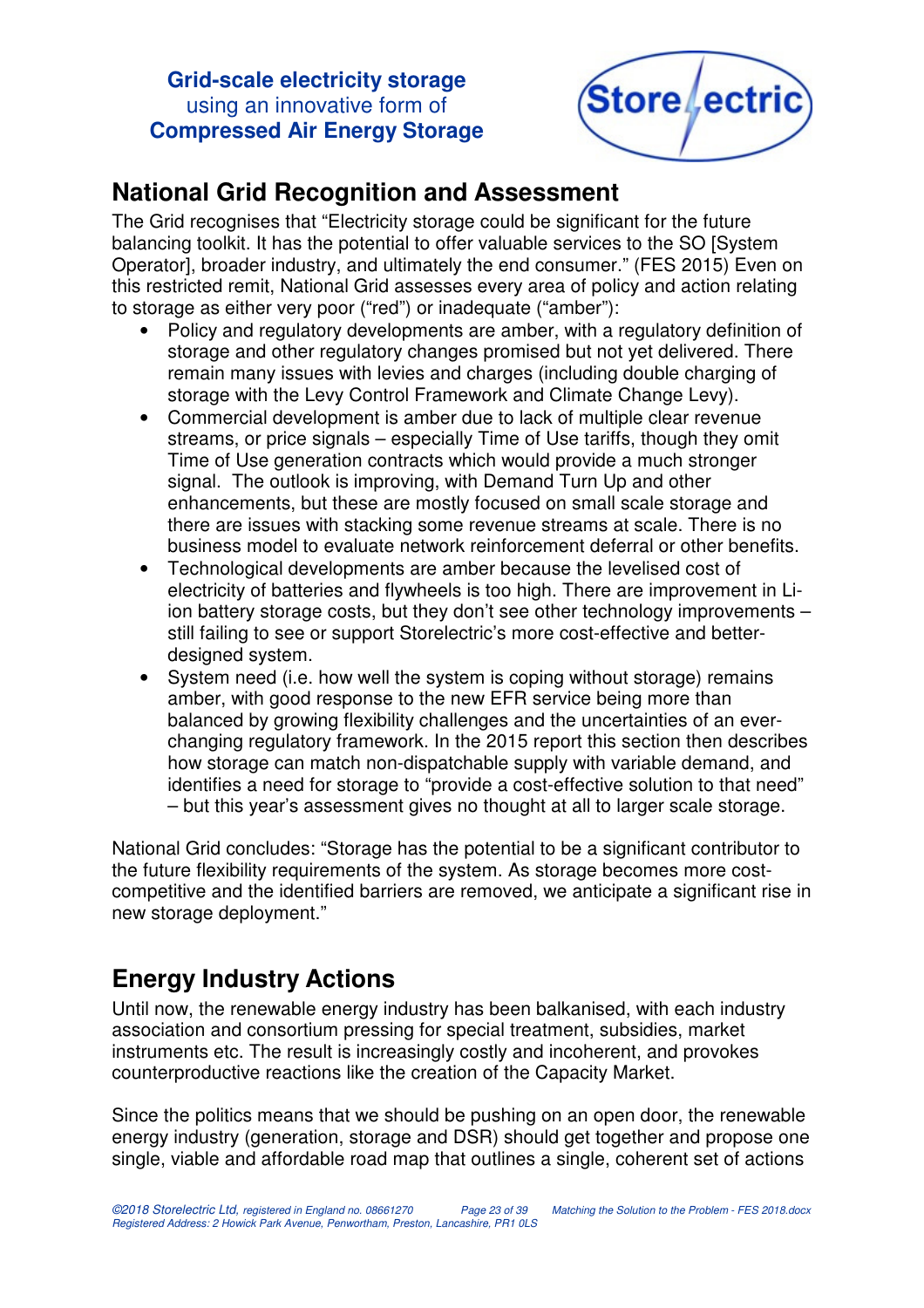![](_page_23_Picture_1.jpeg)

that government and grid should take in order to achieve one of a small range of potential solutions.

The potential solutions should include maximum and minimum scope for each technology in the mix. The technologies should include, for the electricity industry:

- ♦ Onshore and offshore wind;
- ♦ Rooftop and farmed solar (focusing on wide scale rooftop deployment);
- $\triangleleft$  Tidal range and flow;
- ♦ Biomass (limited due to other future demands on farmland, globally);
- ♦ Wave;
- ♦ Storage at every one of the five scales outlined above;
- ♦ Demand side response (up to 3-5% of maximum demand).

This should be backed up by a comparable portfolio of technologies, including:

- ♦ Storage at all 5 identified levels (domestic, local, area, regional, national);
- ♦ Flywheels;
- ♦ Demand side response;
- Interconnectors.

In order to be both comprehensive and coherent, this road map (and also Future Energy Scenarios) should also include actions that will need to be taken to accommodate the transfer from fossil fuels to renewable electricity of:

- ♦ Heat (especially through heat pumps);
- ♦ Transportation;
- ♦ Industry.

The list of actions included in the proposal should include:

- ♦ Support for research and early stage development;
- ♦ Support for later stage development, proportional to the scale of solution being provided (e.g. more finance for a tidal or grid-scale storage demonstrator than for a heat pump or domestic-scale storage demonstrator);
- ♦ Support for first deployments, on a sliding scale, e.g. full CfD for 100% of the capacity of the first-off, decreasing linearly by 10% of capacity and 5% of price for each subsequent one, with particular designs to be suited to need –
	- $\Diamond$  Incentivising the generation of power when it is wanted,
	- ◊ Recognising input costs as well as output costs,
	- ◊ Recognising the particular features of each group of technologies;
- ♦ Serious carbon tax or carbon permit price, matched by corresponding subsidies to prevent serious damage to the fuel poor, and to industry – but the subsidies must not be matched with consumption, in order to incentivise economy and the development of alternatives;
- ♦ A government office in charge of all this, with sub-offices for each part of it;
- Regulatory definition of storage, so that Grid and DNOs can invest in it, so its countercyclical operation and grid control of energy flows must be taken into account during any connection study / action, and so there can be recognition that storage requires both power purchase and power sale;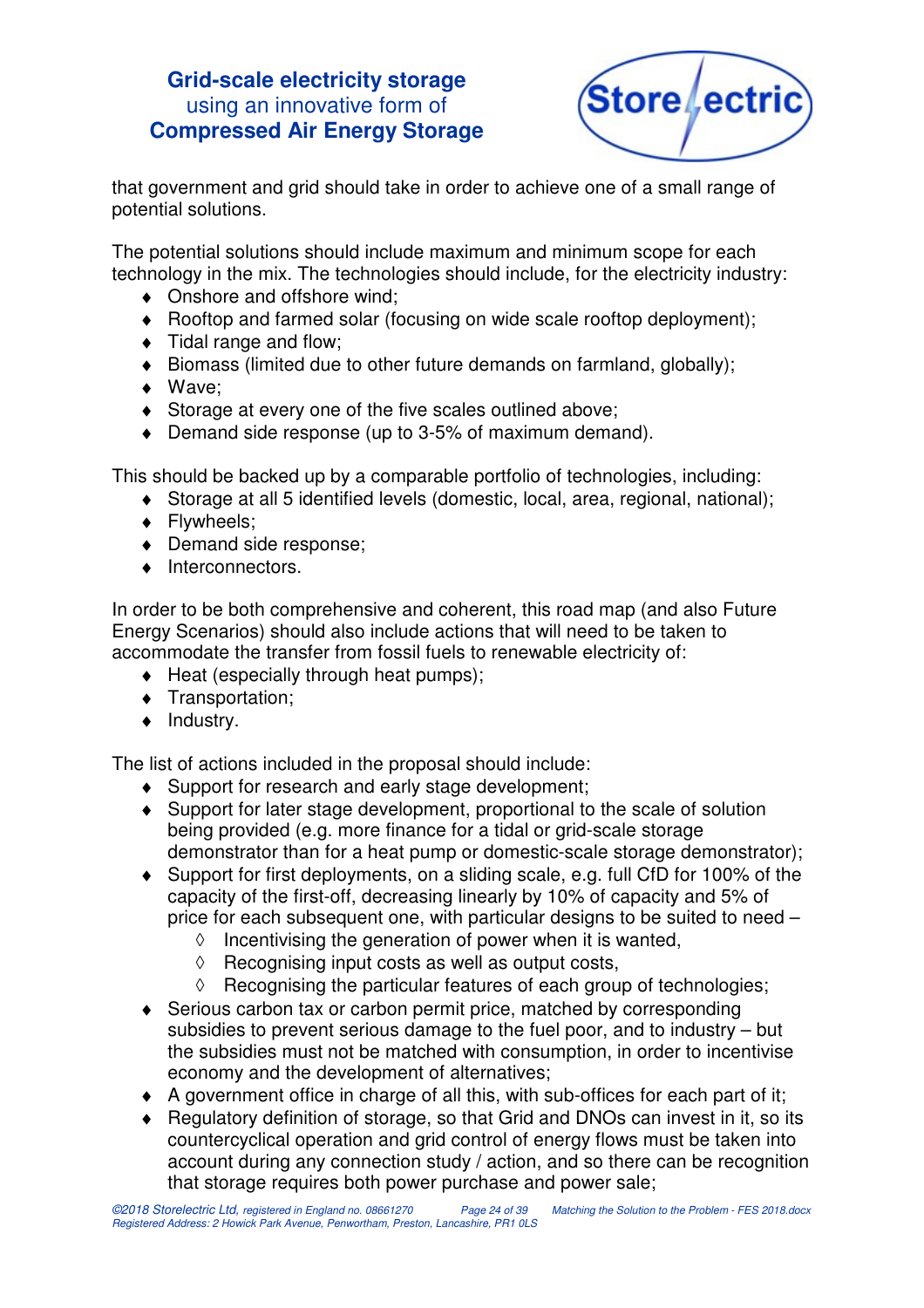![](_page_24_Picture_1.jpeg)

♦ Regulatory definition of a way in which Grid and DNOs can act purely as carriers between two private contractors, e.g. major generation and storage, storage and major consumption, major generation and major consumption.

# **BEIS / Ofgem / National Grid Actions**

The only ways to avoid such a situation would be to invest in either lots of new generation (if gas-fired, this would be in breach of international treaty and moral obligations that would survive Brexit), or massive-scale storage. The latter will enable us to meet our emissions obligations by enabling us to use renewable generation to power not only peak demand but also much baseload demand. To do this without any ongoing subsidies would require:

- 1. Long term contracts (15 years) for energy, which would actually deliver cheaper electricity over their term than a succession of 1- and 2-year contracts, and therefore pay for themselves –
	- ♦ If 1/3 of all contracts were let for 15 years, solely for new plant, then that would presume a plant life of 45 years, which is about right,
	- ♦ If a second 1/3 of all contracts were let for 7.5 years, solely for plant which either is new or has received major capital investment (e.g. overhaul, upgrade), then this would ensure plant efficiency and security of supply,
	- $\bullet$  If the final 1/3 of all contracts were let for 2 years with all plants being eligible, then this would ensure that all have markets and prices would not rise excessively;
- 2. Incentivise environmental performance without subsidies, by using contract length:
	- ♦ A zero emissions plant receives the full contract length,
	- ♦ A plant with emissions equivalent to a coal-fired power station is eligible for half the contract length,
	- ♦ There is a linear relationship between these two extremes;
- 3. Incentivise new technology introduction (the construction of a first-of-a-kind [FOAK] plant), again without subsidy, by means of enforceable letters of intent –
	- ♦ The letter would say that the System Operator will buy the services that the plant will offer when it can offer them (so as to allow for long grid connection times) under the contracts on offer at the time and at the prices on offer at the time (i.e. no subsidy or special contracts) to a maximum of 25% of any given contract type (so as to avoid market distortions),
	- ♦ Such letters are issued prior to planning and grid connection applications (the intention of these letters is to guarantee a market and thereby bring in private sector investment, without subsidy, to do those as well as to build the plant),
	- ♦ Such letters remain valid for as long as there is significant progress (including seeking investors),
	- ♦ Because no subsidy is involved, only plants that expect to be competitive would call for such subsidies,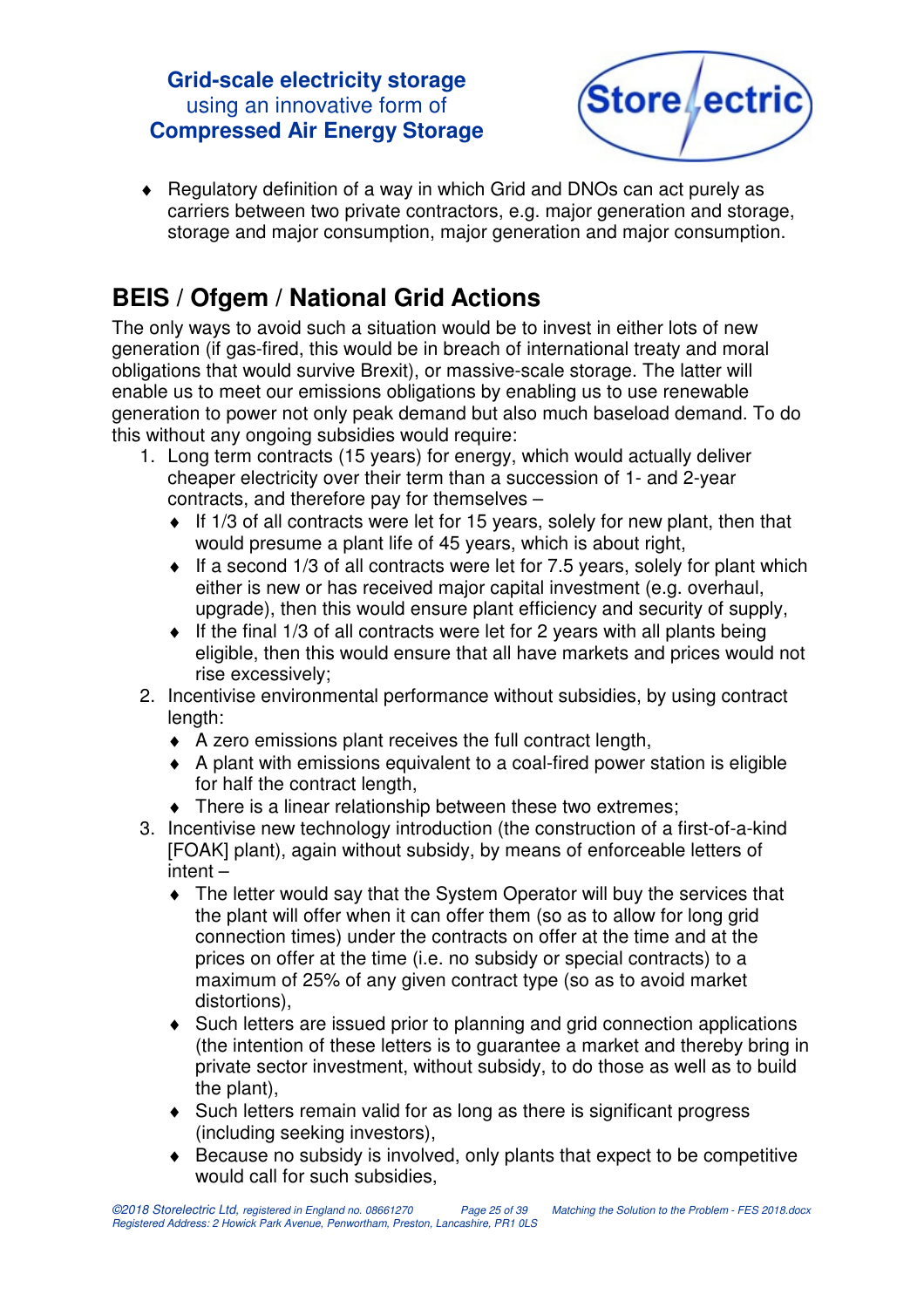![](_page_25_Picture_1.jpeg)

- ♦ If the government were to wish to support R&D (e.g. via InnovateUK), then it could do so, but this would be a separate decision – and neither the letter nor the support should exclude the other,
- ♦ For each technology, do this for one FOAK at distribution scale and one at transmission scale, provided that the two sizes were at least a factor of 5 (maybe 10?) different in size, because such changes in scale carry their own challenges;
- 4. Establishing in law a regulatory definition of storage to be based on that of interconnectors, to avoid double charging in both capital and operational costs for grid connections, and to enable contracts to be let for storage services;
- 5. Phasing out of subsidies to fossil fuel generators (e.g. the Capacity Market);
- 6. Preferably, a re-design of the market to base it around renewable generation and storage with some nuclear baseload, rather than today's market structure which is essentially based on nuclear and coal baseload with gas variable generation, and patch after patch (new contracts and rules are being introduced at an ever-increasing rate) to cope with a modern generation mix.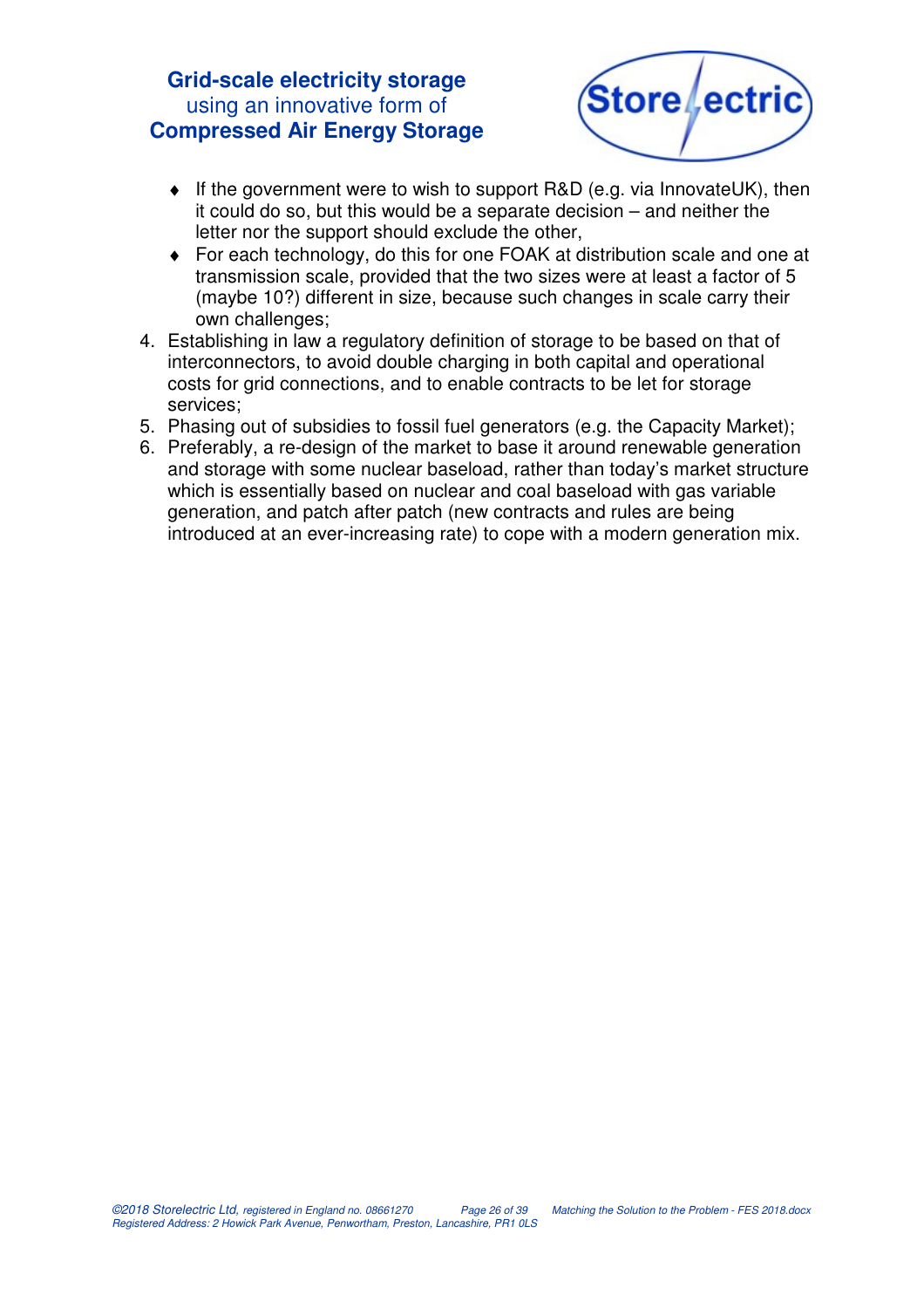![](_page_26_Picture_1.jpeg)

# **Appendix A: Poyry and TINA Analyses of the Challenge**

# **The Scale of the Problem – Poyry**

The graph below superimposes the actual wind pattern of January 2010 on the forecast generation mix and demand pattern of 2030 on the assumption that all forecast wind generation has priority access to the grid over all other generators:

![](_page_26_Figure_5.jpeg)

The following results stand out clearly:

- 1. When the wind blows strongly, even baseload generation (which should never be turned off – mainly nuclear and coal) has to be turned down  $/$  off – six times during one month for nuclear. When demand is lower (e.g. in summer), this could happen more often. Instead of switching them down / off, the system is made much more efficient if that amount of wind energy is stored.
- 2. Even variable generation (such as gas) operates much more efficiently and with lower emissions if operated as baseload – like driving a car on a motorway rather than round town. This is only achieved if there is sufficient storage. Incidentally, this is why traditional generators are currently going through very difficult financial times: while their revenues are reduced (due to being switched off / down so much), their costs are increased (wear and tear, efficiency of burn, average cost of fuel – because a greater proportion of their fuel is being bought at peak).
- 3. The scale of variability of wind production is 60GW. Therefore to absorb such variation, 60GW storage would be ideal. However some of this can be made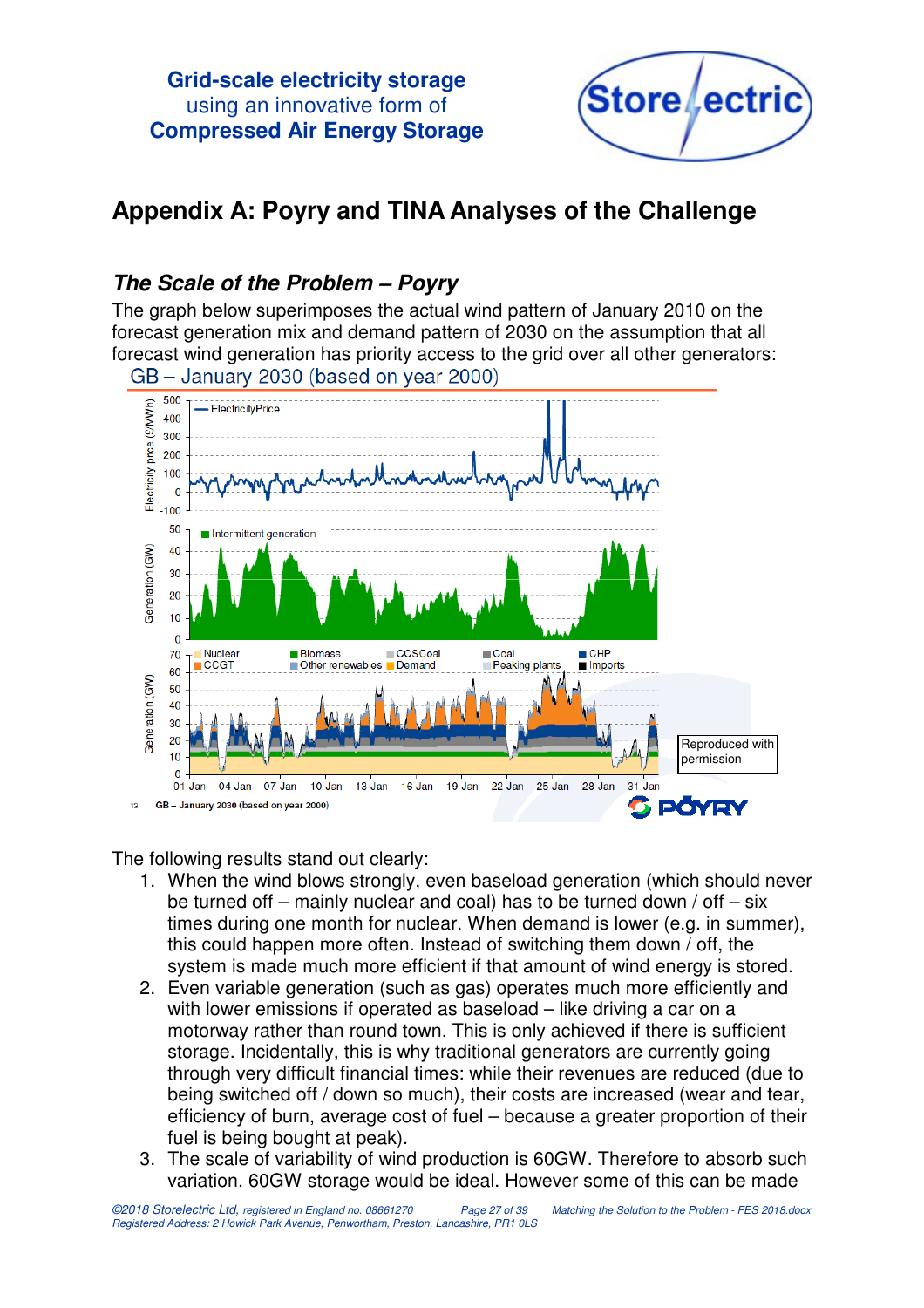![](_page_27_Picture_1.jpeg)

up by, principally, Demand Side Response and batteries – each to an economically feasible level of 2-3GW.

- 4. For long periods (e.g. from late December to 10<sup>th</sup> January, and from 29<sup>th</sup> January onwards, in this example), there is highly fluctuating wind generation that remains almost continually above 30GW, meaning that the amount of energy needed to be stored is enormous (up to 5TWh) in order to make other power stations operate efficiently and with minimal pollution.
- 5. This power is needed when the wind doesn't blow, e.g. from  $24<sup>th</sup>$  to  $27<sup>th</sup>$ January. Such non-generating weather systems can stand over most of western Europe for up to 10 days at a time, every three years (estimated by us at 5-10TWh) – and more often for shorter periods and/or smaller regions. Therefore, if peaking and back-up power stations are to be shut down completely, at least 10 days' non-baseload energy needs to be stored.
- 6. And all this ignores the effect of solar, wave and tidal generation….

So the scale of the problem is 60GW, 5-10TWh. But in the shorter term, the balancing requirement for variable demand is 30GW, of which about 3GW is currently being met by pumped hydroelectric storage.

# **Scale of the Problem – TINA**

 $\overline{a}$ 

Another analysis of the problem, the Technology Innovation Needs Analysis<sup>29</sup> by the Low Carbon Innovation Co-ordinating Group (LCICG), which is the biggest interdepartmental group in the British Government's civil service, identifies that Britain requires 27.4GW of storage (in the range of 7.2 to 59.2GW), with a capacity of Chart 2 EN&S technology deployment scenarios

| Area | Sub-area                                  | <b>Units</b> | 2020 deployment   |               | 2050 deployment    |                 |
|------|-------------------------------------------|--------------|-------------------|---------------|--------------------|-----------------|
|      |                                           |              | <b>GW</b>         | GWh           | <b>GW</b>          | <b>GWh</b>      |
|      | Pumped hydro                              |              | $4.3(3.1 - 6.6)$  | $21(15 - 33)$ | $8.2(3.3 - 17.3)$  | $41(16 - 87)$   |
|      | <b>CAES</b>                               |              | $1.8(0.2 - 3.8)$  | $9(1 - 19)$   | $7.1(0.7 - 15.3)$  | $35(4 - 76)$    |
|      | Sodium-based batteries                    | GW or GWh    | $0.5(0.1 - 1.1)$  | $2(1-6)$      | $1.9(0.5 - 4.6)$   | $9(3 - 23)$     |
|      | Redox flow batteries                      |              | $0.3(0.1 - 0.9)$  | $2(1 - 4)$    | $1.4(0.4 - 3.5)$   | $7(2 - 18)$     |
|      | <b>Storage</b><br>Lithium-based batteries |              | $0.4(0.3 - 0.9)$  | $0(0-3)$      | $1.7(1.2 - 3.6)$   | $2(2 - 10)$     |
|      | <b>Flywheels</b>                          |              | $0.1(0.1 - 0.1)$  | $0(0 - 0)$    | $0.5(0.3 - 0.6)$   | $0(0 - 0)$      |
|      | Supercapacitors                           |              | $0(0 - 0)$        | $0(0 - 0)$    | $0(0 - 0)$         | $0(0 - 0)$      |
|      | Thermal-to-electric storage               |              | $1.7(0.2 - 3.6)$  | $8(1 - 18)$   | $6.7(0.8 - 14.3)$  | $34(4 - 72)$    |
|      | <b>Total</b>                              |              | $9.1(4.1 - 17.1)$ | $43(19 - 83)$ | $27.4(7.2 - 59.2)$ | $128(31 - 286)$ |

128GWh (31 to 286GWh). This is 5 hours' storage at rated capacity, coinciding with the duration of the winter evening peak: almost no grid-connected battery in the world has more than 2 hours' storage because it is not cost-effective.

<sup>29</sup> https://www.carbontrust.com/resources/reports/technology/tinas-low-carbon-technologies/ Energy Networks and Storage report chart 2 p9 which splits it down into various technologies without considering the costs of doing so (batteries of all kinds with the required 5-hour durations and pumped hydro are much dearer than CAES) or availability (they exceed the country's pumped hydro potential), or the availability / practicality of the technology (thermal-to-electric stopped when Isentropic went into administration in 2016 http://www.eti.co.uk/programmes/energy-storage-distribution/distribution-scaleenergy-storage, long before FES 2017 was published, despite £14m investment by ETI, http://www.eti.co.uk/news/eti-invest-14m-in-energy-storage-breakthrough-with-isentropic).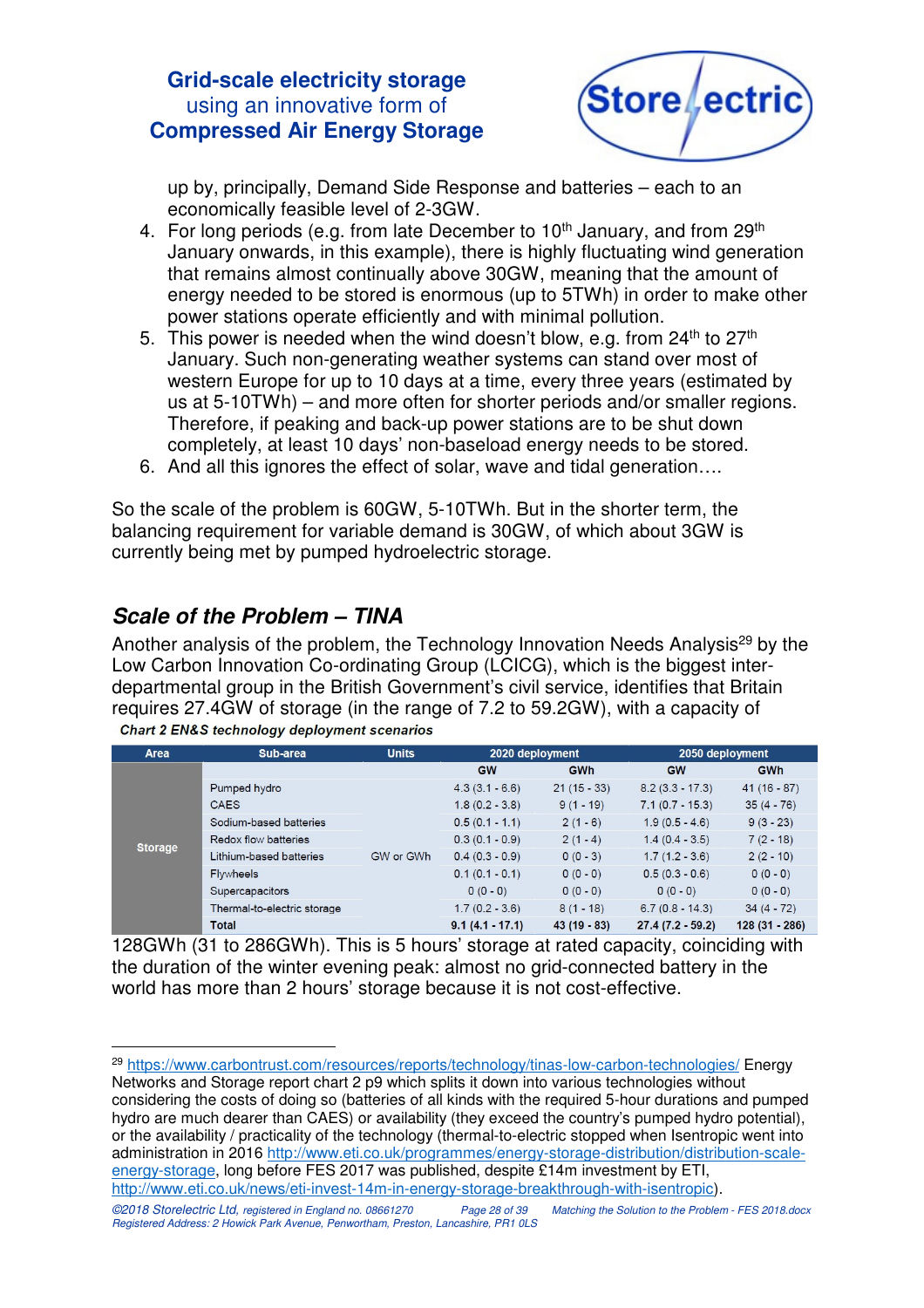![](_page_28_Picture_1.jpeg)

This analysis only looks at supporting the country's currently forecast variable demand, assuming that baseload demand will continue to be supplied by nuclear and gas plants. Therefore if nuclear is to fail to materialise in sufficient volume (which looks increasingly likely), and we cannot increase the gas generation lest we exceed our treaty obligations on emissions, this storage requirement must be increased greatly to accommodate baseload generation.

Even taking the 27.4GW figure at face value and looking at cost-effective developments only, we can expect it to be made up of (additional to what was in place at the publication of the report) 2-3GW (2-3GWh) demand side response, 2- 3GW (2-3GWh) batteries, 8-12GW interconnectors and 2GW (20GWh) total of all existing pumped hydro planning applications. This totals 12-18GW (24-26GWh), leaving an unmet need for 7.4-13.4GW (102-104GWh) which Storelectric can supply more cheaply than gas-fired peaking plants.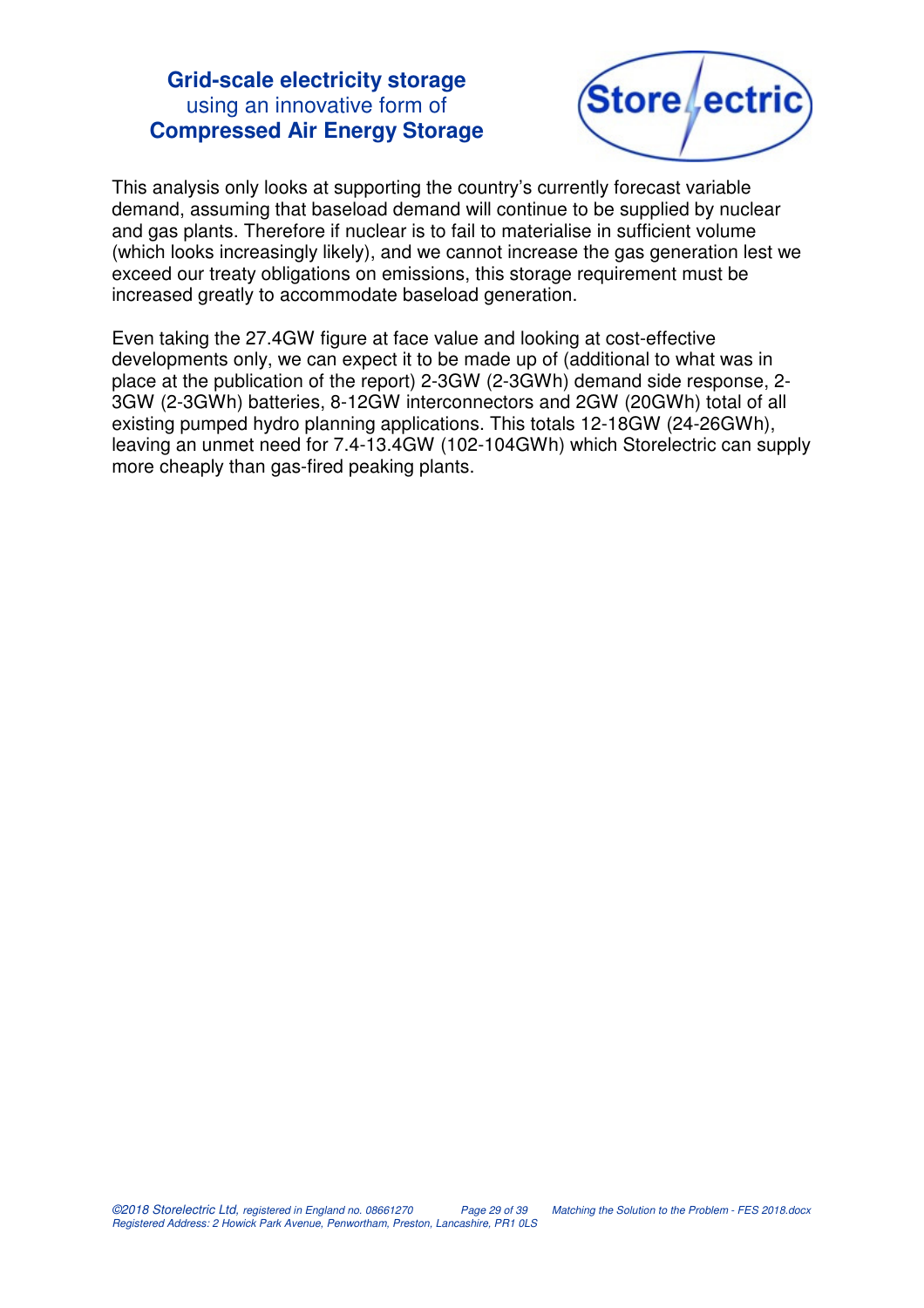![](_page_29_Picture_1.jpeg)

# **Appendix B: Electricity Storage Solutions**

Most so-called "grid-scale" storage is at a scale of 10s of MW, and 10s of MWh. While extremely useful for local issues (e.g. capacity enhancement, islanding at small scale, maximising output from small to medium scale renewable generation) and for short timescale issues (e.g. frequency and voltage response), it completely misses the big problem. It may be grid connected, but it's not grid scale. Doubling either size or capacity increases capital costs of an installation by typically 85% as the number of cells needs to be doubled.

In contrast, Storelectric offers truly grid-scale electricity storage, with each 500MW, multi-hour plant costing only £350m (£460m for the first-off), and a levelised cost less than that of a gas-fired peaking plant. It can be up to 100% renewable. This complements all the other storage technologies on offer, and works equally with renewables and fossil fuel generated power, thereby supporting the transition also. Doubling its size or capacity (assuming that the capacity increase is matched with thermal storage – the higher-cost but lower-emissions option) typically increases its capex by about one-third.

| <b>Scale</b> | <b>Power</b>   | Capacity    | <b>Technologies Best Suited</b>                  |
|--------------|----------------|-------------|--------------------------------------------------|
| Domestic     | <100 kW        | $<$ 250 kWh | Batteries, supercapacitors, flywheels            |
| Local        | $<$ 1 MW       | <5 MWh      | Batteries, supercapacitors, flywheels, cryogenic |
| Area         | $<$ 10 MW      | <50 MWh     | Cryogenic, heat, large batteries, flow batteries |
| Regional     | $<$ 100 MW $<$ | <500 MWh    | CAES, pumped hydro, poss. flow batteries, heat   |
| Grid         | >100 MW        | >500 MWh    | CAES, pumped hydro, (future) hydrogen            |

What is needed is an entire raft of electricity storage technologies, which we split:

The market can also be segmented by response time.

There is room in the market for all the technologies that deliver one or more services cost-effectively. For the next decade or two, our main competition is not each other – it's ignorance and bad policy.

#### **Distributed Schemes**

Many propose that distributed generation and storage will solve the problem. It is true that they will go a long way towards solving the problem, but every single distributed storage scheme of attainable (not even cost-effective) cost relies on the grid to provide back-up power when batteries are exhausted and generation is lower than demand. So where does the grid get its power from, to provide this back-up?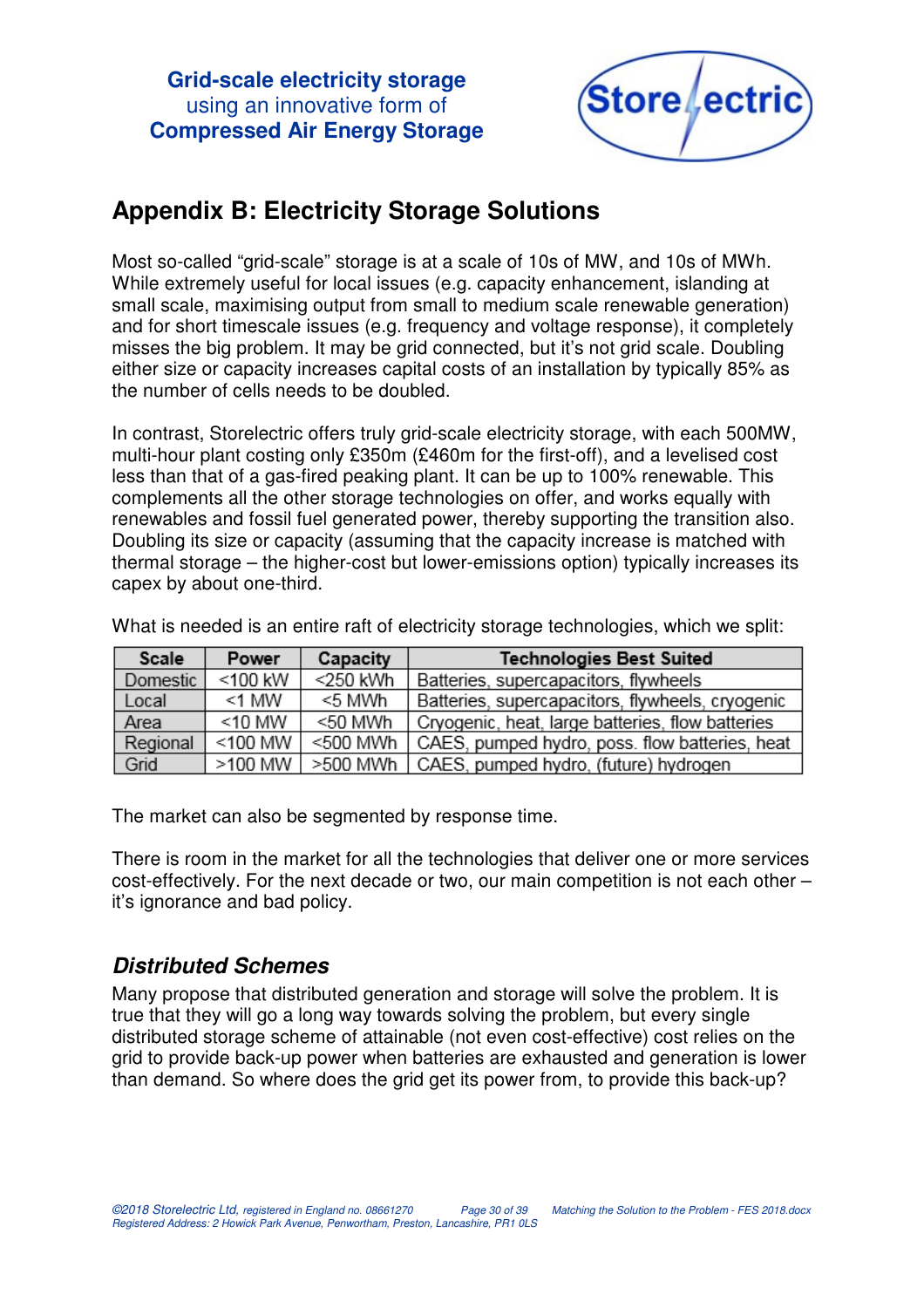![](_page_30_Picture_1.jpeg)

# **Demand Side Response (DSR)**

Currently DSR is defined to include both consumer-owned generation which accounts for 80% of capacity, and demand displacement (temporary reduction in demand when required, to be made up later, e.g. switching off freezers for 15 minutes, to be re-cooled later) which accounts for 20% of capacity. This is unfortunate: consumer owned generation (mostly diesel generators) is the costliest and most polluting form of generation, whereas demand displacement uses very little extra energy overall and is the most cost-effective means of absorbing peaks and surges in demand. The former needs to be abandoned, while the latter deserves its place in the energy mix.

# **Batteries (Non-Flow)**

The most fashionable technology is lithium ion batteries, though it has competitors in other lithium- and sodium-based chemistries, and in lead-acid; each has its advantages and disadvantages. A major disadvantage of lithium is that there isn't enough of it (or of cobalt and other esoteric metals) in the earth's crust to support the grids of this planet, so it's much better used in applications where its weight, bulk and energy density are at a premium: portable equipment and transportation.

# **Supercapacitors, Flywheels, Flow Batteries, Pumped Hydro**

Supercapacitors and flywheels are best for ultra-short duration. Cryogenic is otherwise known as Liquid Air Energy Storage, fairly expensive and complex but without geographical limitations. Flow batteries' dirty secret is that they tend to involve swimming pools full of concentrated acid. All batteries have environmental issues related to mining, refining, processing and disposal. Pumped hydro is ~98% of installed capacity, ~75% efficient (higher numbers for some plants rely on inflowing water), flood one or two valleys, are considerably dearer than CAES and have few potential locations that tend to be very remote from both supply and demand.

# **Compressed Air Energy Storage (CAES)**

CAES has some geographical limitations but potential locations are widespread world-wide. It comes in 2 versions: diabatic (traditional) and adiabatic (such as Storelectric). Compressing air to a typical 70 bar (~30x car tyre pressure) heats it by ~605oC, but the air must be stored at close to ambient because it's stored underground in salt caverns (nothing else is big or cheap enough; though other geologies will be available in future) and the geology requires it. Expanding it to regenerate the electricity cools it to below -150oC. Traditional CAES puts the heat back in by burning gas: inefficient (42–50% round trip) and polluting (50–70% of the emissions of an equivalent sized CCGT). Adiabatic CAES extracts the heat of compression, stores it separately and puts it back in during expansion, increasing efficiency to 60–70% and eliminating emissions; hybrid technologies are possible.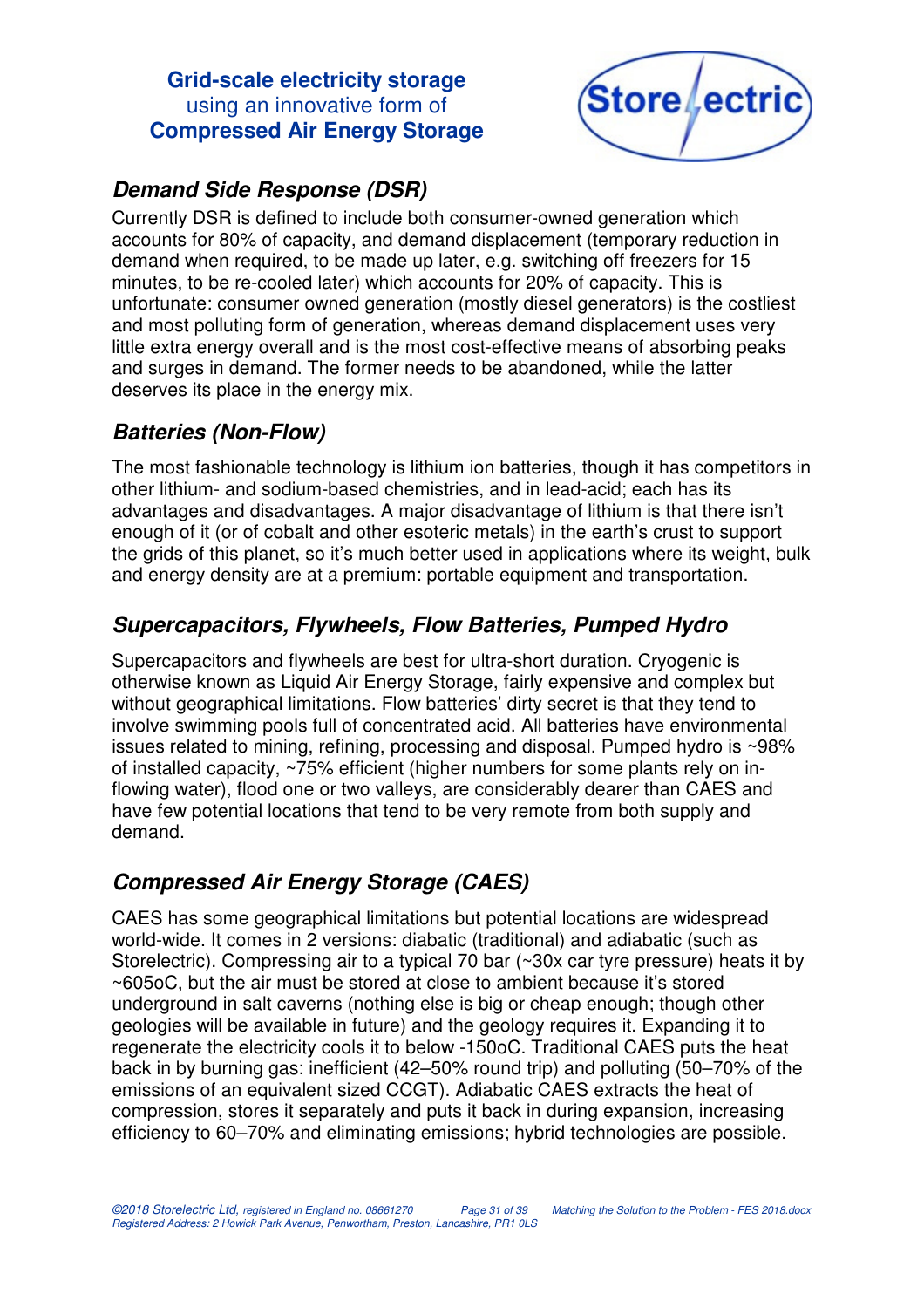![](_page_31_Picture_1.jpeg)

Note that batteries tend to quote their efficiencies as "gross" rather than round trip. The difference is the cooling, power conversion etc. Thys grid connected batteries' actual round trip (i.e. grid-to-grid) efficiency is 42–68% depending on scale, on day 1; by year 5–8 their heat losses have tripled and so efficiency drops. CAES efficiencies are quoted as grid-to-grid.

#### But how much?

The Grid identifies up to almost 6GW of DSR potential in the economy (fig. 3.5.1) by 2025, shrinking to 5GW by 2038, in the most optimistic scenario, a significant proportion of which (two-thirds of current 1.8GW capacity, in the FES 2016 report) is highly polluting and therefore (in the medium term) unwanted diesel generation and should therefore be disregarded. A proportion of that will never be realised, as many customers will never want to hand over control of their washing machines or other equipment to electricity companies. Another reducing factor is that if needed two or three times during a peak (e.g. the classical advertisement breaks during a popular programme), different DSR assets need to be used for each. Note that peak demand will already have been reduced by 1.6GW by widespread adoption of timeof-use tariffs (figure 3.5.4), reducing scope for DSR.

The prevalent market view is that DSR is valid for up to 3-5% of peak demand. Beyond that, we would be paying £billions to degrade our first-world grid to a thirdworld grid. (In a first-world grid, when I switch on a switch, the electricity is there; in a third world grid, it will think about it.) But 5% of peak demand is still 3GW, an immense 75 times current capacity – there's room in the market for all these suppliers, too.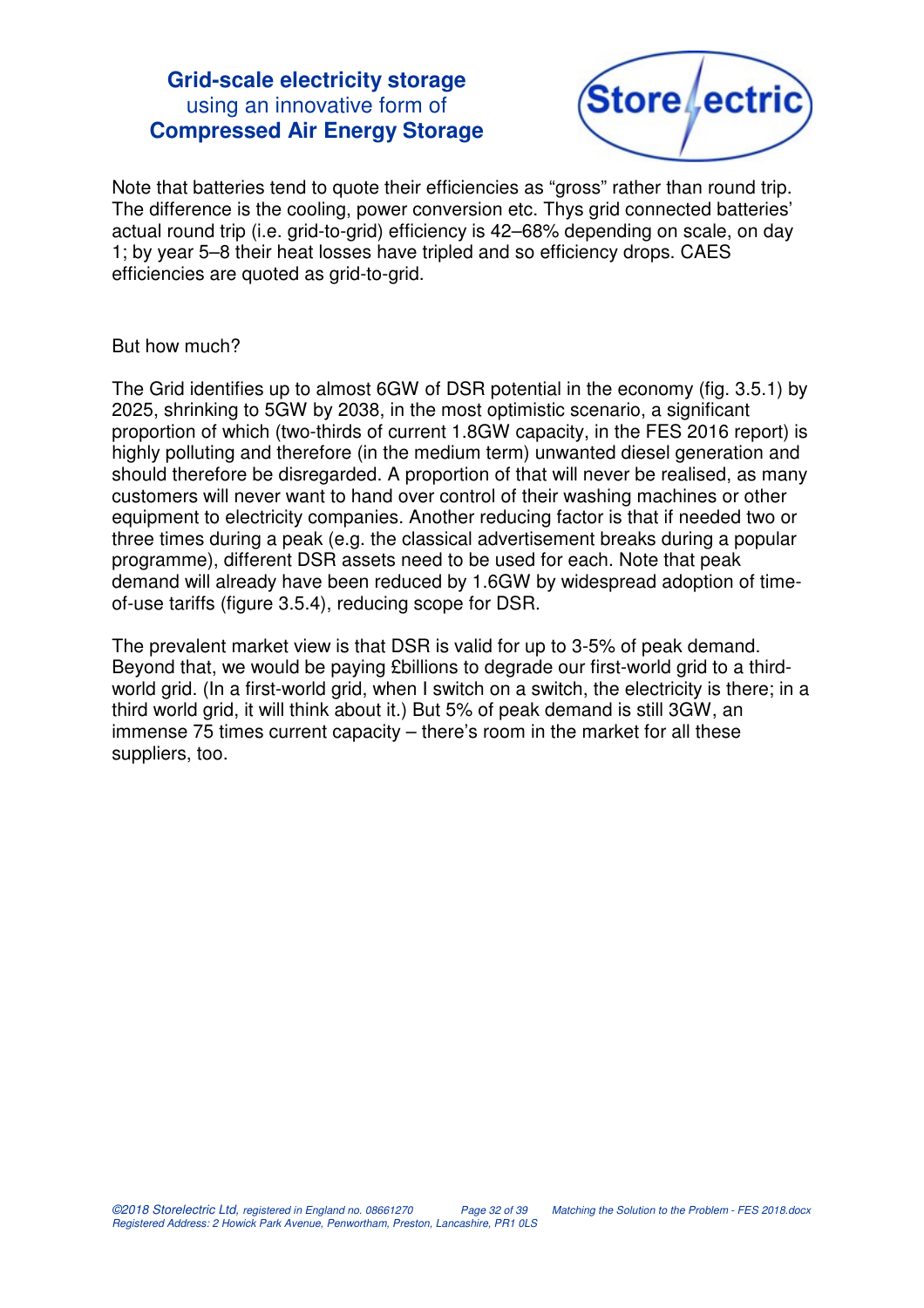![](_page_32_Picture_1.jpeg)

# **Appendix C: Interconnectors**

In FES 2018, "electricity imported through interconnectors is counted as zero carbon when calculating GB emissions." (p33) This is perverse, and is not balanced by an accounting for the emissions of exports. Moreover, as nearly all EU countries are planning to be importing peak electricity during periods of low intermittent generation, this fantastic assumption of zero emissions imports is replicated across the continent – at just the time when emissions are greatest as peaking plants are turned on to support peak demand, again throughout the continent.

The planning models used by FES 2018 compare the prices of electricity and services through interconnectors with domestic ones. However they ignore the subsidies of free grid access (i.e. single charging – for access charges within the price of the electricity bought, as opposed to triple charging for storage, proposed to reduce to double charging), cheaper grid access costs in Europe, cheaper carbon price in Europe, and no charging of the differential as it is imported. Remove these implicit subsidies and the economic benefit of interconnectors greatly diminishes. Indeed, FES 2018 explicitly recognises this with regard to carbon prices (but not grid access charges) on p109.

In their Electricity Capacity Assessment Report 2013<sup>30</sup>, Ofgem completely discounted reliance on any power from interconnectors – though they have modified their views since then. Not only do all our neighbouring countries suffer comparable shortfalls in generation capacity with Britain's, but also their demand patterns are similar. The corollary of these two factors is that if we are allowed to draw power through interconnectors when our neighbours also want it, we are likely to be paying high prices in order to do so. Nevertheless, at times when these neighbours' systems are not stressed, interconnectors provide ample electricity at reasonable marginal prices, and serve an excellent purpose in lowering Britain's overall energy prices.

As if to emphasise this point, "In February 2015 National Grid Nemo Link Limited and Elia, the Belgian Transmission System Operator, signed sign a joint venture agreement to move ahead with the Nemo Link<sup>"31</sup> even though Belgium was the first country in Western Europe to be planning openly for rolling black-outs<sup>32</sup> to make up for potential generation shortfalls, and Belgium's interconnection capacity is 3.5GW, or 25% of their 14GW peak demand<sup>33</sup>, as compared with Britain's current 4.15GW, or under 7% of peak demand.

Yet National Grid is accelerating its reliance on interconnectors, from the current 4.15GW to 23.3GW by 2040 (Two Degrees scenario).The fact that we saw strong

 $\overline{a}$ <sup>30</sup> https://www.ofgem.gov.uk/publications-and-updates/electricity-capacity-assessment-report-2013 p41-44

<sup>31</sup> www.nationalgrid.com

<sup>32</sup> http://datafable.com/rolling-blackout-belgium/viz/

<sup>33</sup> http://energy.sia-partners.com

<sup>©2018</sup> Storelectric Ltd, registered in England no. 08661270 Page 33 of 39 Matching the Solution to the Problem - FES 2018.docx Registered Address: 2 Howick Park Avenue, Penwortham, Preston, Lancashire, PR1 0LS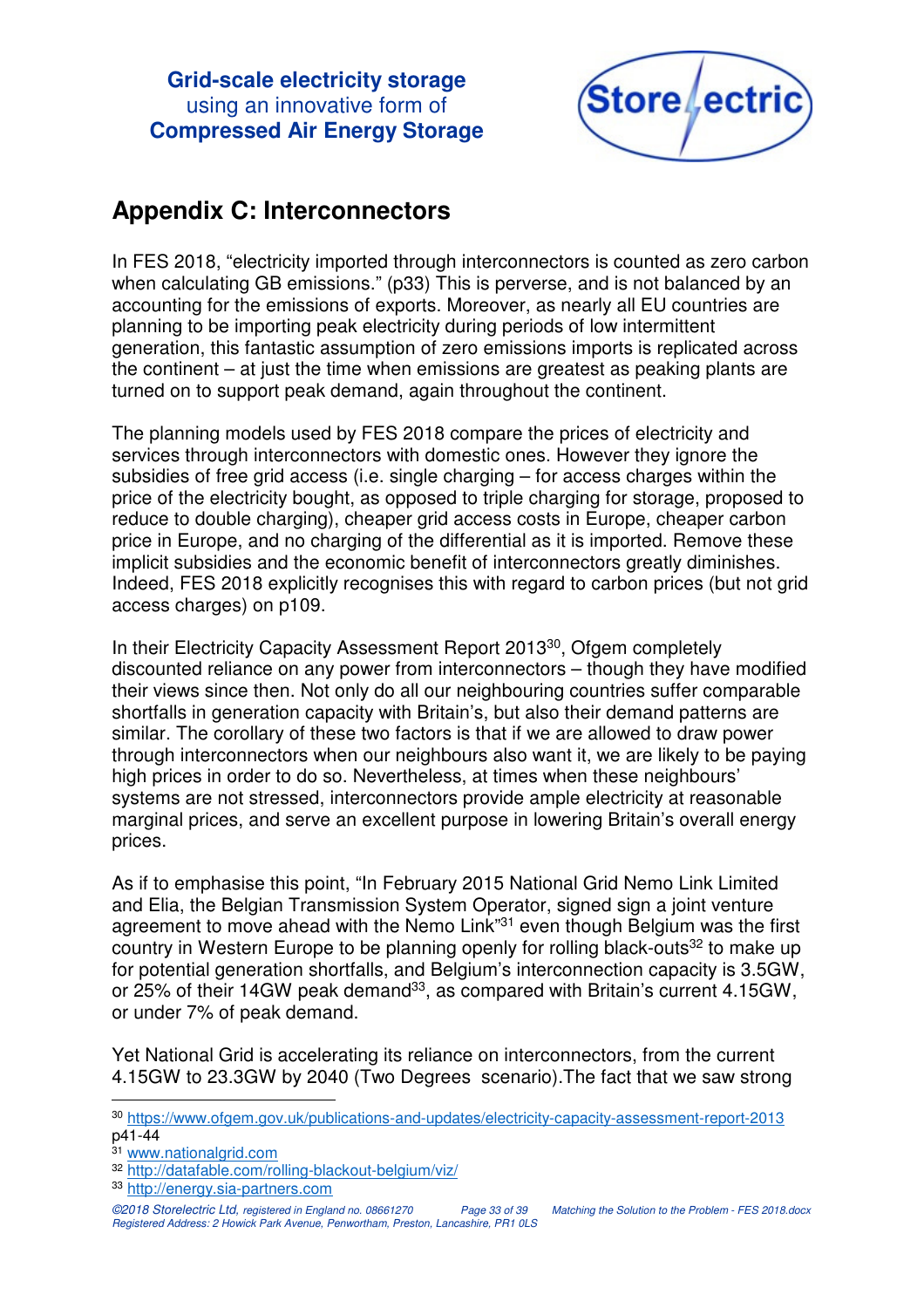![](_page_33_Picture_1.jpeg)

flows into the UK during peaks in winter 2014 is due primarily (in my opinion) to the exceptionally warm winter noted in the Winter Outlook Report 2014, rather than to their reliability when demand is high: as stated, "French and Belgian supply is expected to be relatively tight until 2020 due to closure of old fossil fuel plant and some nuclear reactors. As conditions vary and put more stress on the market in coming years, this could lead to more volatile prices and therefore interconnector flows between GB and the continent. This is particularly the case over the peak demand of the day."

![](_page_33_Figure_3.jpeg)

Because of their function in lowering overall energy prices and making up for domestic energy shortfalls, Storelectric's CAES does not supplant the need for interconnectors, but works with them. Indeed, CAES at either end of one could increase the energy transported by that interconnector by up to 6 times, depending on the energy profile at either end of the interconnector. Like CAES, interconnectors are therefore not the solution, but an important part of the solution.

#### **Interconnectors and Brexit**

Currently Britain is in the single market, regulated by the European Court of Justice. This ensures that if we pay enough, our neighbours have to sell us the electricity,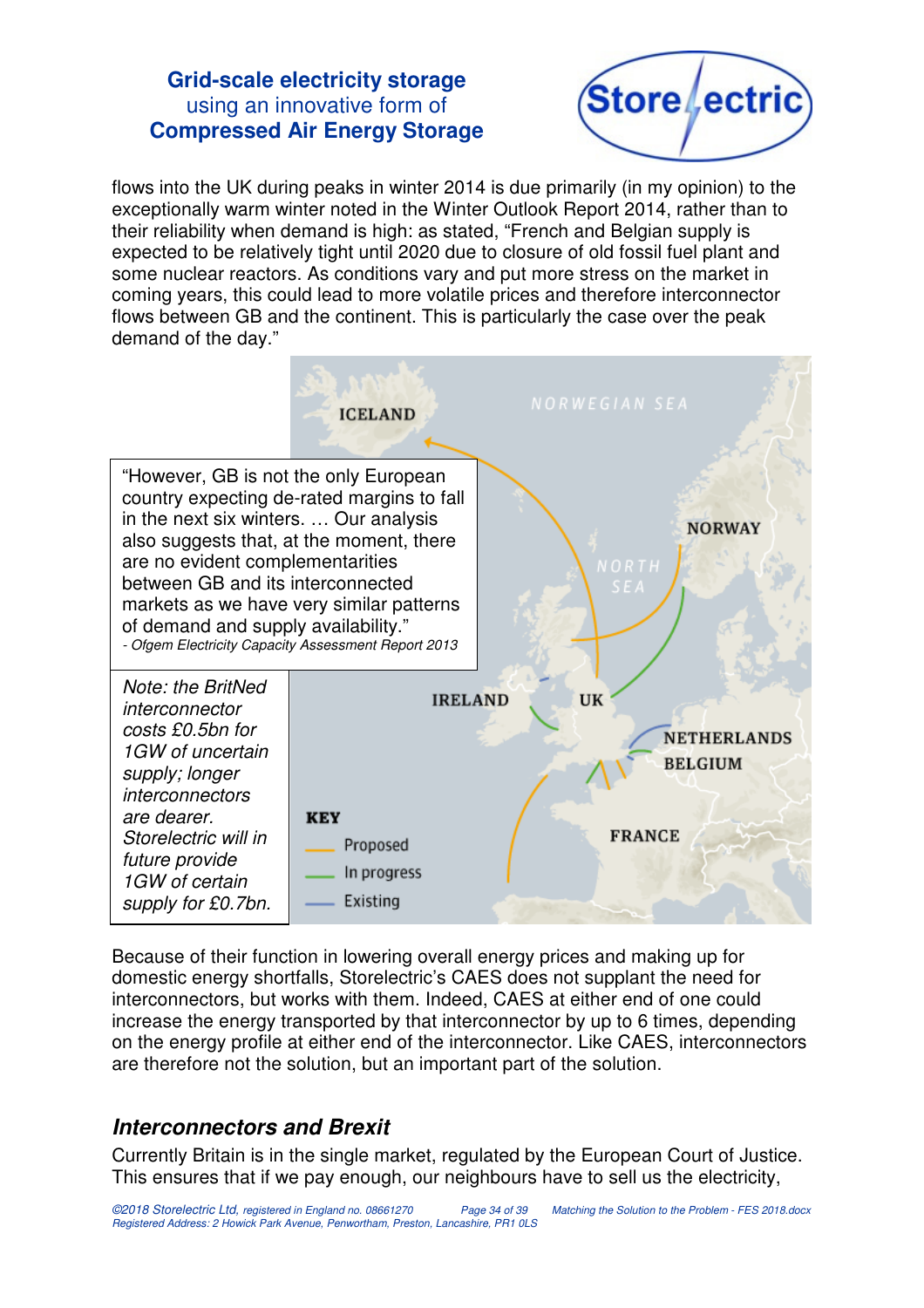![](_page_34_Picture_1.jpeg)

and to do so tariff free. According to FES 2017, "our analysis currently assumes tariff free access to EU markets under all scenarios.<sup>34</sup>" This is the rosiest possible scenario, which is therefore a very rash assumption – and the more so as the government has consistently said that we will leave both the single market and the jurisdiction of the ECJ. Worse, this means that all our neighbours would then be free to tell us that they prioritise their consumers at any price.

It is worth noting that this entails importing  $1/6 - 1/4$  (depending on scenario) of the country's peak demand by 2025, making up (by the same year) over one quarter of our total energy demand, through interconnectors from neighbouring countries. Not only does this indicate a massive domestic energy generation shortfall, but it also risks making Brexit negotiations hostage to our needs: we will be compelled to come to whatever agreement is necessary in order to be able to import these volumes, potentially weakening our opportunity to negotiate countervailing export market access such as for financial and other services.

It is also worth noting that interconnectors are part funded by the European Commission's Connecting Europe Facility (CEF), and rely on this to a greater or lesser extent for their financial viability. The innovation budget of the EU is funded by 6 countries more than the membership, including Norway, Switzerland and Azerbaijan, so it is possible for the UK to continue to use it – provided we pay into the budget, which may cause political issues in the UK. It is also possible for the UK to provide its own equivalent to CEF (and Horizon 2020 etc.) money, but that would require duplicating administration and an administrative layer to co-ordinate with the EU at both governmental and project levels.

#### **Interconnectors and Emissions**

Finally, the assumption that "electricity imported through interconnectors is counted as zero carbon when calculating GB emissions" (p33) must be challenged. Imports carry a proportion of emissions in their generation mix, unless specifically contracted from zero carbon sources. At times of low renewable generation, when the UK will be importing the highest proportion of our electricity, neighbouring countries are often undergoing similar weather patterns to ours, or continuations of the same pattern; therefore they too would be experiencing low intermittent generation. Consequently they would (like the UK) be turning on peaking plants to satisfy demand, and carbon intensity increases. For this reason it is safer to assume that electricity imported through interconnectors has an average carbon / emissions content **higher than** the average carbon / emissions content of the grid from which it is being imported. Therefore this use of interconnectors merely fudges the emissions figures and guarantees that the country will fail to meet its decarbonisation commitments.

34 P66, Interconnectors

 $\overline{a}$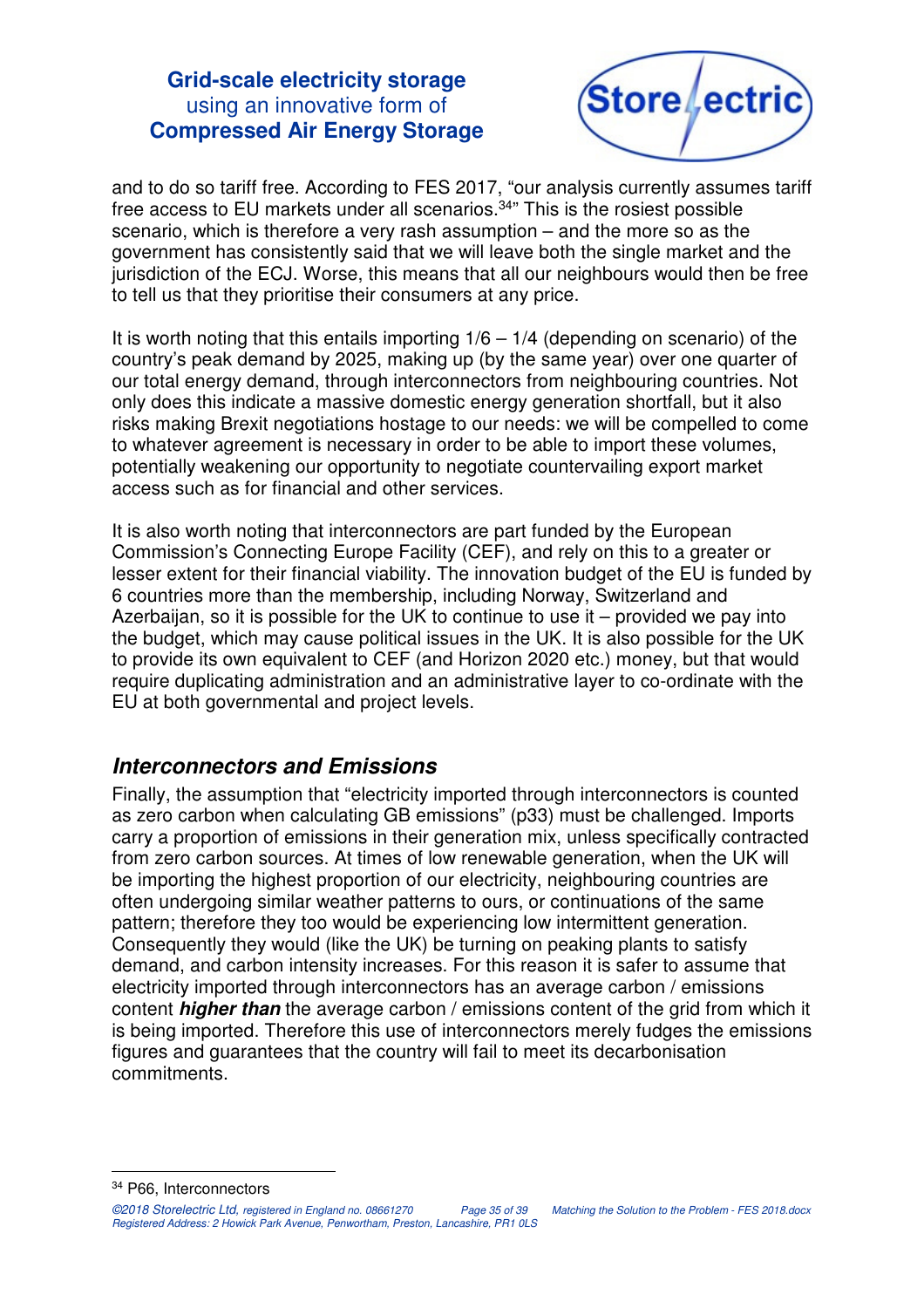![](_page_35_Picture_1.jpeg)

# **Appendix D: Ofgem and BEIS Recognition**

#### From the Smart, Flexible Electricity System consultation paper published jointly by BEIS and Ofgem, November 2016:

- "And, as well as meeting new challenges, we must seize the opportunities enabled by a smart system – including ... the use of advanced energy storage technology." Covering letter from Greg Clark, Minister.
- "It builds on the position paper on Flexibility we published last year. In that, we stated our priorities were the roles of storage and ..." Ofgem Foreword.
- "In line with the plans both Government and Ofgem set out last year, we have considered a range of options to deliver a smart energy system, including: removing barriers to storage and DSR; ..." Towards a smart, flexible energy system para.20.
- "We have found that storage faces a number of barriers", as an introduction to a request for ideas to remove those barriers. Towards a smart, flexible energy system para.22.
- "Government has identified a number of potential priority areas over the next 5 years: ... storage costs. ..." Towards a smart, flexible energy system para.50.
- Towards a smart, flexible energy system, Table 1:
	- o "In the final plan we will set out implementation tasks and timelines for: Any further measures to make it easier for storage to connect to the network - A decision on regulatory definition for storage and whether a new licence is required".
	- o "Our aim: a level playing field for DSR and storage competing with other forms of flexibility and more traditional solutions."
- In the National Infrastructure Commission's report on Smart Power recommendation 2a) was that "DECC and Ofgem should review the regulatory and legal status of storage to remove outdated barriers and to enable storage to compete fairly with generation across the various interlinked electricity markets. The reforms should be proposed by Spring 2017 and implemented as soon as possible thereafter." https://www.gov.uk/government/uploads/system/uploads/attachment\_data/file/505218/IC Energy\_Report\_web.pdf - note 17 to Introduction, Table 2.
- 2. Removing policy and regulatory barriers, 2.1 Enabling storage
	- o "1. There is increasing interest in energy storage as a potential source of flexibility for our energy system"
	- $\circ$  "2. Falling costs are one element of bringing forward large scale storage projects – the market and its structures must also recognise and reward storage for the value it brings to the energy system."
	- "3. We are seeking views on solutions; both for individual barriers and whether some solutions could address multiple barriers e.g. regulatory clarity."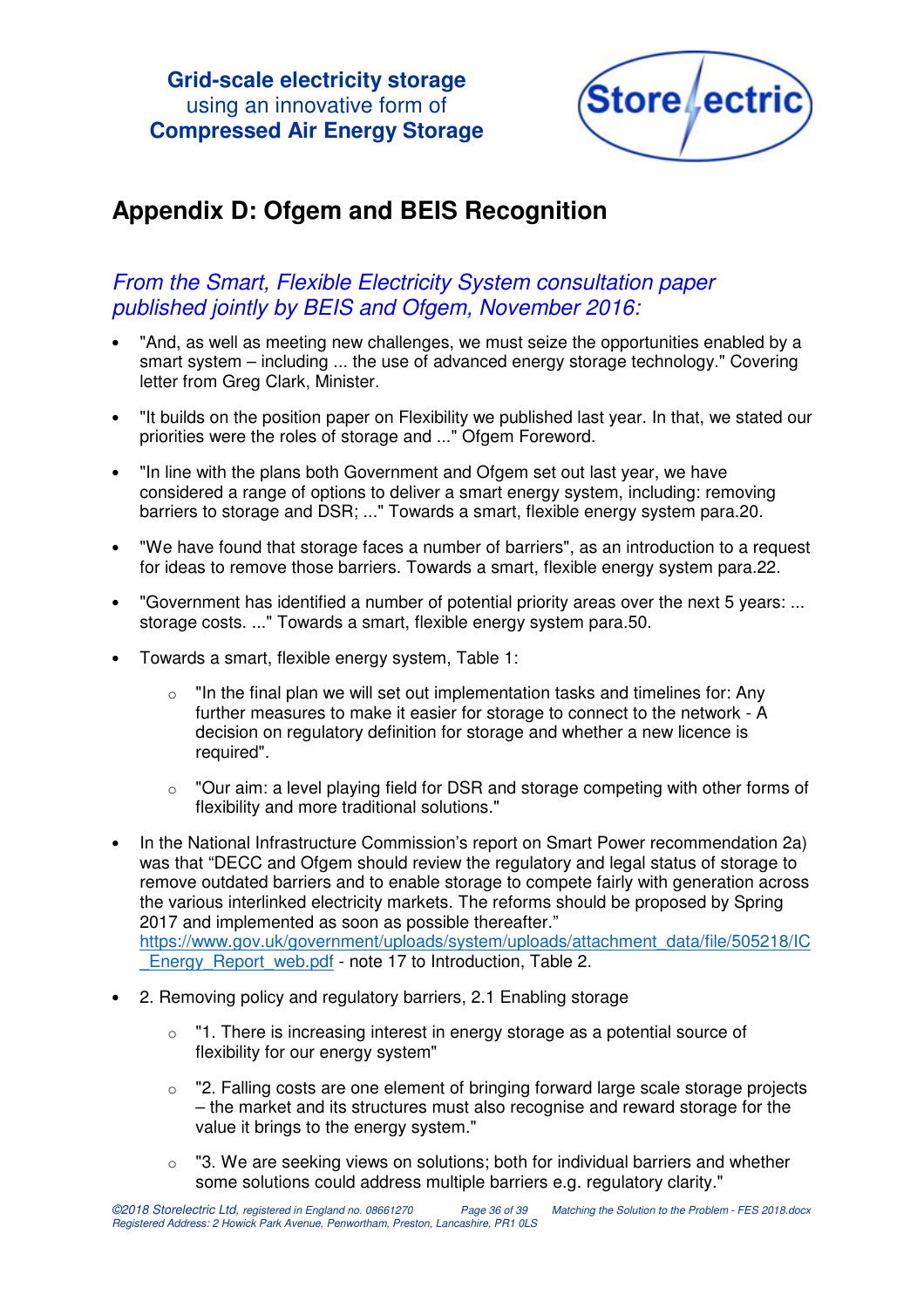![](_page_36_Picture_1.jpeg)

So BEIS and Ofgem are keenly aware of the need for storage at all scales from domestic to grid scale, and are actively seeking ways of enabling it to happen, and to remunerate it fully. Unlike other storage solutions, we can demonstrate strong profitability and IRRs in today's market with today's regulations: all these changes being contemplated merely add to our potential.

# From BEIS (UK gov't) **Building Our Industrial Strategy** consultation:

This paper "also consults on the technologies which the new Industrial Strategy Challenge Fund could support, including: smart and clean energy technologies (such as storage …)"

"The government has also asked Sir Mark Walport, the Government's Chief Scientific Adviser, to consider the case for a new research institution as a focal point for work on battery technology, energy storage and grid technology [by] early 2017 ."

"To ensure that new energy technologies are developed here – and the UK benefits from global investment in this area – we have doubled support for energy innovation, and are

#### Recognition of the Need and Government Wrong Actions

Some people have recognised the scale of the problem:

"Electricity storage has the potential to provide savings of more than £10 billion per year by 2050—that is £400 per household" – Lord Grantchester in parliament, 18/7/13

"......... we have designed the enduring capacity market to ensure that demand reduction and storage can participate effectively by running capacity auctions both four years ahead and one year ahead of when capacity is expected to be required. ......." – Baroness Verma, DECC minister, in parliament 18/7/13

"Electricity demand peaks at around 60GW, whilst we have a grid capacity of around 80GW – but storage capacity of around just 3GW. Greater capability to store electricity is crucial for these power sources to be viable. It promises savings on UK energy spend of up to £10bn a year by 2050 as extra capacity for peak load is less necessary." – Chancellor of the Exchequer George Osborne, 9/11/12

"Reports from Imperial College show that the cumulative value to the UK of flexibility [in power generation] is £60bn by 2030." – Electricity Storage Network in 2014 (not on website now, www.electricitystorage.co.uk)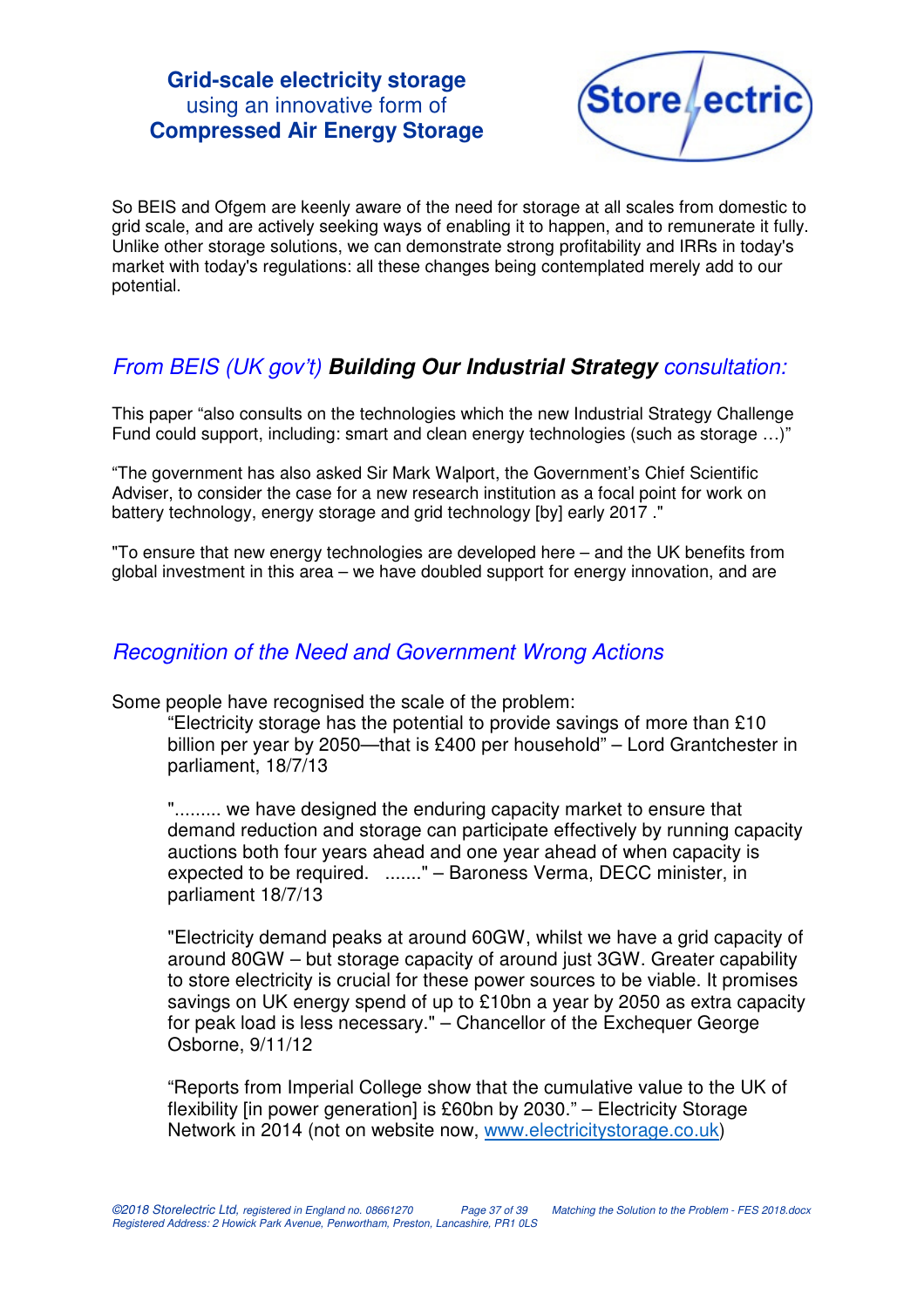![](_page_37_Picture_1.jpeg)

So where has the government's and other public / semi-public bodies' financial support gone?

- ♦ £billions to subsidise fossil fuelled power stations, through the Capacity Market;
- ♦ £1bn to subsidise fossil fuelled power stations, through CCS demonstrators (while these 2 projects were cancelled after considerable costs, CCS power generation remains a government priority and continues to attract funding);
- ♦ £10s of millions to subsidise area scale projects such as Quarry Battery, Highview and Isentropic;
- ♦ £10s of millions to subsidise batteries, at similar or smaller scale;
- ♦ Negligible support to regional or grid-scale storage.

Likewise, all government incentives (Capacity Market, CfDs, ROCs etc.) are geared towards production regardless of the time at which it is needed, and none towards either storage or making electricity available at the time needed. This could easily change: for example, the government could increase substantially the value of CfDs and ROCs to renewable generation on condition that it generate baseload power, or dispatchable power, thereby incentivising renewable generation to contract with storage and to support its development.

Since June 2015 the government has announced large restrictions to CfDs and the end of ROCs. This greatly reduces the investability of new technology projects: CfDs provided the only guaranteed sales, albeit with prices fluctuating with the market, within limits. The National Grid is not permitted to offer contracts for longer than 2-3 years, which does not create financial-market "bankability" for new technology investment. Moreover, all of these (as well as CfDs, from 2014) are let by auction which means that even such short term contracts cannot be relied upon. The government needs to permit long term (10-20 year) contracts, some of which are awarded without auction for new technologies in the widest sense.